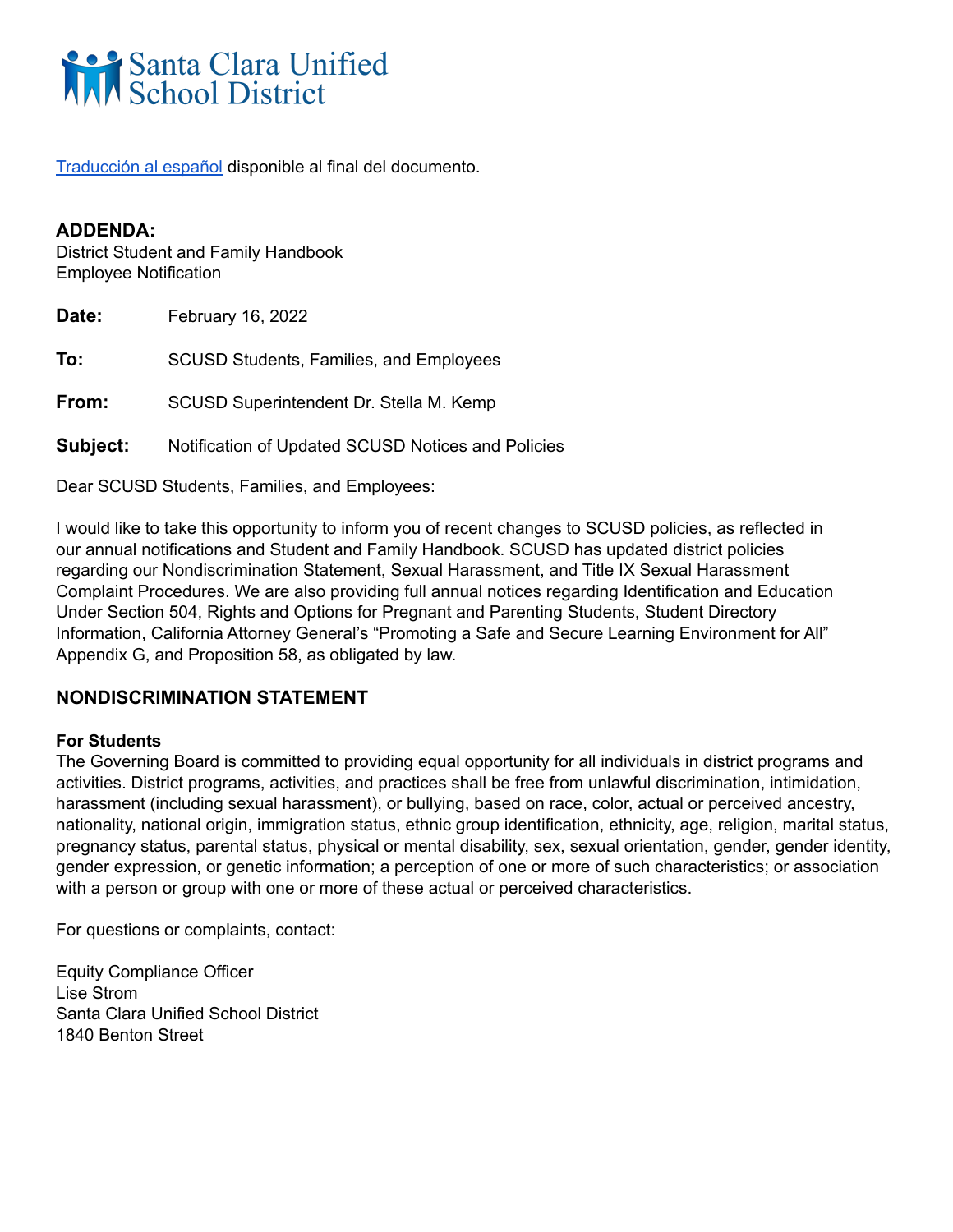Santa Clara, CA 95050 (408) 423-3509 [UCP@scusd.net](mailto:UCP@scusd.net) Title IX Coordinator Lise Strom Santa Clara Unified School District 1840 Benton Street Santa Clara, CA 95050 (408) 423-3509 [title9@scusd.ne](mailto:title9@scusd.ne)t

Section 504 Coordinator Lissette Moore-Guerra Santa Clara Unified School District 1840 Benton Street Santa Clara, CA 95050 (408) 423-3682 [lmooreguerra@scusd.net](mailto:lmooreguerra@scusd.net)

#### **For Employees**

Santa Clara Unified School District does not discriminate on the basis of race, color, national origin, sex (including sexual orientation, gender identity, or gender expression), mental or physical disability, age, religion, height, weight, marital or family status, military status, ancestry, genetic information, or any other legally protected characteristic identified in California Education Code §§200 and 220, California Penal Code §422.55, and California Government Code §11135 (for students) and pursuant to Title VI [42 U.S.C. §2000d et seq.] and Section 504 [29 U.S.C. §701 et seq.] (for employees).

#### **SEXUAL HARASSMENT (BP 5145.7)**

The Governing Board is committed to maintaining a safe school environment that is free from harassment and discrimination. The Board prohibits, at school or at school-sponsored or school-related activities, sexual harassment targeted at any student by anyone. The Board also prohibits retaliatory behavior or action against any person who reports, files a complaint or testifies about, or otherwise supports a complainant in alleging sexual harassment.

The district strongly encourages students who feel that they are being or have been sexually harassed on school grounds or at a school-sponsored or school-related activity by another student or an adult, or who have experienced off-campus sexual harassment that has a continuing effect on campus, to immediately contact their teacher, the principal, the district's Title IX Coordinator, or any other available school employee. Any employee who receives a report or observes an incident of sexual harassment shall notify the Title IX Coordinator.

Once notified, the Title IX Coordinator shall ensure the complaint or allegation is addressed through AR 5145.71 - Title IX Sexual Harassment Complaint Procedures or BP/AR 1312.3 - Uniform Complaint Procedures, as applicable. Because a complaint or allegation that is dismissed or denied under the Title IX complaint procedure may still be subject to consideration under state law, the Title IX Coordinator shall ensure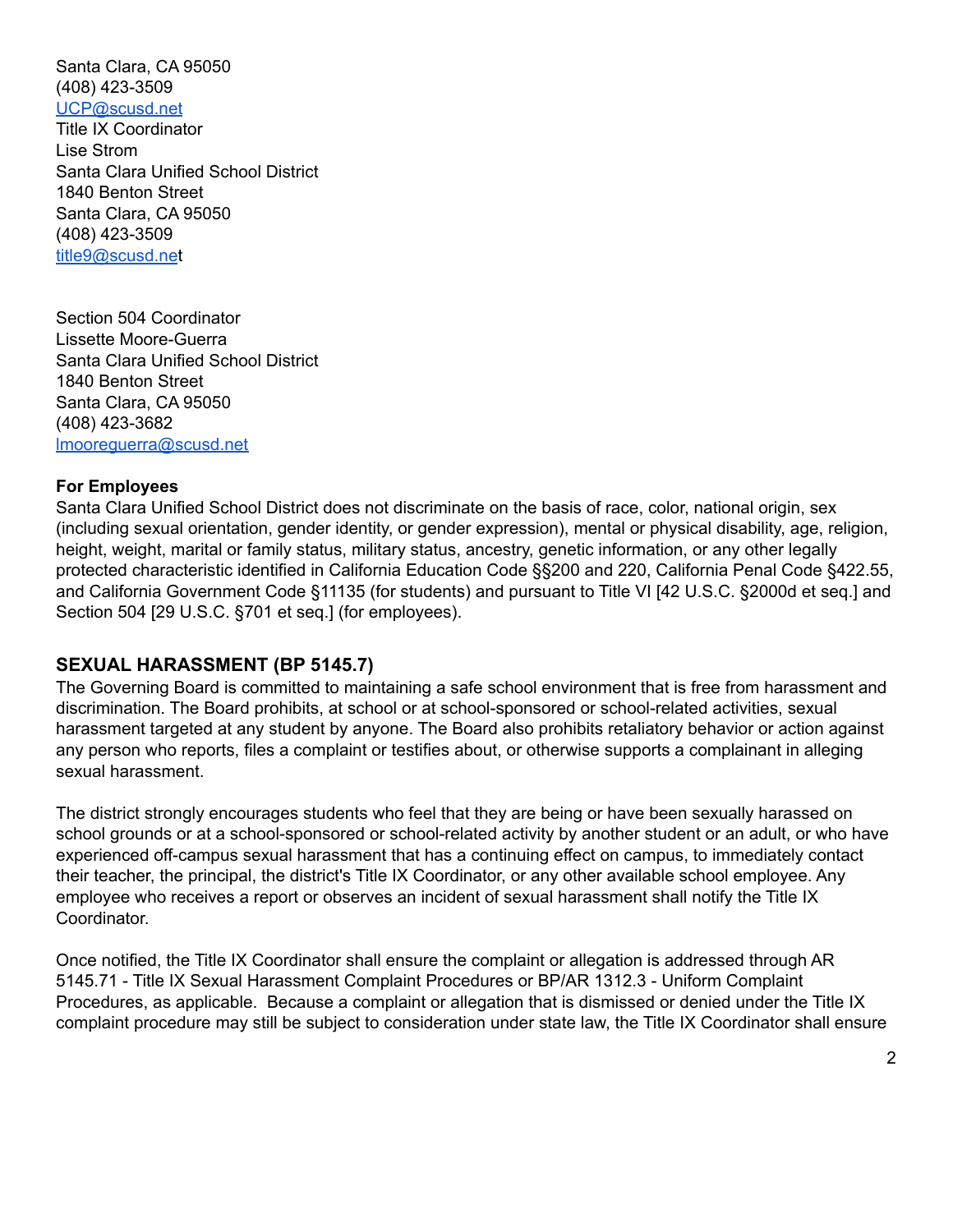that any implementation of AR 5145.71 concurrently meets the requirements of BP/AR 1312.3.

The Title IX Coordinator shall offer supportive measures to the complainant and respondent, as deemed appropriate under the circumstances.

The Superintendent or designee shall inform students and parents/guardians of the district's sexual harassment policy by disseminating it through parent/guardian notifications, publishing it on the district's web site, and including it in student and staff handbooks. All district staff shall be trained regarding the policy.

## **Instruction/Information**

The Superintendent or designee shall ensure that all district students receive age-appropriate information on sexual harassment. Such instruction and information shall include:

- 1. What acts and behavior constitute sexual harassment, including the fact that sexual harassment could occur between people of the same sex and could involve sexual violence
- 2. A clear message that students do not have to endure sexual harassment under any circumstance
- 3. Encouragement to report observed incidents of sexual harassment even when the alleged victim of the harassment has not complained
- 4. A clear message that student safety is the district's primary concern, and that any separate rule violation involving an alleged victim or any other person reporting a sexual harassment incident will be addressed separately and will not affect the manner in which the sexual harassment complaint will be received, investigated, or resolved
- 5. A clear message that, regardless of a complainant's noncompliance with the writing, timeline, or other formal filing requirements, every sexual harassment allegation that involves a student, whether as the complainant, respondent, or victim of the harassment, shall be investigated and action shall be taken to respond to harassment, prevent recurrence, and address any continuing effect on students
- 6. Information about the district's procedures for investigating complaints and the person(s) to whom a report of sexual harassment should be made
- 7. Information about the rights of students and parents/guardians to file a civil or criminal complaint, as applicable, including the right to file a civil or criminal complaint while the district investigation of a sexual harassment complaint continues
- 8. A clear message that, when needed, the district will implement supportive measures to ensure a safe school environment for a student who is the complainant or victim of sexual harassment and/or other students during an investigation

## **Disciplinary Actions**

Upon completion of an investigation of a sexual harassment complaint, any student found to have engaged in sexual harassment or sexual violence in violation of this policy shall be subject to disciplinary action. For students in grades 4-12, disciplinary action may include suspension and/or expulsion, provided that, in imposing such discipline, the entire circumstances of the incident(s) shall be taken into account.

Upon investigation of a sexual harassment complaint, any employee found to have engaged in sexual harassment or sexual violence toward any student shall be subject to disciplinary action, up to and including dismissal, in accordance with law and the applicable collective bargaining agreement.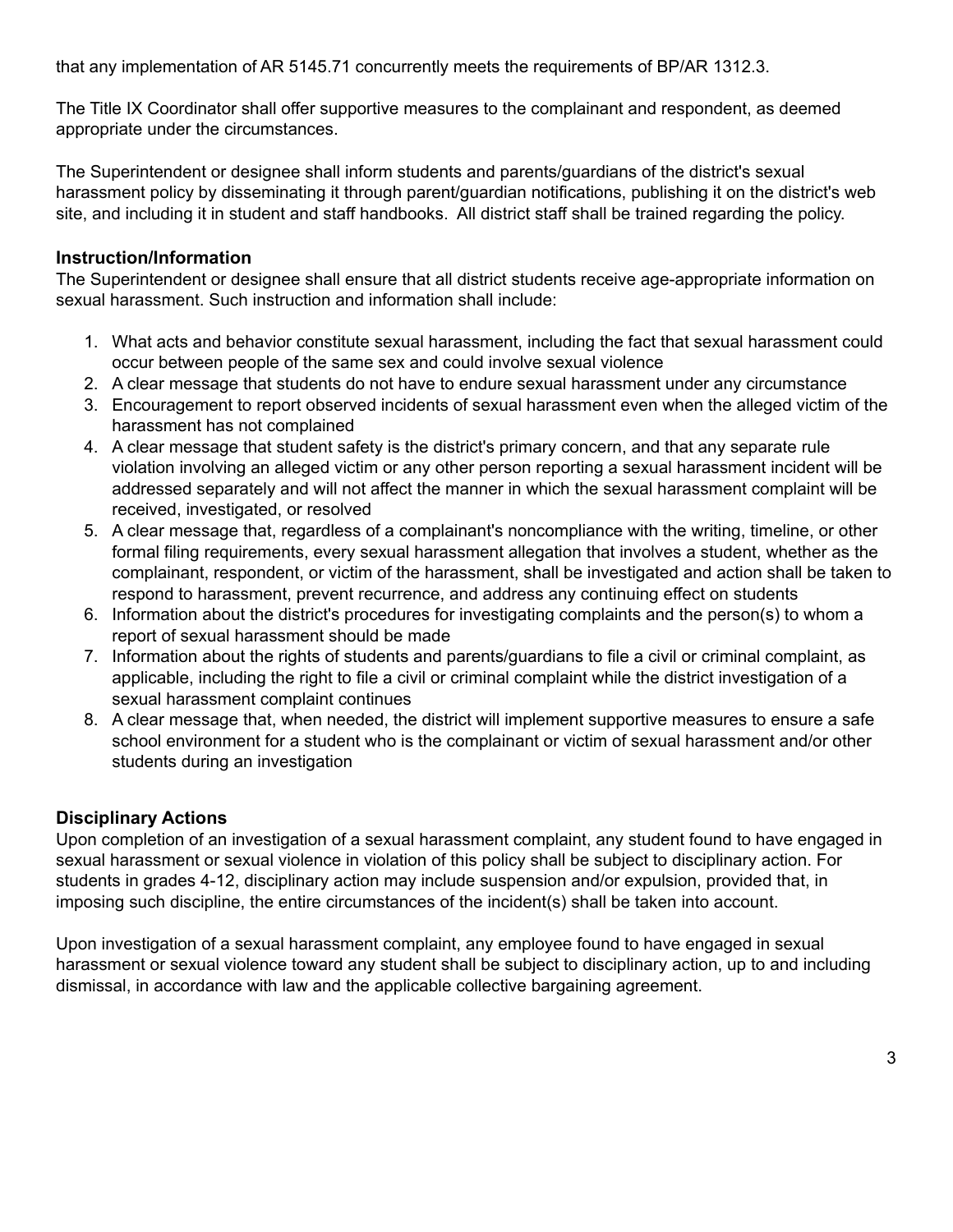## **Record-Keeping**

In accordance with law and district policies and regulations, the Superintendent or designee shall maintain a record of all reported cases of sexual harassment to enable the district to monitor, address, and prevent repetitive harassing behavior in district schools.

# **SEXUAL HARASSMENT (AR 5145.7)**

## **Title IX Coordinator/Compliance Officer**

The district designates the following individual(s) as the responsible employee(s) to coordinate its efforts to comply with Title IX of the Education Amendments of 1972 in accordance with AR 5145.71 - Title IX Sexual Harassment Complaint Procedures, as well as to oversee investigate, and/or resolve sexual harassment complaints processed under AR 1312.3 - Uniform Complaint Procedures. The Title IX Coordinator(s) may be contacted at:

Lise Strom Santa Clara Unified School District 1840 Benton Street Santa Clara, CA 95050 (408) 423-3509 [title9@scusd.net](mailto:title9@scusd.net)

## **Definitions**

Sexual harassment includes, but is not limited to, unwelcome sexual advances, unwanted requests for sexual favors, or other unwanted verbal, visual, or physical conduct of a sexual nature made against another person of the same or opposite sex in the educational setting, under any of the following conditions: (Education Code 212.5; 5 CCR 4916)

- 1. Submission to the conduct is explicitly or implicitly made a term or condition of a student's academic status or progress.
- 2. Submission to or rejection of the conduct by a student is used as the basis for academic decisions affecting the student.
- 3. The conduct has the purpose or effect of having a negative impact on the student's academic performance or of creating an intimidating, hostile, or offensive educational environment.
- 4. Submission to or rejection of the conduct by the student is used as the basis for any decision affecting the student regarding benefits and services, honors, programs, or activities available at or through any district program or activity.

Any prohibited conduct that occurs off campus or outside of school-related or school-sponsored programs or activities will be regarded as sexual harassment in violation of district policy if it has a continuing effect on or creates a hostile school environment for the complainant or victim of the conduct.

For purposes of applying the complaint procedures specified in Title IX of the Education Amendments of 1972, sexual harassment is defined as any of the following forms of conduct that occurs in an education program or activity in which a district school exercises substantial control over the context and respondent: (34 CFR 106.30, 106.44)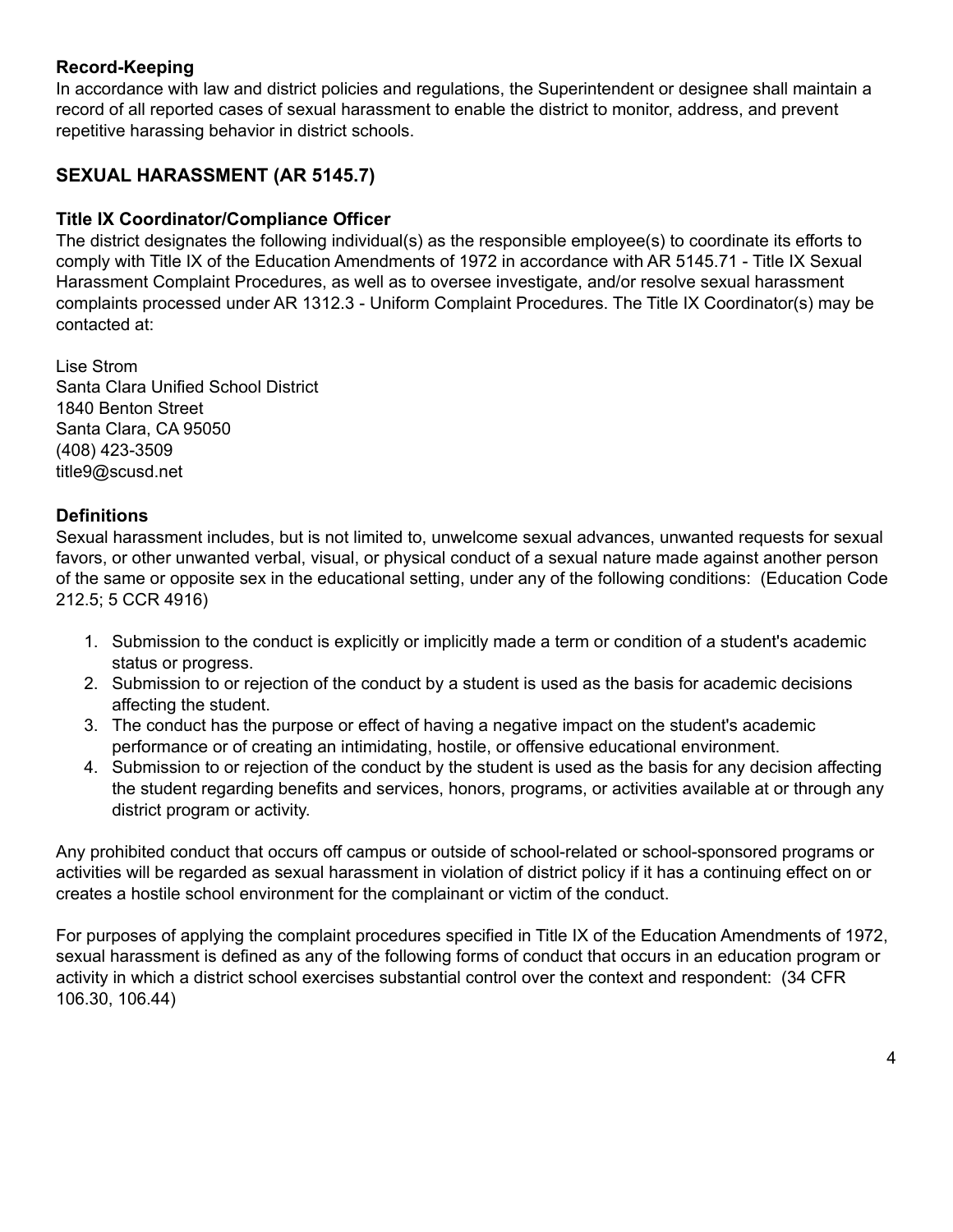- 1. A district employee conditioning the provision of a district aid, benefit, or service on the student's participation in unwelcome sexual conduct
- 2. Unwelcome conduct determined by a reasonable person to be so severe, pervasive, and objectively offensive that it effectively denies a student equal access to the district's education program or activity
- 3. Sexual assault, dating violence, domestic violence, or stalking as defined in 20 USC 1092 or 34 USC 12291

## **Examples of Sexual Harassment**

Examples of types of conduct which are prohibited in the district and which may constitute sexual harassment under state and/or federal law, in accordance with the definitions above, include, but are not limited to:

- 1. Unwelcome leering, sexual flirtations, or propositions
- 2. Unwelcome sexual slurs, epithets, threats, verbal abuse, derogatory comments, or sexually degrading descriptions
- 3. Graphic verbal comments about an individual's body or overly personal conversation
- 4. Sexual jokes, derogatory posters, notes, stories, cartoons, drawings, pictures, obscene gestures, or computer-generated images of a sexual nature
- 5. Spreading sexual rumors
- 6. Teasing or sexual remarks about students enrolled in a predominantly single-sex class
- 7. Massaging, grabbing, fondling, stroking, or brushing the body
- 8. Touching an individual's body or clothes in a sexual way
- 9. Impeding or blocking movements or any physical interference with school activities when directed at an individual on the basis of sex
- 10. Displaying sexually suggestive objects
- 11. Sexual assault, sexual battery, or sexual coercion
- 12. Electronic communications containing comments, words, or images described above

## **Notifications**

The Superintendent or designee shall notify students and parents/guardians that the district does not discriminate on the basis of sex as required by Title IX and that inquiries about the application of Title IX to the district may be referred to the district's Title IX Coordinator and/or to the Assistant Secretary for Civil Rights, U.S. Department of Education. (34 CFR 106.8)

The district shall notify students and parents/guardians of the name or title, office address, email address, and telephone number of the district's Title IX Coordinator. (34 CFR 106.8)

A copy of the district's sexual harassment policy and regulation shall:

- 1. Be included in the notifications that are sent to parents/guardians at the beginning of each school year (Education Code 48980; 5 CCR 4917)
- 2. Be displayed in a prominent location in the main administrative building or other area where notices of district rules, regulations, procedures, and standards of conduct are posted (Education Code 231.5)
- 3. Be summarized on a poster which shall be prominently and conspicuously displayed in each bathroom and locker room at each school. The poster may be displayed in public areas that are accessible to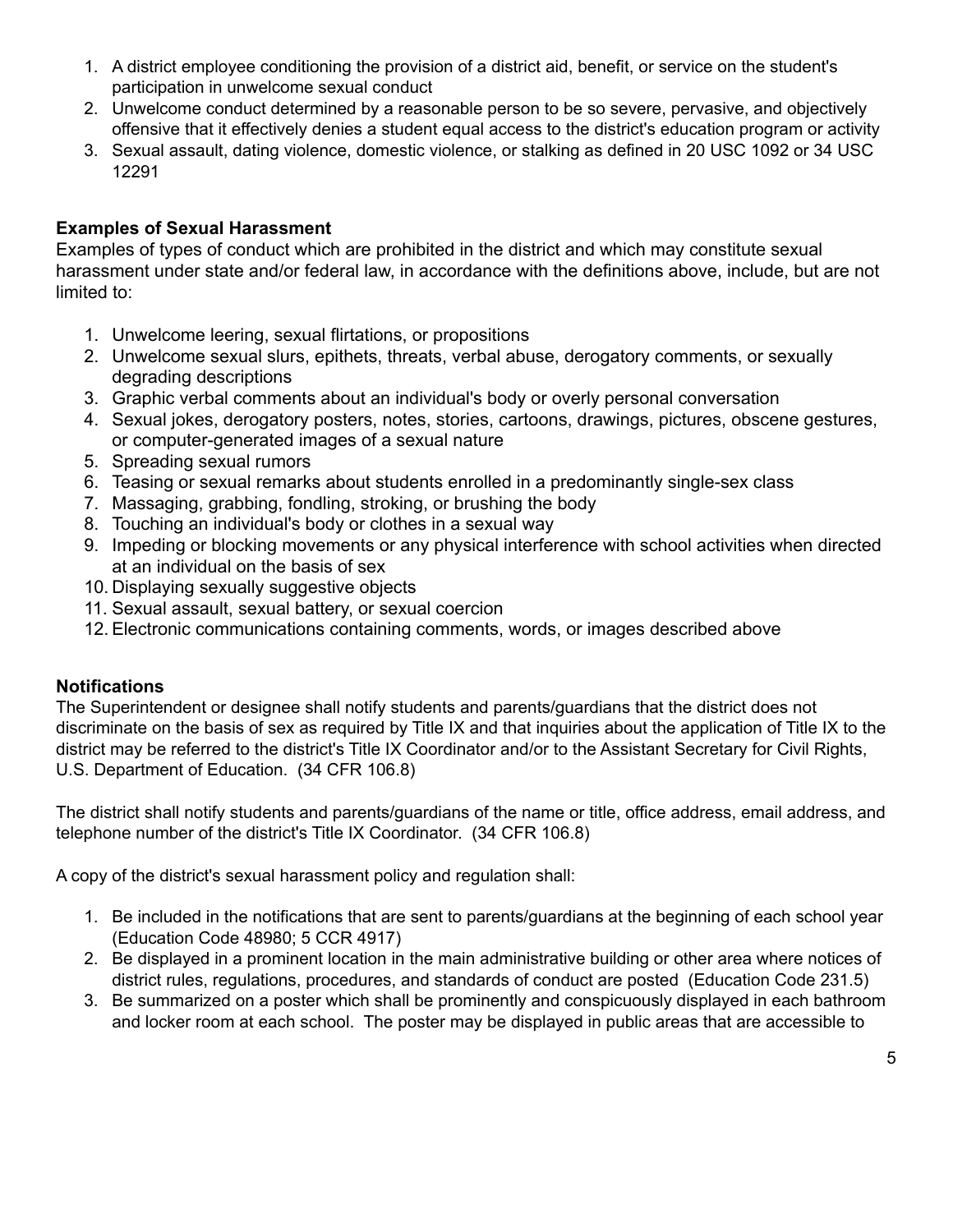and frequented by students, including, but not limited to, classrooms, hallways, gymnasiums, auditoriums, and cafeterias. The poster shall display the rules and procedures for reporting a charge of sexual harassment; the name, phone number, and email address of an appropriate school employee to contact to report a charge of sexual harassment; the rights of the reporting student, the complainant, and the respondent; and the responsibilities of the school. (Education Code 231.6)

- 4. Be posted, along with the name or title and contact information of the Title IX Coordinator, in a prominent location on the district's web site in a manner that is easily accessible to parents/guardians and students. (Education Code 234.6; 34 CFR 106.8)
- 5. Be provided as part of any orientation program conducted for new and continuing students at the beginning of each quarter, semester, or summer session (Education Code 231.5)
- 6. Appear in any school or district publication that sets forth the school's or district's comprehensive rules, regulations, procedures, and standards of conduct (Education Code 231.5)
- 7. Be included, along with the name or title and contact information of the Title IX Coordinator, in any handbook provided to students or parents/guardians (34 CFR 106.8)
- 8. The Superintendent or designee shall also post the definition of sex discrimination and harassment as described in Education Code 230, including the rights set forth in Education Code 221.8, in a prominent location on the district's web site in a manner that is easily accessible to parents/guardians and students. (Education Code 234.6)

## **Reporting Complaints**

A student or parent/guardian who believes that the student has been subjected to sexual harassment by another student, an employee, or a third party or who has witnessed sexual harassment is strongly encouraged to report the incident to a teacher, the principal, the district's Title IX Coordinator, or any other available school employee. Within one school day of receiving such a report, the principal or other school employee shall forward the report to the district's Title IX Coordinator. Any school employee who observes an incident of sexual harassment involving a student shall, within one school day, report the observation to the principal or Title IX Coordinator. The report shall be made regardless of whether the alleged victim files a formal complaint or requests confidentiality.

When a report or complaint of sexual harassment involves off-campus conduct, the Title IX Coordinator shall assess whether the conduct may create or contribute to the creation of a hostile school environment. If the Title IX Coordinator determines that a hostile environment may be created, the complaint shall be investigated and resolved in the same manner as if the prohibited conduct occurred at school.

When a verbal or informal report of sexual harassment is submitted, the Title IX Coordinator shall inform the student or parent/guardian of the right to file a formal written complaint in accordance with applicable district complaint procedures.

#### **Complaint Procedures**

All complaints and allegations of sexual harassment by and against students shall be investigated and resolved in accordance with law and district procedures. The Title IX Coordinator shall review the allegations to determine the applicable procedure for responding to the complaint. All complaints that meet the definition of sexual harassment under Title IX shall be investigated and resolved in accordance with AR 5145.71 - Title IX Sexual Harassment Complaint Procedures. Other sexual harassment complaints shall be investigated and resolved pursuant to BP/AR 1312.3 - Uniform Complaint Procedures.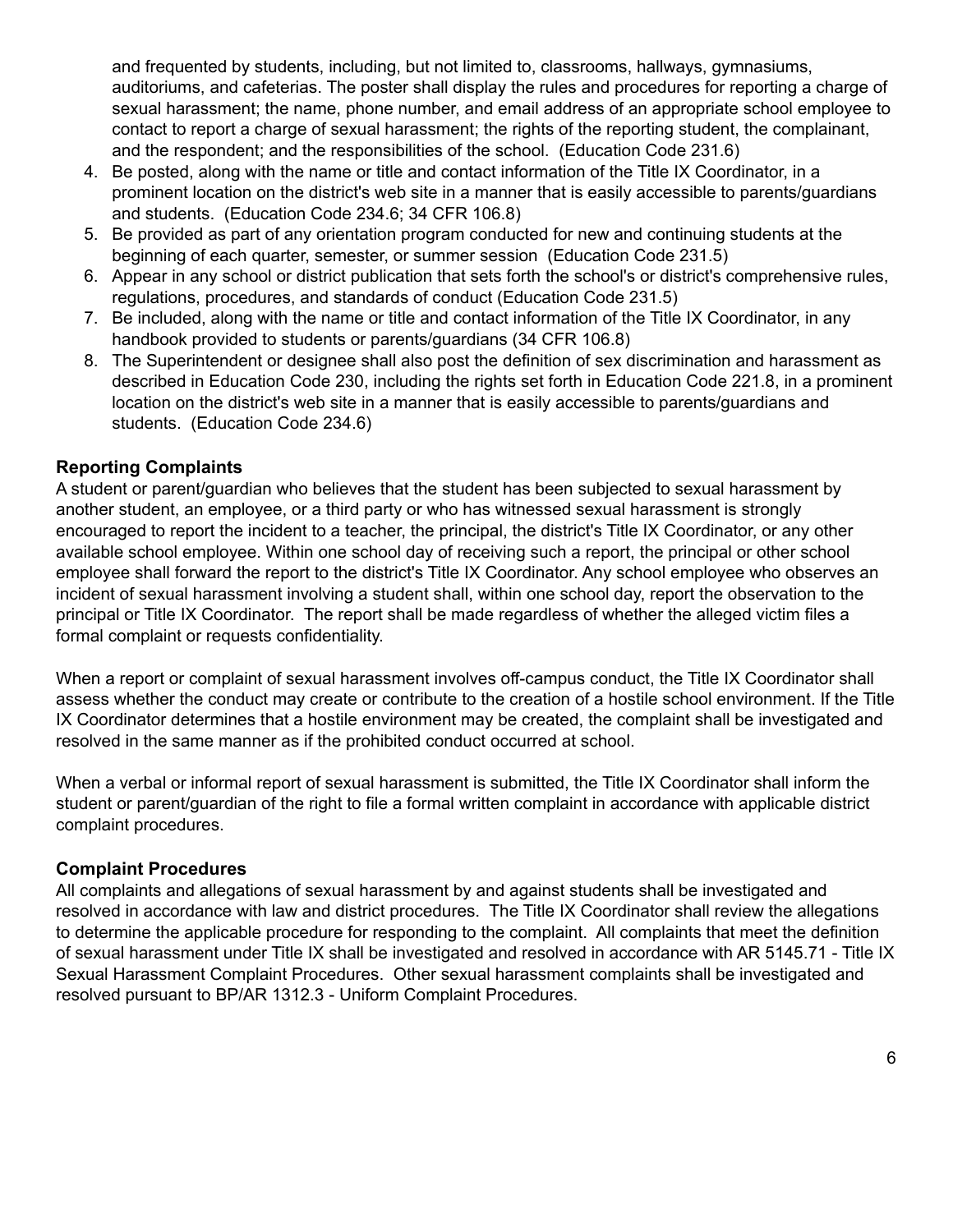If sexual harassment is found following an investigation, the Title IX Coordinator, or designee in consultation with the Coordinator, shall take prompt action to stop the sexual harassment, prevent recurrence, implement remedies, and address any continuing effects.

# **TITLE IX SEXUAL HARASSMENT COMPLAINT PROCEDURES (AR 5145.71)**

The complaint procedures described in this administrative regulation shall be used to address any complaint governed by Title IX of the Education Amendments of 1972 alleging that a student, while in an education program or activity in which a district school exercises substantial control over the context and respondent, was subjected to one or more of the following forms of sexual harassment: (34 CFR 106.30, 106.44)

- 1. A district employee conditioning the provision of a district aid, benefit, or service on the student's participation in unwelcome sexual conduct
- 2. Unwelcome conduct determined by a reasonable person to be so severe, pervasive, and objectively offensive that it effectively denies a student equal access to the district's education program or activity
- 3. Sexual assault, dating violence, domestic violence, or stalking as defined in 20 USC 1092 or 34 USC 12291

All other sexual harassment complaints or allegations brought by or on behalf of students shall be investigated and resolved in accordance with BP/AR 1312.3 - Uniform Complaint Procedures. The determination of whether the allegations meet the definition of sexual harassment under Title IX shall be made by the district's Title IX Coordinator.

Because the complainant has a right to pursue a complaint under BP/AR 1312.3 for any allegation that is dismissed or denied under the Title IX complaint procedure, the Title IX Coordinator shall ensure that all requirements and timelines for BP/AR 1312.3 are concurrently met while implementing the Title IX procedure.

## **Reporting Allegations/Filing a Formal Complaint**

A student who is the alleged victim of sexual harassment or the student's parent/guardian may submit a report of sexual harassment to the district's Title IX Coordinator using the contact information listed in AR 5145.7 - Sexual Harassment or to any other available school employee, who shall forward the report to the Title IX Coordinator within one day of receiving the report.

Upon receiving such a report, the Title IX Coordinator shall inform the complainant of the right to file a formal complaint and the process for filing a formal complaint. (34 CFR 106.44)

A formal complaint, with the complainant's physical or digital signature, may be filed with the Title IX Coordinator in person, by mail, by email, or by any other method authorized by the district. (34 CFR 106.30)

Even if the alleged victim chooses not to file a formal complaint, the Title IX Coordinator shall file a formal complaint in situations when a safety threat exists. In addition, the Title IX Coordinator may file a formal complaint in other situations as permitted under the Title IX regulations, including as part of the district's obligation to not be deliberately indifferent to known allegations of sexual harassment. In such cases, the Title IX Coordinator shall provide the alleged victim notices as required by the Title IX regulations at specific points in the complaint process.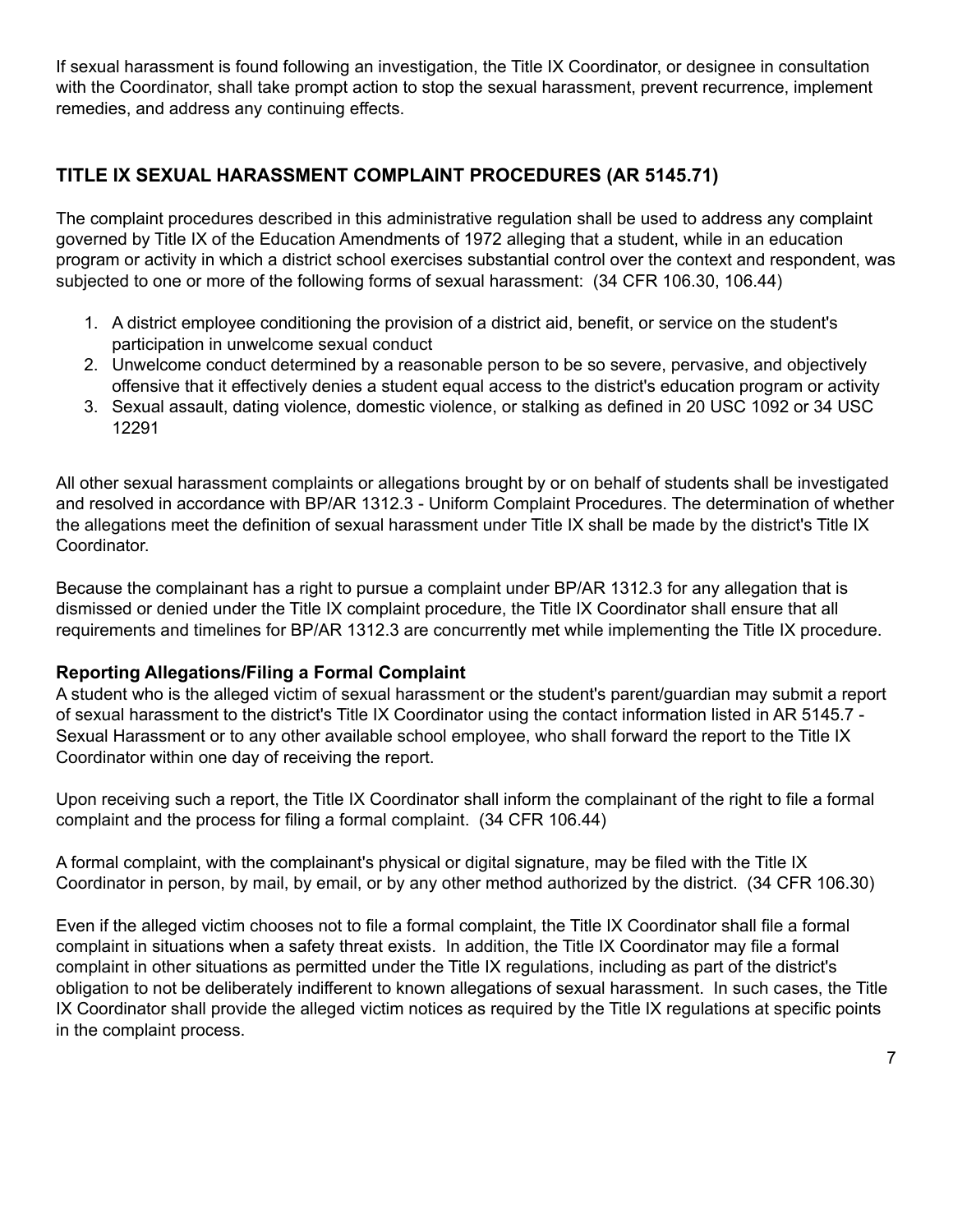The Title IX Coordinator, investigator, decision-maker, or a facilitator of an informal resolution process shall not have a conflict of interest or bias for or against complainants or respondents generally or an individual complainant or respondent. Such persons shall receive training in accordance with 34 CFR 106.45. (34 CFR 106.45)

#### **Supportive Measures**

Upon receipt of a report of Title IX sexual harassment, the Title IX Coordinator shall promptly contact the complainant to discuss the availability of supportive measures and shall consider the complainant's wishes with respect to the supportive measures implemented. Supportive measures shall be offered as appropriate, as reasonably available, and without charge to the complainant or the respondent before or after the filing of a formal complaint or where no formal complaint has been filed. Such measures shall be nondisciplinary, nonpunitive, and designed to restore or preserve equal access to the district's education program or activity without unreasonably burdening the other party, including measures designed to protect the safety of all parties or the district's educational environment or to deter sexual harassment. Supportive measures may include, but are not limited to, counseling, course-related adjustments, modifications of class schedules, mutual restrictions on contact, increased security, and monitoring of certain areas of the campus. (34 CFR 106.30, 106.44)

The district shall maintain as confidential any supportive measures provided to the complainant or respondent, to the extent that maintaining such confidentiality would not impair the district's ability to provide the supportive measures. (34 CFR 106.30)

## **Emergency Removal from School**

A student shall not be disciplined for alleged sexual harassment under Title IX until the investigation has been completed. However, on an emergency basis, the district may remove a student from the district's education program or activity, provided that the district conducts an individualized safety and risk analysis, determines that removal is justified due to an immediate threat to the physical health or safety of any student or other individual arising from the allegations, and provides the student with notice and an opportunity to challenge the decision immediately following the removal. This authority to remove a student does not modify a student's rights under the Individuals with Disabilities Education Act or Section 504 of the Rehabilitation Act of 1973. (34 CFR 106.44)

If a district employee is the respondent, the employee may be placed on administrative leave during the pendency of the formal complaint process. (34 CFR 106.44)

#### **Dismissal of Complaint**

The Title IX Coordinator shall dismiss a formal complaint if the alleged conduct would not constitute sexual harassment as defined in 34 CFR 106.30 even if proved. The Title IX Coordinator shall also dismiss any complaint in which the alleged conduct did not occur in the district's education program or activity or did not occur against a person in the United States, and may dismiss a formal complaint if the complainant notifies the district in writing that the complainant would like to withdraw the complaint or any allegations in the complaint, the respondent is no longer enrolled or employed by the district, or sufficient circumstances prevent the district from gathering evidence sufficient to reach a determination with regard to the complaint. (34 CFR 106.45)

Upon dismissal, the Title IX Coordinator shall promptly send written notice of the dismissal and the reasons for the dismissal simultaneously to the parties, and shall inform them of their right to appeal the dismissal of a formal complaint or any allegation in the complaint in accordance with the appeal procedures described in the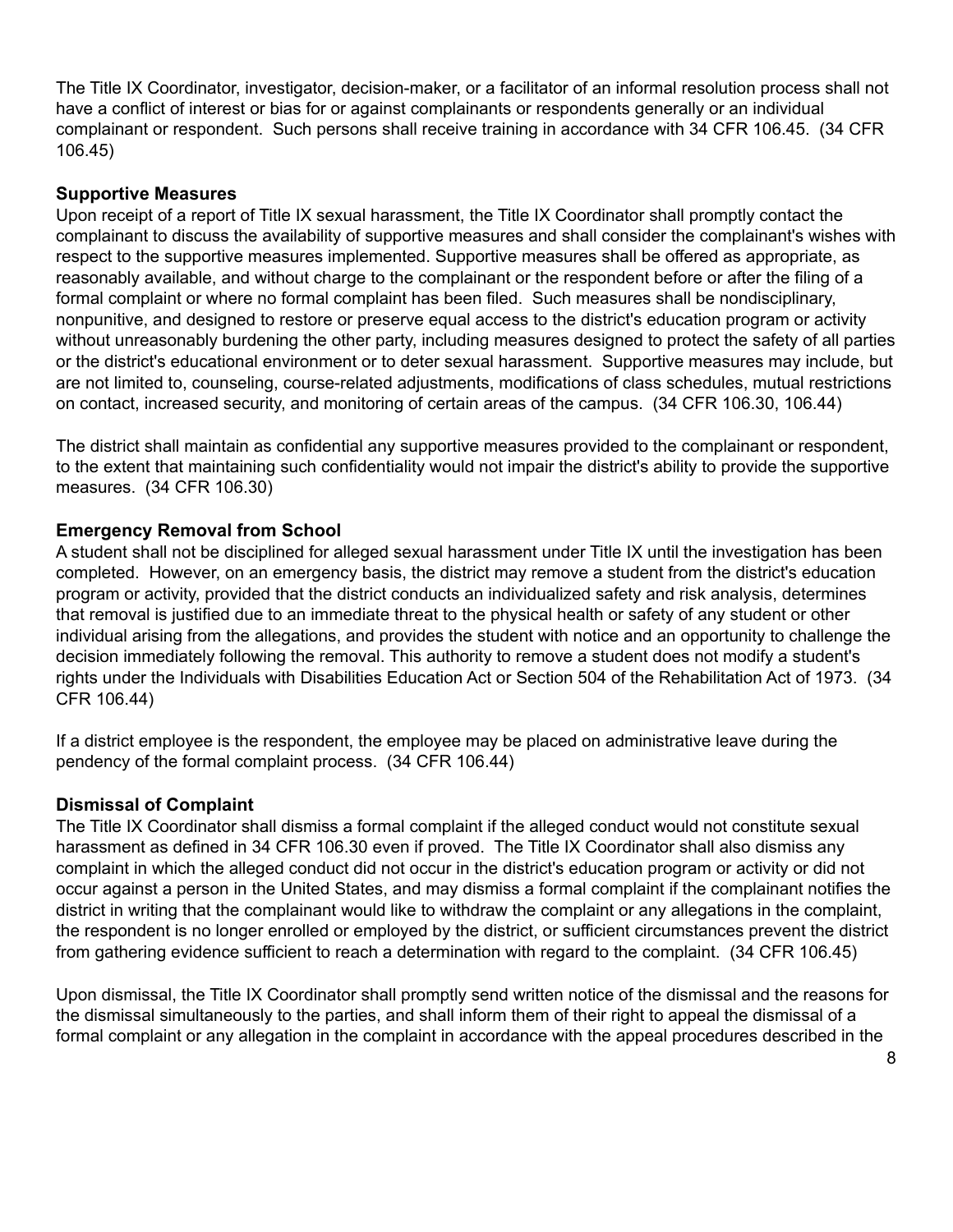If a complaint is dismissed, the conduct may still be addressed pursuant to BP/AR 1312.3 - Uniform Complaint Procedures as applicable.

## **Informal Resolution Process**

When a formal complaint of sexual harassment is filed, the district may offer an informal resolution process, such as mediation, at any time prior to reaching a determination regarding responsibility. The district shall not require a party to participate in the informal resolution process or to waive the right to an investigation and adjudication of a formal complaint. (34 CFR 106.45)

The district may facilitate an informal resolution process provided that the district: (34 CFR 106.45)

- 1. Provides the parties with written notice disclosing the allegations, the requirements of the informal resolution process, the right to withdraw from the informal process and resume the formal complaint process, and any consequences resulting from participating in the informal resolution process, including that records will be maintained or could be shared.
- 2. Obtains the parties' voluntary, written consent to the informal resolution process
- 3. Does not offer or facilitate an informal resolution process to resolve allegations that an employee sexually harassed a student

#### **Written Notice**

If a formal complaint is filed, the Title IX Coordinator shall provide the known parties with written notice of the following: (34 CFR 106.45)

- 1. The district's complaint process, including any informal resolution process
- 2. The allegations potentially constituting sexual harassment with sufficient details known at the time, including the identity of parties involved in the incident if known, the conduct allegedly constituting sexual harassment, and the date and location of the alleged incident if known. Such notice shall be provided with sufficient time for the parties to prepare a response before any initial interview.If, during the course of the investigation, new Title IX allegations arise about the complainant or respondent that are not included in the initial notice, the Title IX Coordinator shall provide notice of the additional allegations to the parties.
- 3. A statement that the respondent is presumed not responsible for the alleged conduct and that a determination regarding responsibility is made at the conclusion of the complaint process
- 4. The opportunity for the parties to have an advisor of their choice who may be, but is not required to be, an attorney, and the ability to inspect and review evidence
- 5. The prohibition against knowingly making false statements or knowingly submitting false information during the complaint process

The above notice shall also include the name of the investigator, facilitator of an informal process, and decision-maker and shall inform the parties that, if at any time a party has concerns regarding conflict of interest or bias regarding any of these persons, the party should immediately notify the Title IX Coordinator.

#### **Investigation Procedures**

During the investigation process, the district's designated investigator shall: (34 CFR 106.45)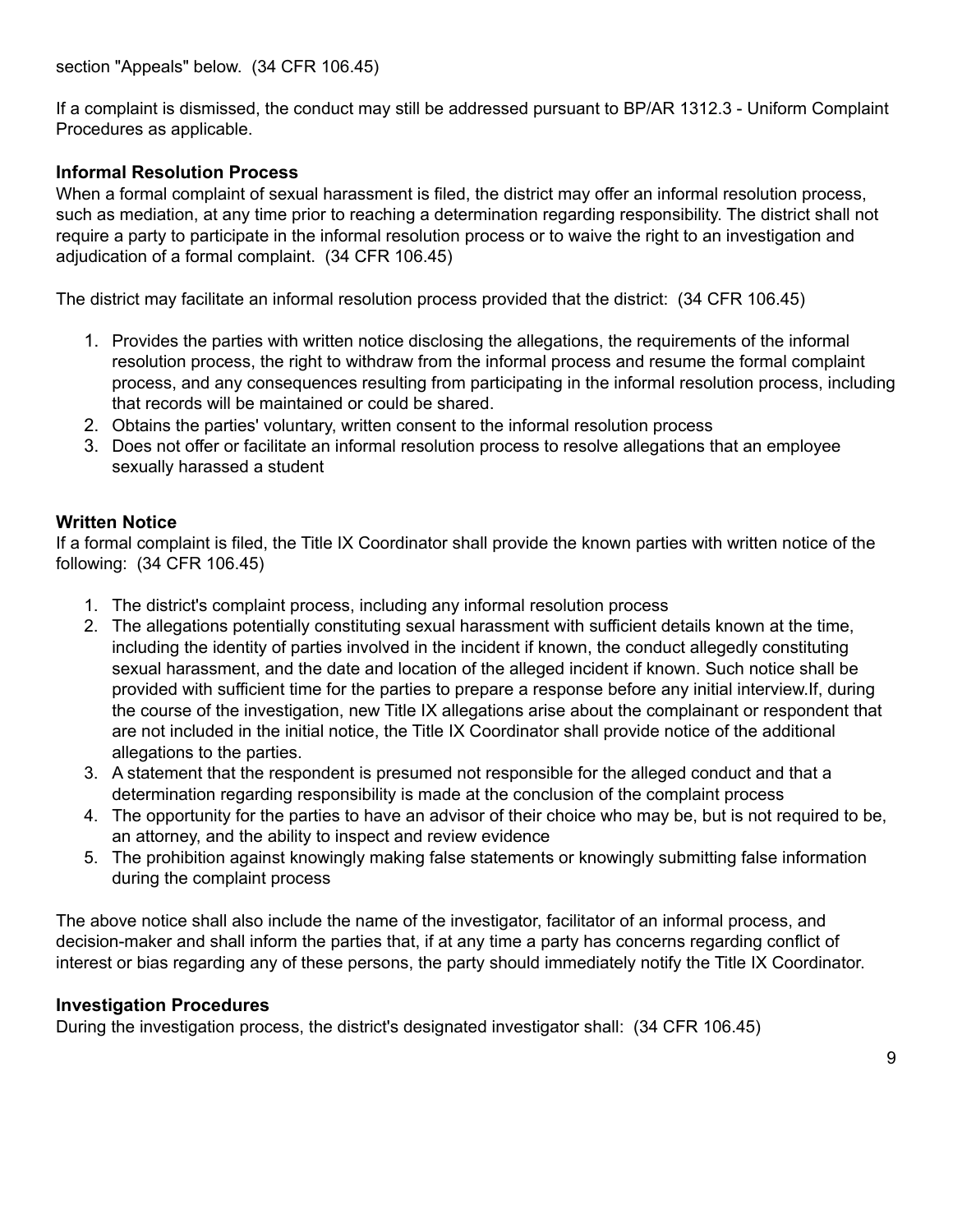- 1. Provide an equal opportunity for the parties to present witnesses, including fact and expert witnesses, and other inculpatory and exculpatory evidence
- 2. Not restrict the ability of either party to discuss the allegations under investigation or to gather and present relevant evidence
- 3. Provide the parties with the same opportunities to have others present during any grievance proceeding, including the opportunity to be accompanied to any related meeting or proceeding by the advisor of their choice, who may be, but is not required to be, an attorney
- 4. Not limit the choice or presence of an advisor for either the complainant or respondent in any meeting or grievance proceeding, although the district may establish restrictions regarding the extent to which the advisor may participate in the proceedings as long as the restrictions apply equally to both parties
- 5. Provide, to a party whose participation is invited or expected, written notice of the date, time, location, participants, and purpose of all investigative interviews or other meetings, with sufficient time for the party to prepare to participate
- 6. Send in an electronic format or hard copy to both parties and their advisors, if any, the evidence obtained as part of the investigation that is directly related to the allegations raised in the complaint, and provide the parties at least 10 days to submit a written response for the investigator to consider prior to the completion of the investigative report
- 7. Objectively evaluate all relevant evidence, including both inculpatory and exculpatory evidence, and determine credibility in a manner that is not based on a person's status as a complainant, respondent, or witness
- 8. Create an investigative report that fairly summarizes relevant evidence and, at least 10 days prior to the determination of responsibility, send to the parties and their advisors, if any, the investigative report in an electronic format or a hard copy, for their review and written response

Questions and evidence about the complainant's sexual predisposition or prior sexual behavior are not relevant, unless such questions and evidence are offered to prove that someone other than the respondent committed the conduct alleged by the complainant or if the questions and evidence concern specific incidents of the complainant's prior sexual behavior with respect to the respondent and are offered to prove consent. (34 CFR 106.45)

Privacy rights of all parties to the complaint shall be maintained in accordance with applicable state and federal laws.

If the complaint is against an employee, rights conferred under an applicable collective bargaining agreement shall be applied to the extent they do not conflict with the Title IX requirements.

## **Written Decision**

The Superintendent shall designate an employee as the decision-maker to determine responsibility for the alleged conduct, who shall not be the Title IX Coordinator or a person involved in the investigation of the matter. (34 CFR 106.45)

After the investigative report has been sent to the parties but before reaching a determination regarding responsibility, the decision-maker shall afford each party the opportunity to submit written, relevant questions that the party wants asked of any party or witness, provide each party with the answers, and allow for additional, limited follow-up questions from each party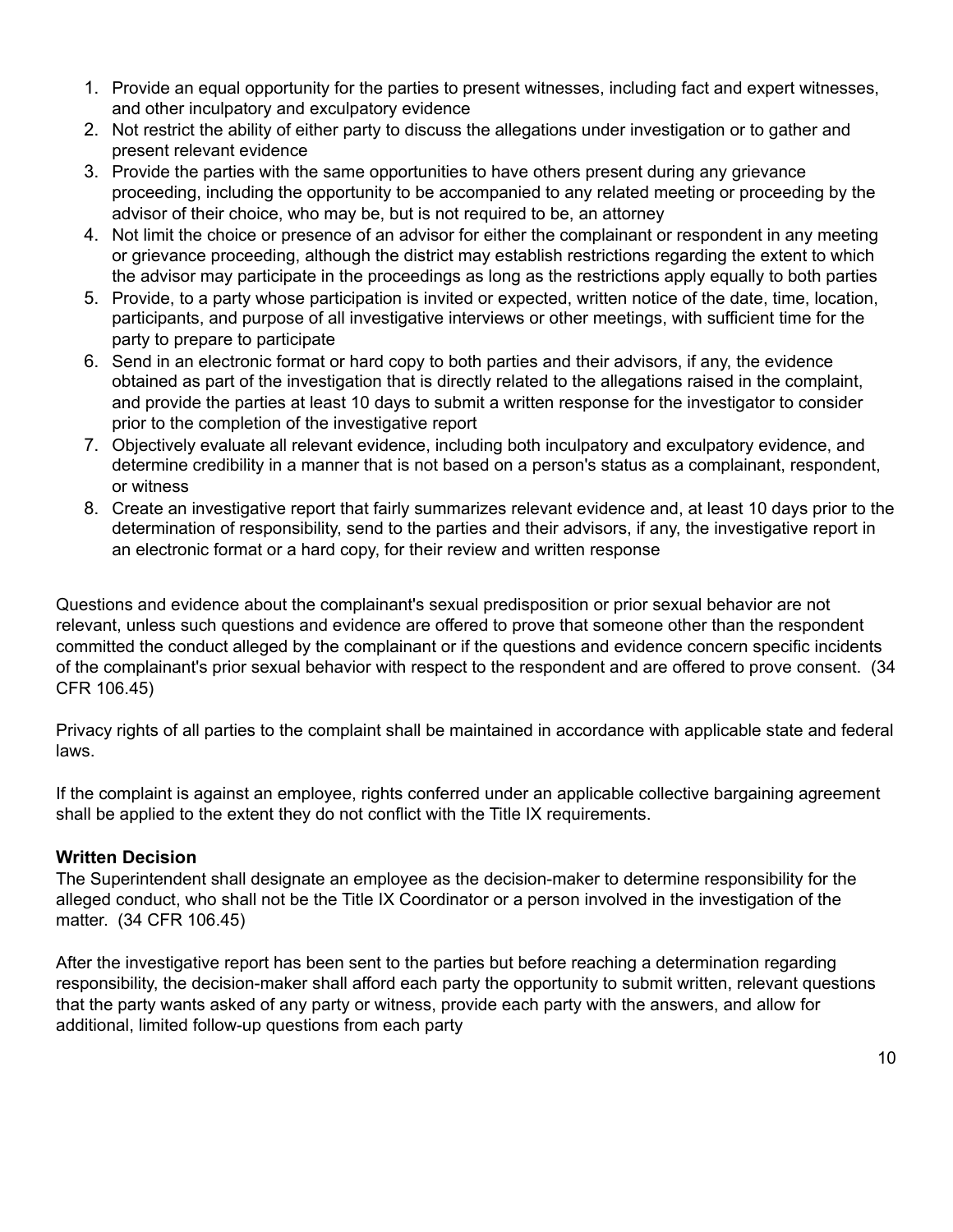The decision-maker shall issue, and simultaneously provide to both parties, a written decision as to whether the respondent is responsible for the alleged conduct. (34 CFR 106.45)

The written decision shall be issued within 60 calendar days of the receipt of the complaint.

The timeline may be temporarily extended for good cause with written notice to the complainant and respondent of the extension and the reasons for the action. (34 CFR 106.45)

In making this determination, the decision-maker shall use the "preponderance of the evidence" standard for all formal complaints of sexual harassment. The same standard of evidence shall be used for formal complaints against students as for complaints against employees. (34 CFR 106.45)

The written decision shall include the following: (34 CFR 106.45)

- 1. Identification of the allegations potentially constituting sexual harassment as defined in 34 CFR 106.30
- 2. A description of the procedural steps taken from receipt of the formal complaint through the written decision, including any notifications to the parties, interviews with parties and witnesses, site visits, methods used to gather other evidence, and hearings held if the district includes hearings as part of the grievance process
- 3. Findings of fact supporting the determination
- 4. Conclusions regarding the application of the district's code of conduct or policies to the facts
- 5. A statement of, and rationale for, the result as to each allegation, including a decision regarding responsibility, any disciplinary sanctions the district imposes on the respondent, and whether remedies designed to restore or preserve equal access to the district's educational program or activity will be provided by the district to the complainant
- 6. The district's procedures and permissible bases for the complainant and respondent to appeal

## **Appeals**

Either party may appeal the district's decision or dismissal of a formal complaint or any allegation in the complaint, if the party believes that a procedural irregularity affected the outcome, new evidence is available that could affect the outcome, or a conflict of interest or bias by the Title IX Coordinator, investigator(s), or decision-maker(s) affected the outcome. If an appeal is filed, the district shall: (34 CFR 106.45)

- 1. Notify the other party in writing when an appeal is filed and implement appeal procedures equally for both parties
- 2. Ensure that the decision-maker(s) for the appeal is trained in accordance with 34 CFR 106.45 and is not the same decision-maker(s) who reached the determination regarding responsibility or dismissal, the investigator(s), or the Title IX Coordinator
- 3. Give both parties a reasonable, equal opportunity to submit a written statement in support of, or challenging, the outcome
- 4. Issue a written decision describing the result of the appeal and the rationale for the result
- 5. Provide the written decision simultaneously to both parties

An appeal must be filed in writing within 10 calendar days of receiving the notice of the decision or dismissal, stating the grounds for the appeal and including any relevant documentation in support of the appeal. Appeals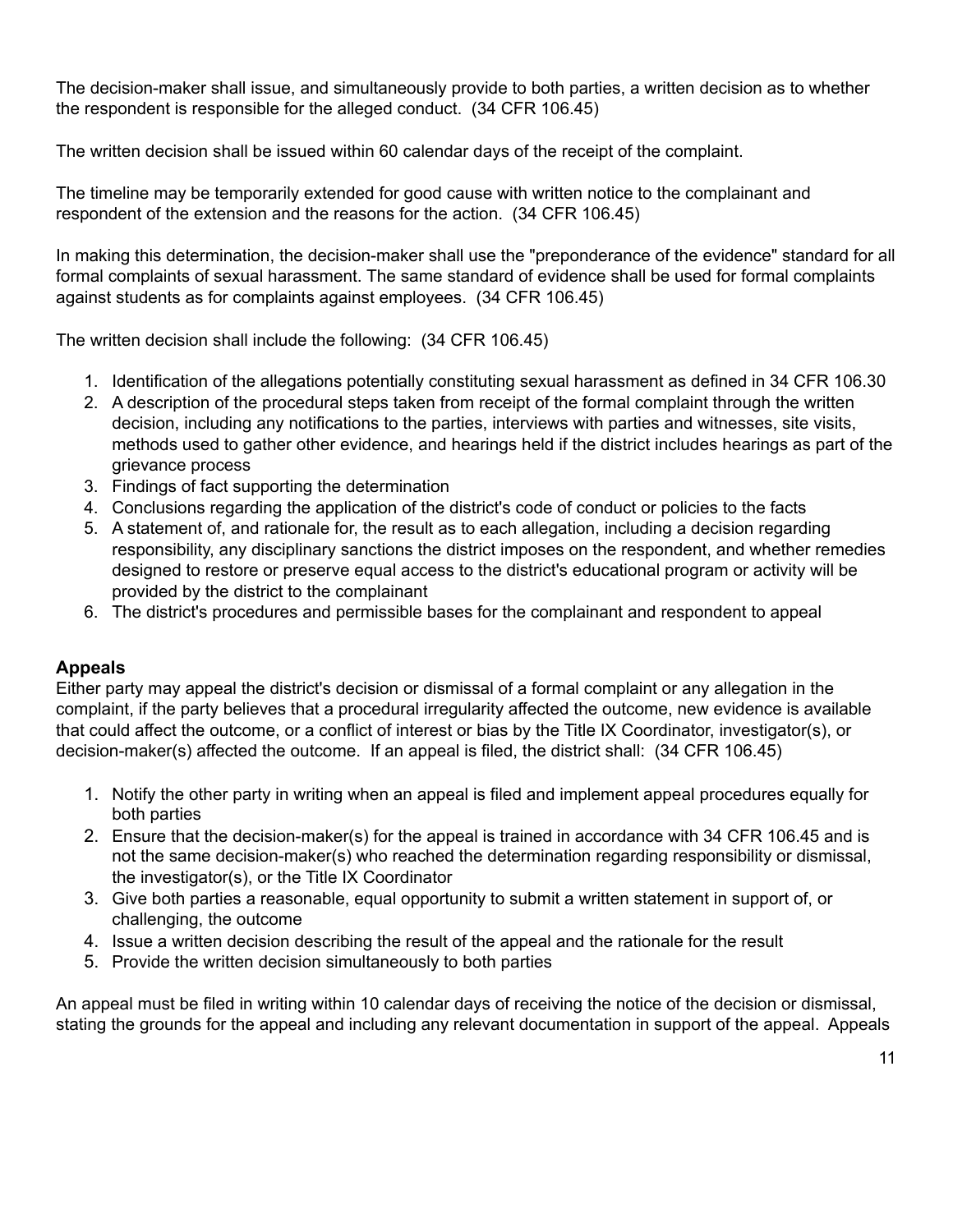submitted after this deadline are not timely and shall not be considered.

A written decision shall be provided to the parties within 30 calendar days from the receipt of the appeal.

Appeals shall be sent to Title IX Coordinator who will forward to appeals designee.

The district's decision may be appealed to the California Department of Education within 30 days of the written decision in accordance with BP/AR 1312.3.

Either party has the right to file a complaint with the U.S. Department of Education's Office for Civil Rights within 180 days of the date of the most recently alleged misconduct.

The complainant shall be advised of any civil law remedies, including, but not limited to, injunctions, restraining orders, or other remedies or orders that may be available under state or federal antidiscrimination laws, if applicable.

## **Remedies**

When a determination of responsibility for sexual harassment has been made against the respondent, the district shall provide remedies to the complainant. Such remedies may include the same individualized services described above in the section "Supportive Measures," but need not be nondisciplinary or nonpunitive and need not avoid burdening the respondent. (34 CFR 106.45)

## **Corrective/Disciplinary Actions**

The district shall not impose any disciplinary sanctions or other actions against a respondent, other than supportive measures as described above in the section "Supportive Measures," until the complaint procedure has been completed and a determination of responsibility has been made. (34 CFR 106.44)

For students in grades 4-12, discipline for sexual harassment may include suspension and/or expulsion. After the completion of the complaint procedure, if it is determined that a student at any grade level has committed sexual assault or sexual battery at school or at a school activity off school grounds, the principal or Superintendent shall immediately suspend the student and shall recommend expulsion. (Education Code 48900.2, 48915)

Other actions that may be taken with a student who is determined to be responsible for sexual harassment include, but are not limited to:

- 1. Transfer from a class or school as permitted by law
- 2. Parent/guardian conference
- 3. Education of the student regarding the impact of the conduct on others
- 4. Positive behavior support
- 5. Referral of the student to a student success team
- 6. Denial of participation in extracurricular or cocurricular activities or other privileges as permitted by law

When an employee is found to have committed sexual harassment or retaliation, the district shall take appropriate disciplinary action, up to and including dismissal, in accordance with applicable law and collective bargaining agreement.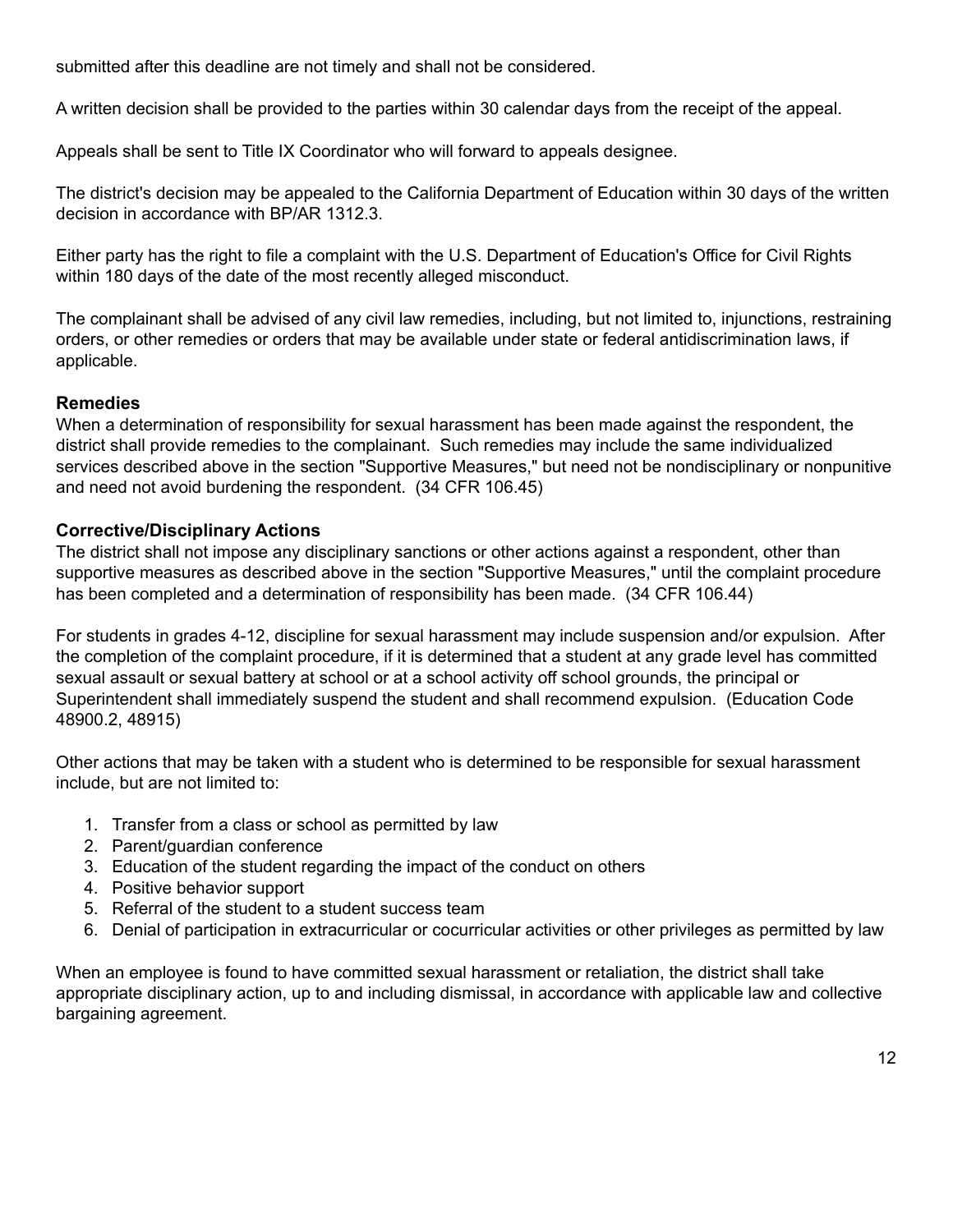# **Record-Keeping**

The Superintendent or designee shall maintain, for a period of seven years: (34 CFR 106.45)

- 1. A record of all reported cases and Title IX investigations of sexual harassment, any determinations of responsibility, any audio or audiovisual recording and transcript if applicable, any disciplinary sanctions imposed, any remedies provided to the complainant, and any appeal or informal resolution and the results therefrom.
- 2. A record of any actions, including supportive measures, taken in response to a report or formal complaint of sexual harassment, including the district's basis for its conclusion that its response was not deliberately indifferent, the measures taken that were designed to restore or preserve equal access to the education program or activity, and, if no supportive measures were provided to the complainant, the reasons that such a response was not unreasonable in light of the known circumstances.
- 3. All materials used to train the Title IX Coordinator, investigator(s), decision-maker(s), and any person who facilitates an informal resolution process. The district shall make such training materials publicly available on its website, or if the district does not maintain a website, available upon request by members of the public.

## **IDENTIFICATION AND EDUCATION UNDER SECTION 504 (AR 6164.6)**

The Superintendent designates the following position as the district's 504 Coordinator to implement the requirements of Section 504 of the federal Rehabilitation Act of 1973: (34 CFR 104.7)

Health and Wellness Coordinator 1889 Lawrence Road Santa Clara, CA 95051 408-423-2115

#### **Definitions**

For the purpose of implementing Section 504, the following terms and phrases shall have only the meanings specified below:

Free appropriate public education (FAPE) means the provision of regular or special education and related aids and services designed to meet the individual educational needs of a student with disabilities as adequately as the needs of students without disabilities are met, at no cost to the student or his/her parent/guardian except when a fee is specifically authorized by law for all students. (34 CFR 104.33)

(cf. 3260 - Fees and Charges)

Student with a disability means a student who has a physical or mental impairment which substantially limits one or more major life activities. (28 CFR 35.108)

Physical impairment means any physiological disorder or condition, cosmetic disfigurement, or anatomical loss affecting one or more body systems, such as neurological, musculoskeletal, special sense organs, respiratory (including speech organs), cardiovascular, reproductive, digestive, genito-urinary, immune, hemic, lymphatic, skin, and endocrine. (28 CFR 35.108)

Mental impairment means any mental or psychological disorder, such as intellectual disability, organic brain syndrome, emotional or mental illness, and specific learning disability. (28 CFR 35.108)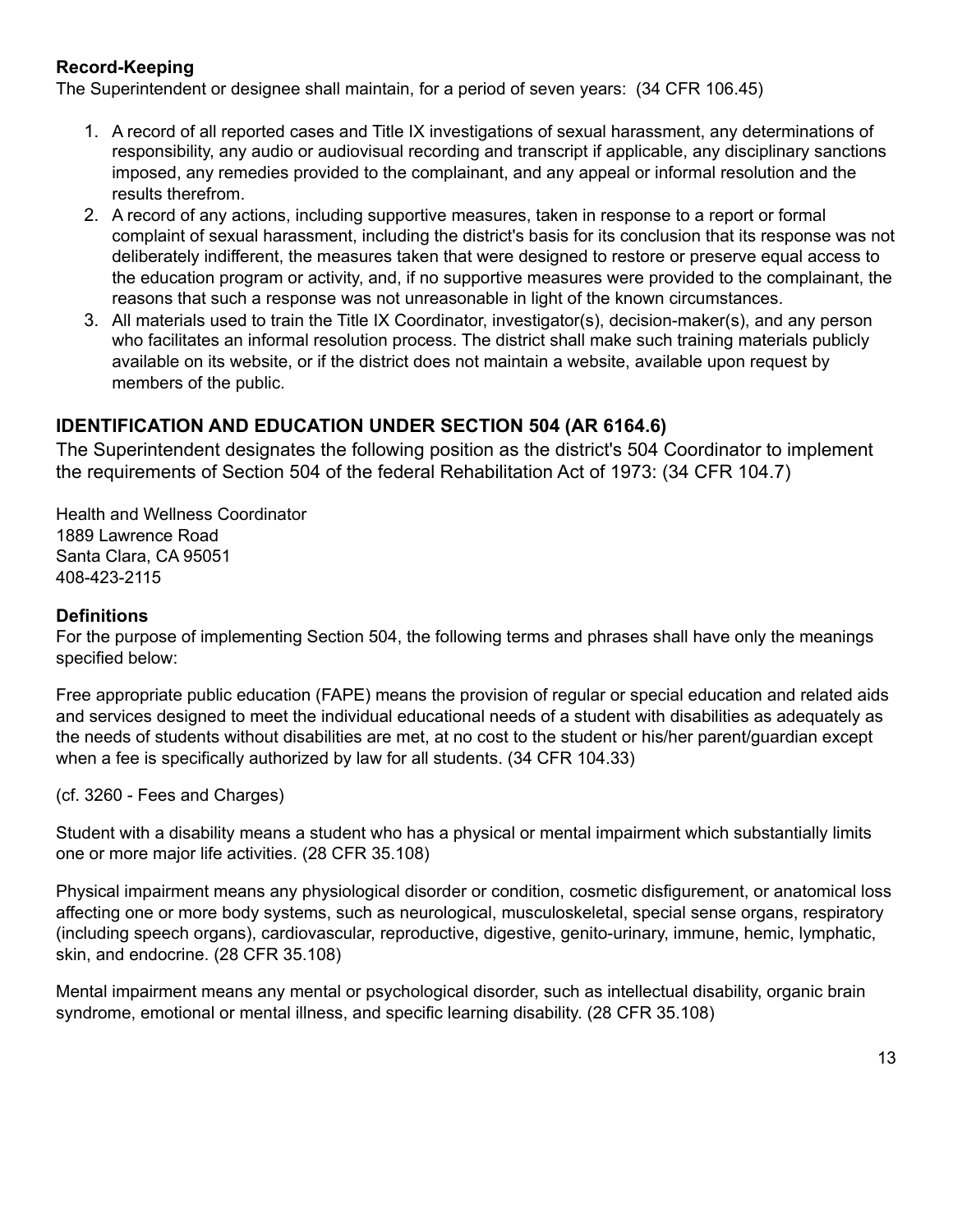Substantially limits major life activities means limiting a person's ability to perform functions, as compared to most people in the general population, such as caring for himself/herself, performing manual tasks, seeing, hearing, eating, sleeping, walking, standing, lifting, bending, speaking, breathing, learning, reading, concentrating, thinking, writing, communicating, and working. Major life activities also includes major bodily functions such as functions of the immune system, special sense organs and skin, normal cell growth, digestive, bowel, bladder, neurological, brain, respiratory, circulatory, cardiovascular, endocrine, hemic, lymphatic, musculoskeletal, and reproductive functions, as well as the operation of an individual organ within a body system. The determination of whether an impairment substantially limits a student's major life activities shall be made without regard to the ameliorative effects of mitigating measures other than ordinary eyeglasses or contact lenses. Mitigating measures are measures that an individual may use to eliminate or reduce the effects of an impairment, including, but not limited to, medications, medical supplies or equipment, prosthetic devices, assistive devices, reasonable modifications or auxiliary aids or services, learned behavioral or adaptive neurological modifications, psychotherapy, behavioral therapy, or physical therapy (42 USC 12102; 28 CFR 35.108)

## **Referral, Identification, and Evaluation**

Any action or decision to be taken by the district involving the referral, identification, or evaluation of a student with disabilities shall be in accordance with the following procedures:

- 1. A parent/guardian, teacher, other school employee, student success team, or community agency may refer a student to the principal or 504 Coordinator for identification as a student with a disability under Section 504. (cf. 6164.5 - Student Success Teams)
- 2. Upon receipt of any such referral, the principal, 504 Coordinator, or other qualified individual with expertise in the area of the student's suspected disability shall consider the referral and determine whether an evaluation is appropriate. This determination shall be based on a review of the student's school records, including those in academic and nonacademic areas of the school program; consultation with the student's teacher(s), other professionals, and the parent/guardian, as appropriate; and analysis of the student's needs.

If it is determined that an evaluation is unnecessary, the principal or 504 Coordinator shall inform the parents/guardians in writing of this decision and of the procedural safeguards available, as described in the "Procedural Safeguards" section below.

3. If the student needs or is believed to need special education or related services under Section 504, the district shall conduct an evaluation of the student prior to his/her initial placement. (34 CFR 104.35)

Prior to conducting an initial evaluation of a student for eligibility under Section 504, the district shall obtain written parent/guardian consent.

The district's evaluation procedures shall ensure that the tests and other evaluation materials: (34 CFR 104.35)

- a. Have been validated and are administered by trained personnel in conformance with the instruction provided by the test publishers
- b. Are tailored to assess specific areas of educational need and are not merely designed to provide a single general intelligence quotient
- c. Reflect the student's aptitude or achievement or whatever else the tests purport to measure rather than his/her impaired sensory, manual, or speaking skills, except where those skills are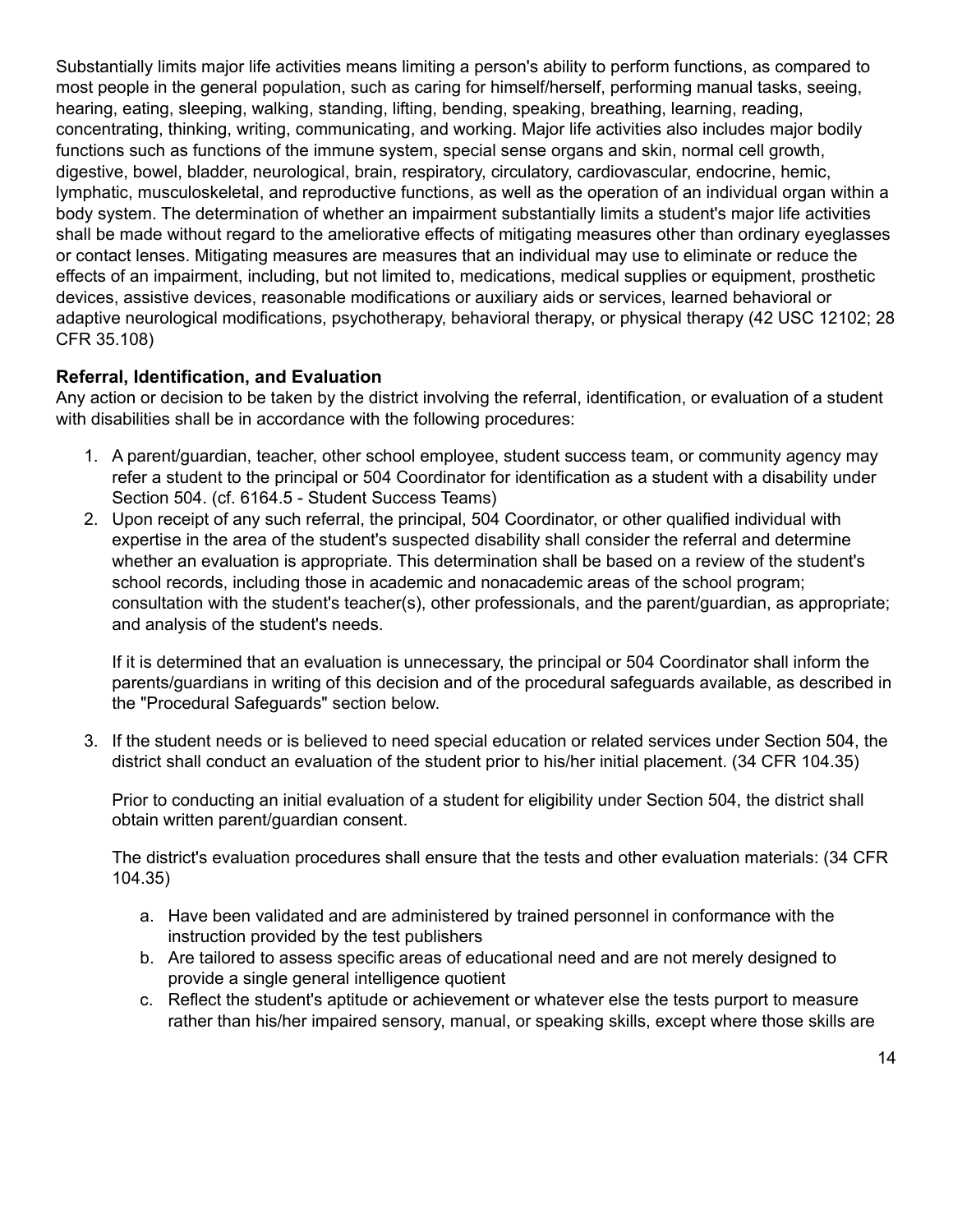#### **Section 504 Services Plan and Placement**

Services and placement decisions for students with disabilities shall be determined as follows:

1. A multidisciplinary 504 team shall be convened to review the evaluation data in order to make placement decisions.

The 504 team shall consist of a group of persons knowledgeable about the student, the meaning of the evaluation data, and the placement options. (34 CFR 104.35)

In interpreting evaluation data and making placement decisions, the team shall draw upon information from a variety of sources, including aptitude and achievement tests, teacher recommendations, physical condition, social or cultural background, and adaptive behavior. The team shall also ensure that information obtained from all such sources is documented and carefully considered and that the placement decision is made in conformity with 34 CFR 104.34. (34 CFR 104.35)

2. If, upon evaluation, a student is determined to be eligible for services under Section 504, the team shall meet to develop a written 504 services plan which shall specify the types of regular or special education services, accommodations, and supplementary aids and services necessary to ensure that the student receives FAPE.

The parents/guardians shall be invited to participate in the meeting and shall be given an opportunity to examine all relevant records.

- (cf. 5141.21 Administering Medication and Monitoring Health Conditions)
- (cf. 5141.22 Infectious Diseases)
- (cf. 5141.23 Asthma Management)
- (cf. 5141.24 Specialized Health Care Services)
- (cf. 5141.26 Tuberculosis Testing)
- (cf. 5141.27 Food Allergies/Special Dietary Needs)
- 3. If the 504 team determines that no services are necessary for the student, the record of the team's meeting shall reflect whether or not the student has been identified as a person with a disability under Section 504 and shall state the basis for the determination that no special services are presently needed. The student's parent/guardian shall be informed in writing of his/her rights and procedural safeguards, as described in the "Procedural Safeguards" section below.
- 4. The student shall be placed in the regular educational environment, unless the district can demonstrate that the education of the student in the regular environment with the use of supplementary aids and services cannot be achieved satisfactorily. The student shall be educated with those who are not disabled to the maximum extent appropriate to his/her individual needs. (34 CFR 104.34)
- 5. The district shall complete the identification, evaluation, and placement process within a reasonable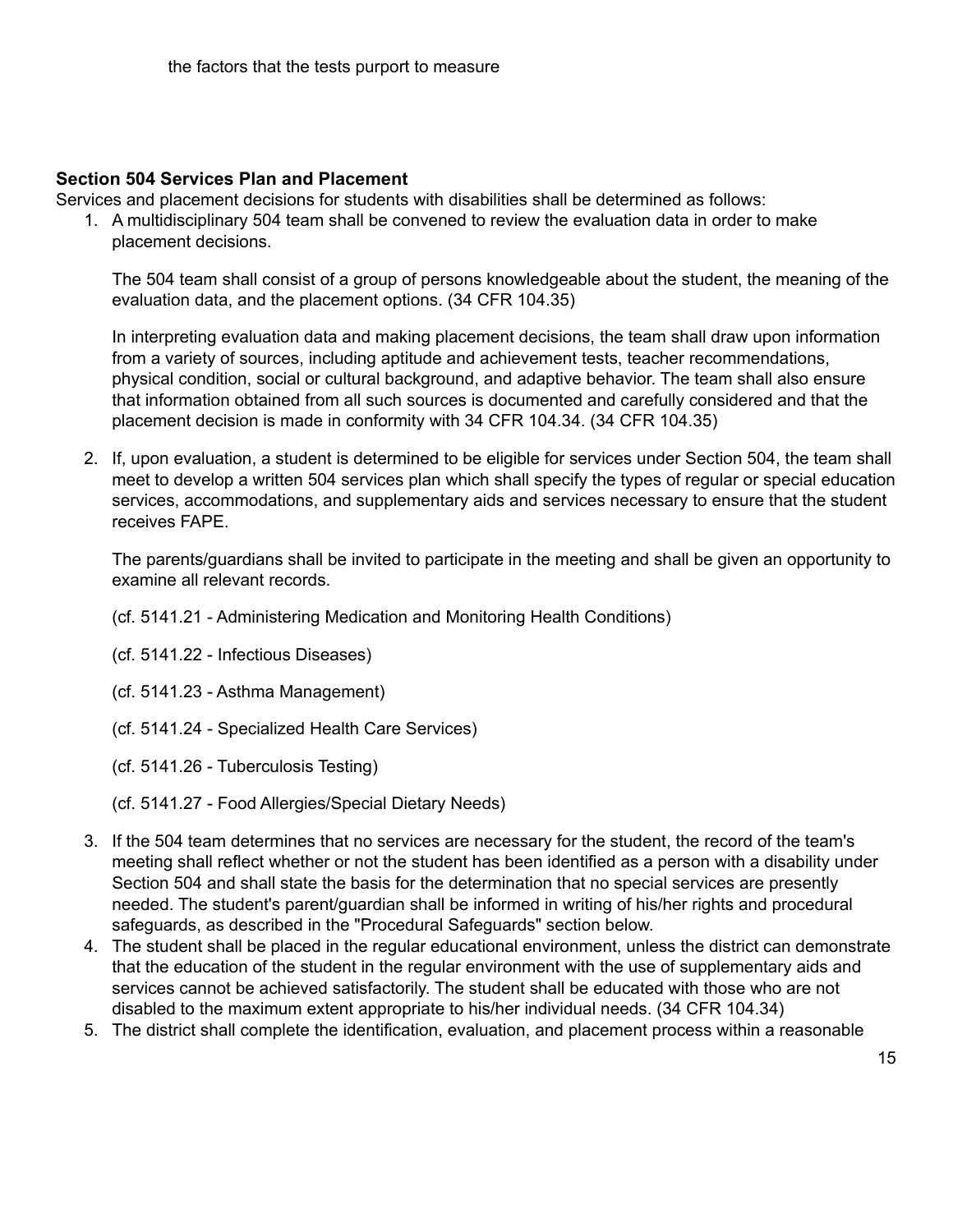time frame.

6. A copy of the student's Section 504 services plan shall be kept in his/her student record. The student's teacher(s) and any other staff who provide services to the student shall be informed of the plan's requirements.

If a student transfers to another school within the district, the principal or designee at the school from which the student is transferring shall ensure that the principal or designee at the new school receives a copy of the plan prior to the student's enrollment in the new school.

(cf. 5116.1 - Intradistrict Open Enrollment)

(cf. 5125 - Student Records)

## **Review and Reevaluation**

The 504 team shall monitor the progress of the student and, at least annually, shall review the effectiveness of the student's Section 504 services plan to determine whether the services are appropriate and necessary and whether the student's needs are being met as adequately as the needs of students without disabilities are met. In addition, each student with a disability under Section 504 shall be reevaluated at least once every three years.

A reevaluation of the student's needs shall be conducted before any subsequent significant change in placement. (34 CFR 104.35)

(cf. 5144.1 - Suspension and Expulsion/Due Process)

(cf. 5144.2 - Suspension and Expulsion/Due Process (Students with Disabilities)

## **Procedural Safeguards**

The Superintendent or designee shall notify the parents/guardians of students with disabilities of all actions and decisions by the district regarding the identification, evaluation, or educational placement of their children. He/she also shall notify the parents/guardians of all the procedural safeguards available to them if they disagree with the district's action or decision, including an opportunity to examine all relevant records and an impartial hearing in which they shall have the right to participate. (34 CFR 104.36)

(cf. 6159.1 - Procedural Safeguards and Complaints for Special Education)

If a parent/guardian disagrees with any district action or decision regarding the identification, evaluation, or educational placement of his/her child under Section 504, he/she may request a Section 504 due process hearing within 30 days of that action or decision.

Prior to requesting a Section 504 due process hearing, the parent/guardian may, at his/her discretion, but within 30 days of the district's action or decision, request an administrative review of the action or decision. The Coordinator shall designate an appropriate administrator to meet with the parent/guardian to attempt to resolve the issue and the administrative review shall be held within 14 days of receiving the parent/guardian's request. If the parent/guardian is not satisfied with the resolution of the issue, or if the parent/guardian did not request an administrative review, he/she may request a Section 504 due process hearing.

A Section 504 due process hearing shall be conducted in accordance with the following procedures:

1. The parent/guardian shall submit a written request to the Coordinator within 30 days of receiving the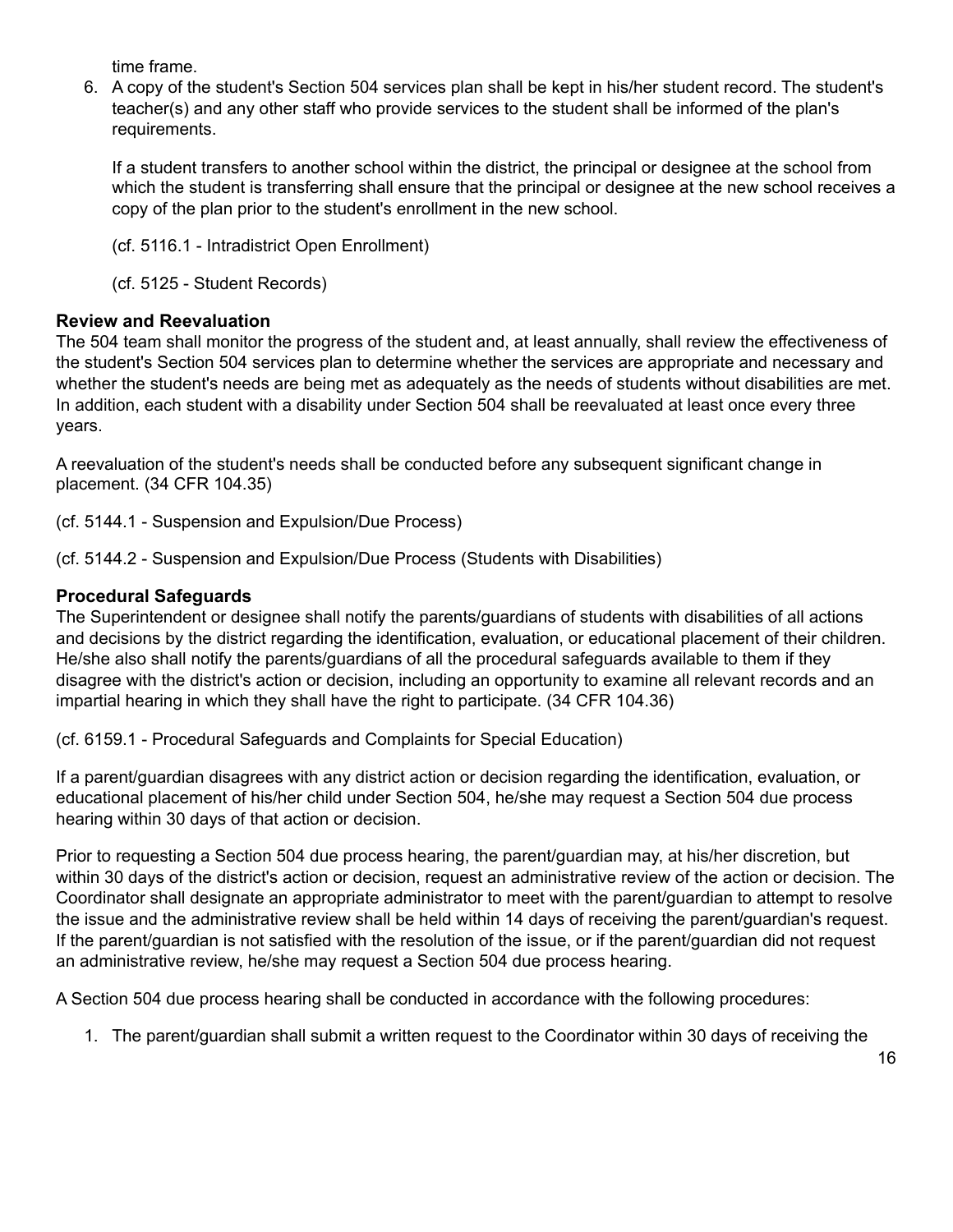district's decision or, if an administrative review is held, within 14 days of the completion of the review. The request for the due process hearing shall include:

- a. The specific nature of the decision with which he/she disagrees
- b. The specific relief he/she seeks
- c. Any other information he/she believes is pertinent to resolving the disagreement

Within 30 days of receiving the parent/guardian's request, the Superintendent or designee and 504 Coordinator shall select an impartial hearing officer. This 30-day deadline may be extended for good cause or by mutual agreement of the parties.

- 2. Within 45 days of the selection of the hearing officer, the Section 504 due process hearing shall be conducted and a written decision mailed to all parties. This 45-day deadline may be extended for good cause or by mutual agreement of the parties.
- 3. The parties to the hearing shall be afforded the right to:
	- a. Be accompanied and advised by legal counsel and by individuals with special knowledge or training related to the problems of students with disabilities under Section 504
	- b. Present written and oral evidence
	- c. Question and cross-examine witnesses
	- d. Receive written findings by the hearing officer stating the decision and explaining the reasons for the decision

If desired, either party may seek a review of the hearing officer's decision by a federal court of competent jurisdiction.

## **Notifications**

The Superintendent or designee shall ensure that the district has taken appropriate steps to notify students and parents/guardians of the district's duty under Section 504. (34 CFR 104.32)

(cf. 5145.6 - Parental Notifications)

## **OPTIONS AND RIGHTS OF PREGNANT AND PARENTING STUDENTS; ACCOMMODATIONS FOR LACTATING STUDENTS**

SCUSD shall notify pregnant and parenting pupils of their rights and options available under the law through the annual school year welcome packets and through independent study packets. SCUSD shall also annually notify parents/guardians of pupils at the beginning of the regular school term of the rights and options available to pregnant and parenting pupils under the law.

SCUSD shall not treat a student differently on the basis of sex or actual or potential parental, family, or marital status. No pre-admission inquiry as to the marital status of an applicant or student is permitted.

SCUSD shall not exclude or deny any student from any educational program or activity solely on the basis of the student's pregnancy, childbirth, false pregnancy, termination of pregnancy, or recovery from any of the above conditions. SCUSD treats pregnancy, childbirth, false pregnancy, termination of pregnancy, and recovery from any of the above conditions in the same manner and according to the same policies as any other temporary disability.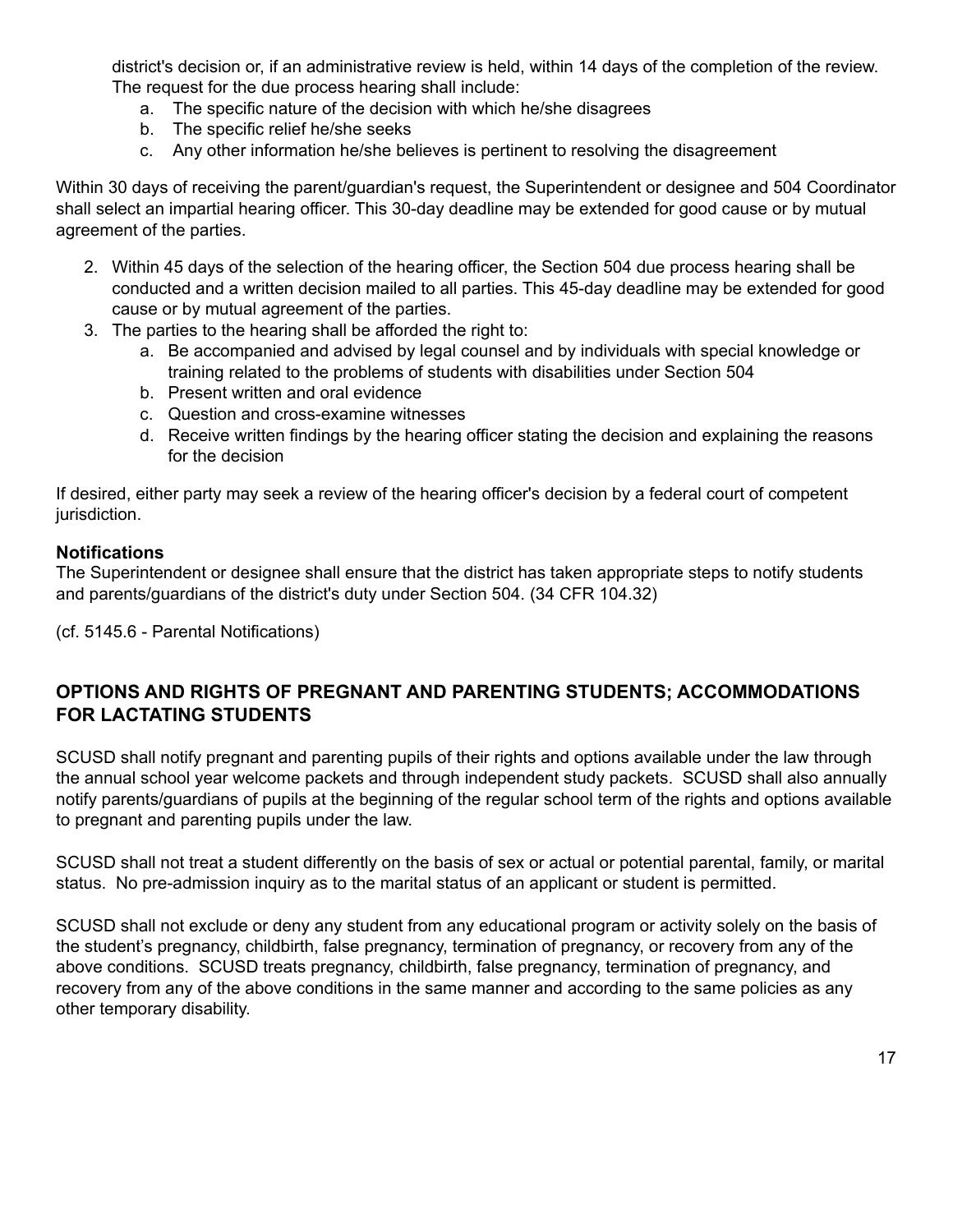Students who are pregnant or parenting may choose to participate in their regular school programs and are not required to participate in alternative educational programs. Pregnant or parenting students who choose to participate in alternative educational programs will be provided educational programs and activities equivalent to regular school programs.

Pregnant or parenting students who are 18 years of age or who have permission from their parent/guardian may have excused leave for up to 8 weeks or more without having to complete schoolwork or other requirements, or being subject to penalties. They may return to the same school and courses, and be provided time to make up work. They may choose to attend an alternative educational program with equivalent courses and activities to a regular school program. They may have a fifth year to complete high school graduation requirements unless administration determines that they are capable of completing graduation requirements in four years. A student may not be penalized academically because of the reasonable accommodations provided during the school day. A student must also be given the opportunity to make up missed work.

SCUSD shall provide reasonable accommodations to a lactating student on a school campus to express breast milk, breast-feed an infant child, or address other needs related to breast-feeding. A school shall be required to provide the reasonable accommodations specified only if there is at least one lactating student on the school campus.

Reasonable accommodations under this section include, but are not limited to, all of the following:

- 1. Access to a private and secure room, other than a restroom, to express breast milk or breast-feed an infant child.
- 2. Permission to bring onto a school campus a breast pump and any other equipment used to express breast milk.
- 3. Access to a power source for a breast pump or any other equipment used to express breast milk.
- 4. Access to a place to store expressed breast milk safely.

A lactating student shall be provided a reasonable amount of time to accommodate her need to express breast milk or breast-feed an infant child. A school subject to this may use an existing facility to meet the requirements. A pupil shall not incur an academic penalty as a result of her use, during the school day, of the reasonable accommodations specified in this section, and shall be provided the opportunity to make up any work missed due to such use. SCUSD is required to provide reasonable accommodations to lactating students on a school campus to address breast-feeding needs.

SCUSD may make a pre-admission inquiry as to the sex of an applicant or student, but only if such inquiry is made equally of all applicants or all students of both sexes and if the results of such inquiry are not used in connection with discrimination prohibited by Title IX.

Complaints about any of the rights or accommodations mentioned in this section can be made using the Uniform Complaint Procedure.

# **RELEASE OF DIRECTORY INFORMATION**

Directory information, which includes the following items: Student's name, address, telephone number, email address, date of birth, field of study, participation in recognized activities and sports, weight and height of members of athletic teams, dates of attendance, degrees and awards received and the most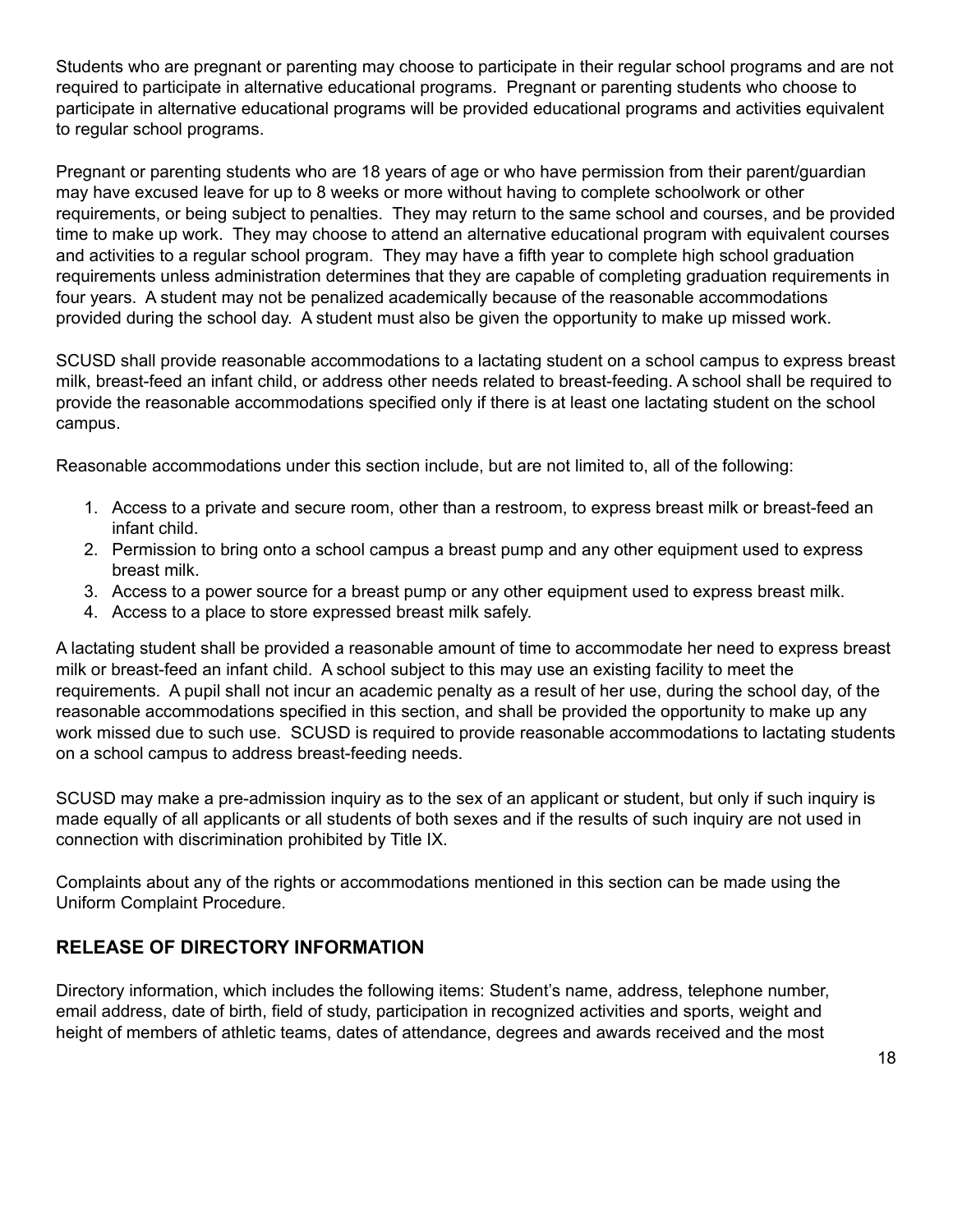recent previous public or private school attended by the student may be released according to local policy. The superintendent or designee may authorize the release of student directory information to representatives of the news media, prospective employers or non-profit organizations as provided by law. Directory information does not include: citizenship status, immigration status, place of birth, or any other information indicating national origin (except where the SCUSD receives consent as required under state law). The superintendent or designee may limit or deny the release of specific categories of directory information to any public or private nonprofit organizations based on his/her determination of the best interests of district students. [EC 49073]

Military services representatives shall have access to directory information. You may have the district withhold any of this information by submitting a request in writing at the beginning of the school year. You may have the district withhold any of this information by submitting a request in writing by August 12, 2021. Written notification received after the date specified will be honored, but the student's information may have already been released in the interim. In the case of students with exceptional needs or who are homeless, no material can be released without parent or guardian consent. [BP 5125.1; EC 49061(c), 49070, 49073(c), 56515; FERPA; ESEA; 42 USC 11434a(2); ne]

## **AR 1312.3 - Uniform Complaint Procedure**

Board Policy Manual Santa Clara Unified School District

Except as the Governing Board may otherwise specifically provide in other district policies, these uniform complaint procedures (UCP) shall be used to investigate and resolve only the complaints specified in the accompanying Board policy.

#### **Compliance Officers**

The district designates the individual(s), position(s), or unit(s) identified below as responsible for coordinating the district's response to complaints and for complying with state and federal civil rights laws. The individual(s), position(s), or unit(s) also serve as the compliance officer(s) specified in AR 5145.3 -Nondiscrimination/Harassment responsible for handling complaints regarding unlawful discrimination,harassment, intimidation, or bullying and in AR 5145.7 - Sexual Harassment (for non-Title IX matters) for handling complaints regarding sexual harassment. The compliance officer(s) shall receive and coordinate the investigation of complaints and shall ensure district compliance with law.

Equity Compliance Officer 1840 Benton Street Santa Clara, CA 95050 408-423-3509 [UCP@scusd.net](mailto:UCP@scusd.net)

For Title IX complaints, contact: Title IX Coordinator 1840 Benton Street Santa Clara, CA 95050 408-423-3509 [title9@scusd.net](mailto:title9@scusd.net)

Uniform Complaint Procedure Coordinator / Employees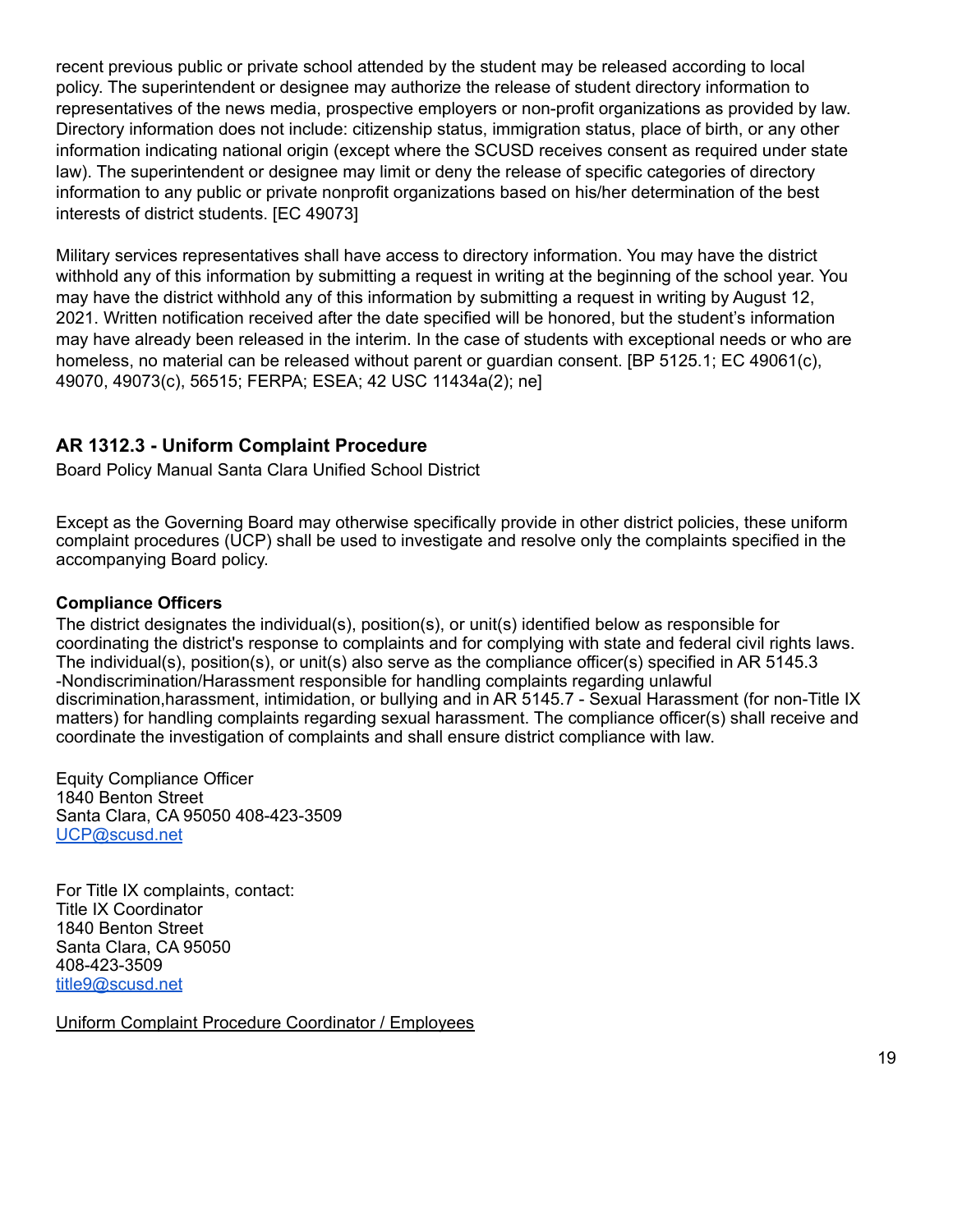1889 Lawrence Road Santa Clara, CA 95051 408-423-2014 [jvgonzalez@scusd.net](mailto:jvgonzalez@scusd.net)

Uniform Complaint Procedure Coordinator / Students 1840 Benton Street Santa Clara, CA 95050 (408) 423-3509 [UCP@scusd.net](mailto:UCP@scusd.net)

The compliance officer who receives a complaint may assign another compliance officer to investigate and resolve the complaint. The compliance officer shall promptly notify the complainant and respondent if another compliance officer is assigned to the complaint.

In no instance shall a compliance officer be assigned to a complaint in which the compliance officer has a bias or conflict of interest that would prohibit the fair investigation or resolution of the complaint. Any complaint against a compliance officer or that raises a concern about the compliance officer's ability to investigate the complaint fairly and without bias shall be filed with the Superintendent or designee who shall determine how the complaint will be investigated.

The Superintendent or designee shall ensure that employees assigned to investigate and resolve complaints receive training and are knowledgeable about the laws and programs at issue in the complaints to which they are assigned. Training provided to such employees shall cover current state and federal laws andregulations governing the program; applicable processes for investigating and resolving complaints, includingthose alleging unlawful discrimination, harassment, intimidation, or bullying; applicable standards forreaching decisions on complaints; and appropriate corrective measures. Assigned employees may have access to legal counsel as determined by the Superintendent or designee.

The compliance officer or, if necessary, an appropriate administrator shall determine whether interim measures are necessary during an investigation and while the result is pending. If interim measures are determined to be necessary, the compliance officer or the administrator shall consult with the Superintendent, theSuperintendent's designee, or, if appropriate, the site principal to implement one or more interim measures.The interim measures shall remain in place until the compliance officer determines that they are no longer necessary or until the district issues its final written decision, whichever occurs first.

#### **Notifications**

The district's UCP policy and administrative regulation shall be posted in all district schools and offices,including staff lounges and student government meeting rooms. (Education Code 234.1)

In addition, the Superintendent or designee shall annually provide written notification of the district's UCP to students, employees, parents/guardians of district students, district advisory committee members, school advisory committee members, appropriate private school officials or representatives, and other interested parties. (5 CCR 4622)

The notice shall include:

1. A statement that the district is primarily responsible for compliance with federal and state laws and regulations, including those related to prohibition of unlawful discrimination, harassment, intimidation,or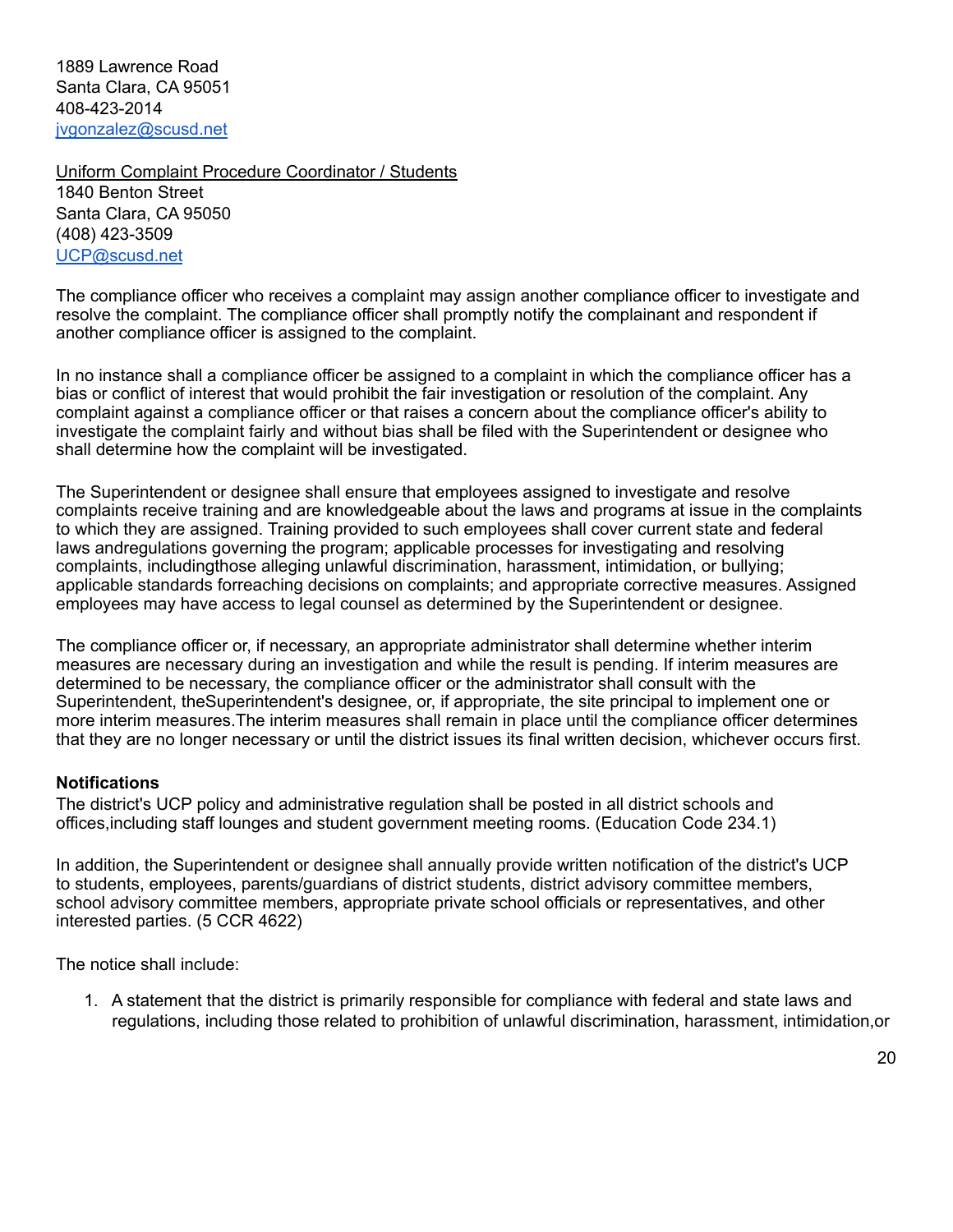bullying against any protected group, and a list of all programs and activities that are subject toUCP as identified in the section "Complaints Subject to UCP" in the accompanying Board policy

- 2. The title of the position responsible for processing complaints, the identity of the person(s) currently occupying that position if known, and a statement that such persons will be knowledgeable about the laws and programs that they are assigned to investigate
- 3. A statement that a UCP complaint, except a complaint alleging unlawful discrimination,harassment, intimidation, or bullying, must be filed no later than one year from the date thealleged violation occurred
- 4. A statement that a UCP complaint alleging unlawful discrimination, harassment, intimidation, orbullying must be filed no later than six months from the date of the alleged conduct or the date the complainant first obtained knowledge of the facts of the alleged conduct
- 5. A statement that a student enrolled in a public school shall not be required to pay a fee for participation in an educational activity that constitutes an integral fundamental part of the district's educational program, including curricular and extracurricular activities
- 6. A statement that a complaint regarding student fees or the local control and accountability plan(LCAP) may be filed anonymously if the complainant provides evidence or information leading to evidence to support the complaint
- 7. A statement that the district will post a standardized notice of the educational rights of foster youth,homeless students, former juvenile court school students now enrolled in the district, children of military families, migrant students, and immigrant students enrolled in a newcomer program, as specified inEducation Code 48853, 48853.5, 49069.5, 51225.1, and 51225.2, and the complaint process
- 8. A statement that complaints will be investigated in accordance with the district's UCP and a written decision will be sent to the complainant within 60 days from the receipt of the complaint, unless this time period is extended by written agreement of the complainant
- 9. A statement that, for programs within the scope of the UCP as specified in the accompanying Board Policy, the complainant has a right to appeal the district's investigation report to the CaliforniaDepartment of Education (CDE) by filing a written appeal, including a copy of the original complaint and the district's decision, within 30 calendar days of receiving the district's decision
- 10. A statement advising the complainant of any civil law remedies, including, but not limited to,injunctions, restraining orders, or other remedies or orders that may be available under state orfederal laws prohibiting discrimination, harassment, intimidation, or bullying, if applicable
- 11. A statement that copies of the district's UCP are available free of charge

The annual notification, complete contact information of the compliance officer(s), and information related toTitle IX as required pursuant to Education Code 221.61 shall be posted on the district website and may be provided through district-supported social media, if available.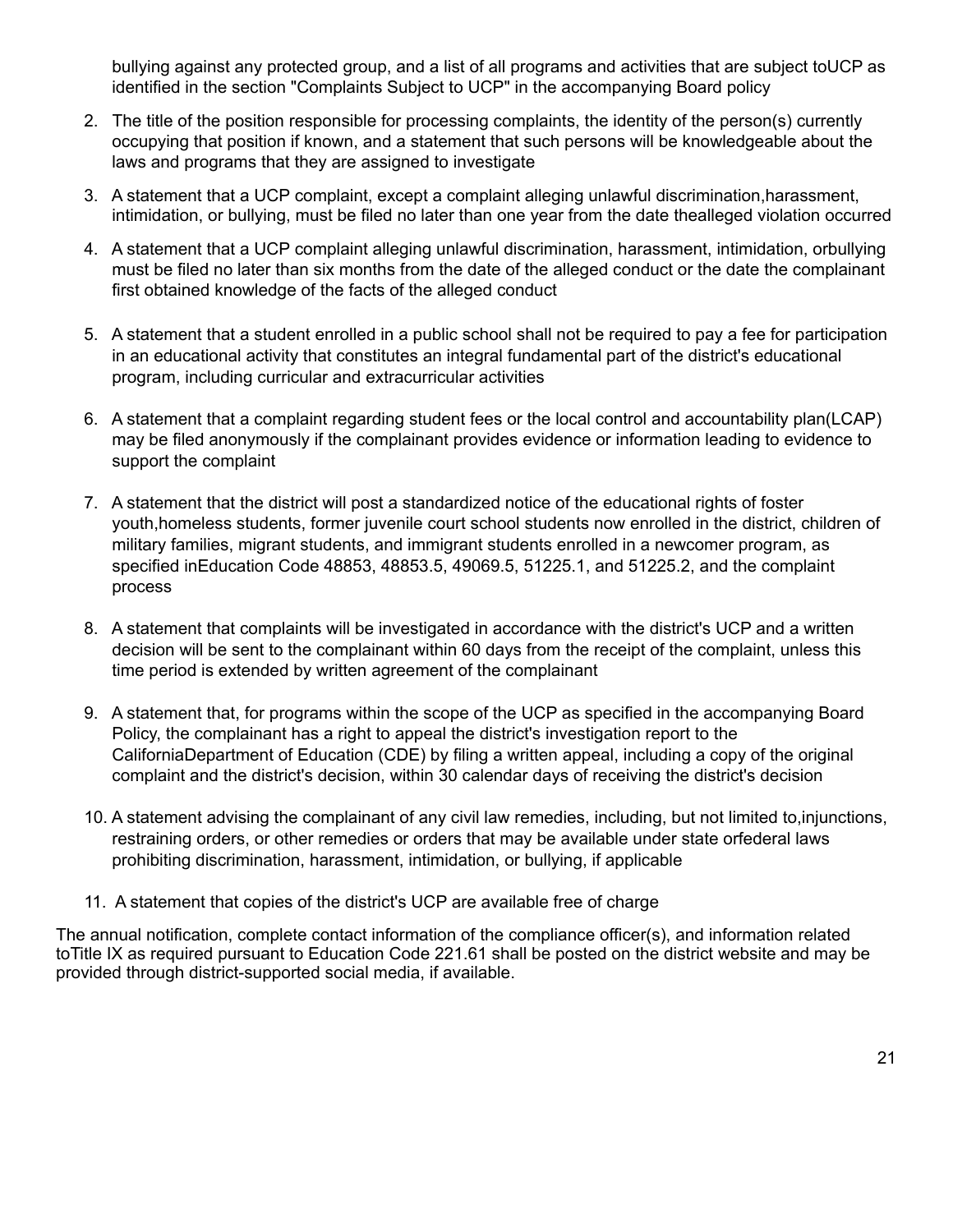The Superintendent or designee shall ensure that all students and parents/guardians, including students and parents/guardians with limited English proficiency, have access to the relevant information provided in the district's policy, regulation, forms, and notices concerning the UCP.

If 15 percent or more of students enrolled in a particular district school speak a single primary language other than English, the district's UCP policy, regulation, forms, and notices shall be translated into that language, in accordance with Education Code 234.1 and 48985. In all other instances, the district shall ensure meaningful access to all relevant UCP information for parents/guardians with limited English Proficiency.

## **Reporting of Incidents**

Any school employee who observes an incident of unlawful discrimination, including discriminatory harassment, intimidation, retaliation, or bullying or to whom such an incident is reported shall report immediately to the compliance office or principal within one school day, whether or not the alleged victim files a complaint.

Any school employee who witnesses an incident of unlawful discrimination, including discriminatory harassment, intimidation, retaliation, or bully, shall immediately intervene to stop the incident when it is safe to do so (Ed. Code 234.1).

## **Filing of Complaints**

The complaint shall be presented to the compliance officer who shall maintain a log of complaints received,providing each with a code number and a date stamp.

All complaints shall be filed in writing and signed by the complainant. If a complainant is unable to put a complaint in writing due to conditions such as a disability or illiteracy, district staff shall assist in the filing of the complaint. (5 CCR 4600)

Complaints shall also be filed in accordance with the following rules, as applicable:

- 1. A complaint alleging district violation of applicable state or federal law or regulations governing the programs specified in the accompanying Board policy may be filed by any individual, public agency, or organization. (5 CCR 4630)
- 2. Any complaint alleging noncompliance with law regarding the prohibition against student fees, deposits, and charges or any requirement related to the LCAP may be filed anonymously if the complaint provides evidence, or information leading to evidence, to support an allegation of noncompliance. A complaint about a violation of the prohibition against the charging of unlawful student fees may be filed with the principal of the school or with the Superintendent or designee.
- 3. A UCP complaint, except for a UCP complaint alleging unlawful discrimination, harassment, intimidation, or bullying, shall be filed no later than one year from the date the alleged violation occurred. For complaints related to the LCAP, the date of the alleged violation is the date when theCounty Superintendent of Schools approves the LCAP that was adopted by the Board. (5 CCR 4630)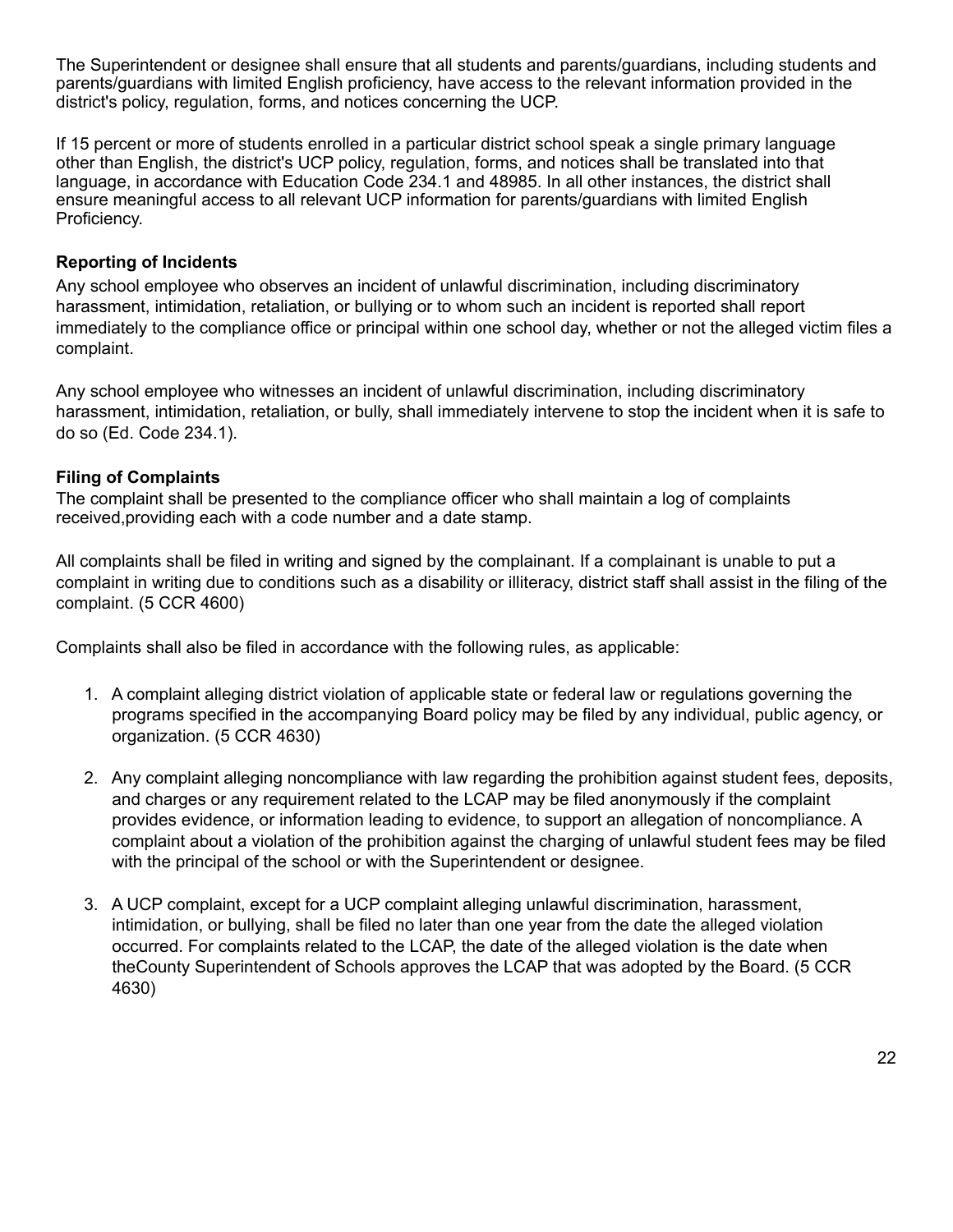- 4. A complaint alleging unlawful discrimination, harassment, intimidation, or bullying may be filed only bya person who alleges having personally suffered unlawful discrimination, a person who believes thatany specific class of individuals has been subjected to unlawful discrimination, or a duly authorized representative who alleges that an individual student has been subjected to discrimination, harassment,intimidation, or bullying. (5 CCR 4630)
- 5. A complaint alleging unlawful discrimination, harassment, intimidation, or bullying shall be initiated nolater than six months from the date that the alleged unlawful discrimination occurred, or six monthsfrom the date that the complainant first obtained knowledge of the facts of the alleged unlawfuldiscrimination. The time for filing may be extended for up to 90 days by the Superintendent or designee for good cause upon written request by the complainant setting forth the reasons for the extension. (5CCR 4630)
- 6. When a complaint alleging unlawful discrimination, harassment, intimidation, or bullying is filedanonymously, the compliance officer shall pursue an investigation or other response as appropriate,depending on the specificity and reliability of the information provided and the seriousness of theallegation.
- 7. When a complainant of unlawful discrimination, harassment, intimidation, or bullying or the allegedvictim, when not the complainant, requests confidentiality, the compliance officer shall inform thecomplainant or victim that the request may limit the district's ability to investigate the conduct or take othernecessary action. When honoring a request for confidentiality, the district shall nevertheless take all reasonable steps to investigate and resolve/respond to the complaint consistent with the request.

#### **Mediation**

Within three business days after receiving the complaint, the compliance officer may informally discuss with all the parties the possibility of using mediation to resolve the complaint. Mediation shall be offered to resolve complaints that involve more than one student and no adult. However, mediation shall not beoffered or used to resolve any complaint involving an allegation of sexual assault or where there is areasonable risk that a party to the mediation would feel compelled to participate. If the parties agree to mediation, the compliance officer shall make all arrangements for this process.

Before initiating the mediation of a complaint alleging retaliation or unlawful discrimination, harassment,intimidation, or bullying, the compliance officer shall ensure that all parties agree to permit the mediatoraccess to all relevant confidential information. The compliance officer shall also notify all parties of the right to end the informal process at any time.

If the mediation process does not resolve the problem within the parameters of law, the compliance officer shall proceed with an investigation of the complaint.

The use of mediation shall not extend the district's timelines for investigating and resolving the complaint unless the complainant agrees in writing to such an extension of time. If mediation is successful and the complaint is withdrawn, then the district shall take only the actions agreed upon through the mediation. If mediation is unsuccessful, the district shall then continue with subsequent steps specified in this administrative regulation.

#### **Investigation of Complaint**

Within 10 business days after the compliance officer receives the complaint, the compliance officer shall begin an investigation into the complaint.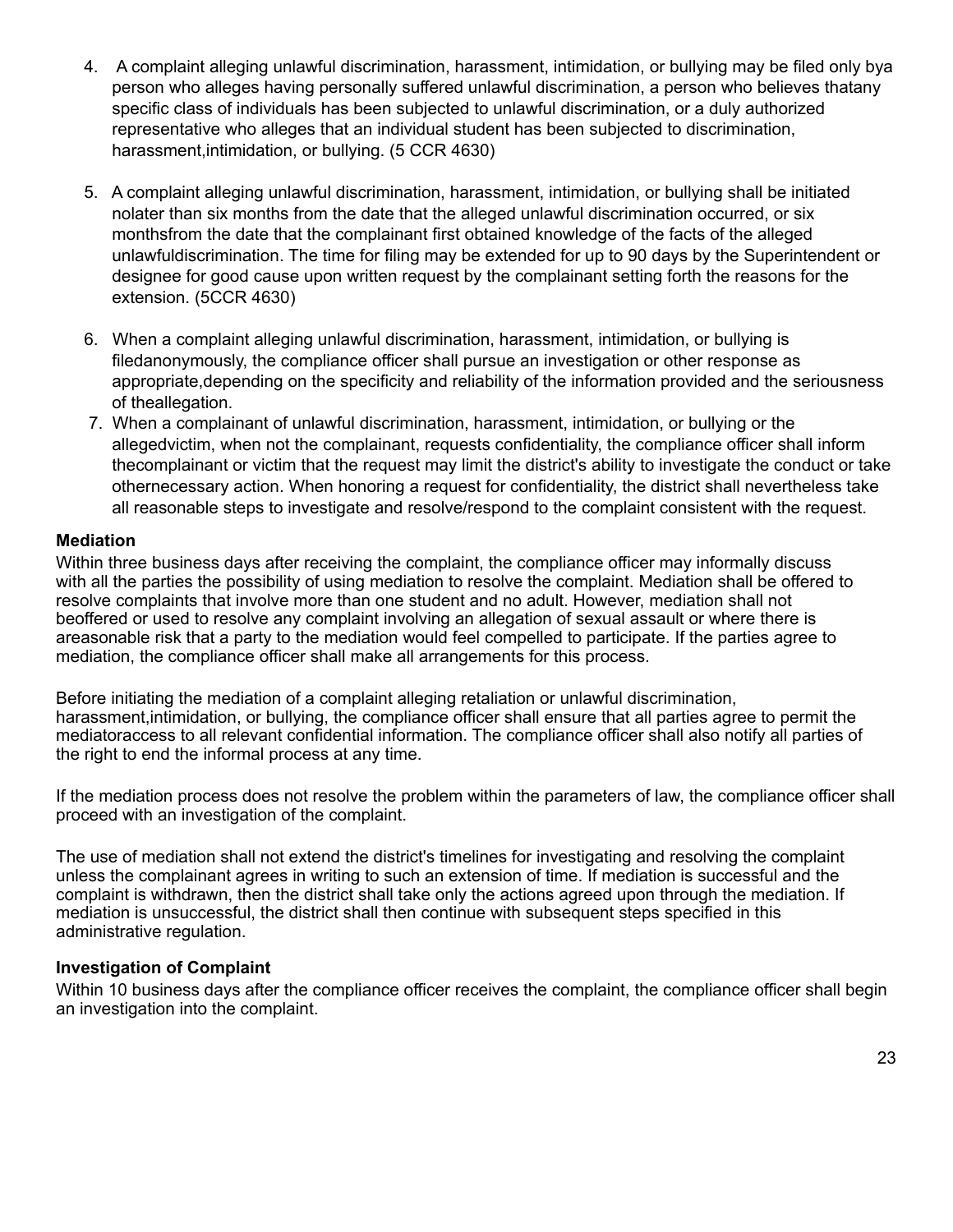Within one business day of initiating the investigation, the compliance officer shall provide the complainant and/or the complainant's representative with the opportunity to present the information contained in the complaint to the compliance officer and shall notify the complainant and/or representative of the opportunity to present the compliance officer with any evidence, or information leading to evidence, to support the allegations in the complaint. Such evidence or information may be presented at any time during the investigation.

In conducting the investigation, the compliance officer shall collect all available documents and review all available records, notes, or statements related to the complaint, including any additional evidence or information received from the parties during the course of the investigation. The compliance officer shall individually interview all available witnesses with information pertinent to the complaint, and may visit any reasonably accessible location where the relevant actions are alleged to have taken place. At appropriate intervals, the compliance officer shall inform the parties of the status of the investigation.

To investigate a complaint alleging retaliation or unlawful discrimination, harassment, intimidation, orbullying, the compliance officer shall interview the alleged victim(s), any alleged offender(s), and otherrelevant witnesses privately, separately, and in a confidential manner. As necessary, additional staff or legal counsel may conduct or support the investigation.

A complainant's refusal to provide the district's investigator with documents or other evidence related to the allegations in the complaint, failure or refusal to cooperate in the investigation, or any other obstruction of the investigation may result in the dismissal of the complaint because of a lack of evidence to support the allegation. Refusal by the district to provide the investigator with access to records and/or information related to the allegations in the complaint, failure or refusal to cooperate in the investigation, or any other obstruction of the investigation may result in a finding based on evidence collected that a violation has occurred and in the imposition of a remedy in favor of the complainant. (5 CCR 4631)

#### **Timeline for Investigation Report**

Unless extended by written agreement with the complainant, the compliance officer shall prepare and send to the complainant a written investigation report, as described in the section "Investigation Report" below, within 60 calendar days of the district's receipt of the complaint. (5 CCR 4631)

For any complaint alleging unlawful discrimination, harassment, intimidation, and bullying, the respondentshall be informed of any extension of the timeline agreed to by the complainant. The respondent also shall be sent the investigation report at the same time it is provided to the complainant.

If the Board hears the complaint, the compliance officer shall send the Board's decision to the complainant within 60 calendar days of the district's initial receipt of the complaint or within the time period that has been specified in a written agreement with the complainant. (5 CCR 4631)

For any complaint alleging unlawful discrimination, harassment, intimidation, and bullying, the respondentshall be informed of any extension of the timeline agreed to by the complainant, shall be sent the district'sinvestigation report, and, in the same manner as the complainant, may file a complaint with the Board if dissatisfied with the decision.

#### **Investigation Report**

For all complaints, the district's investigation report shall include: (5 CCR 4631)

1. The findings of fact based on the evidence gathered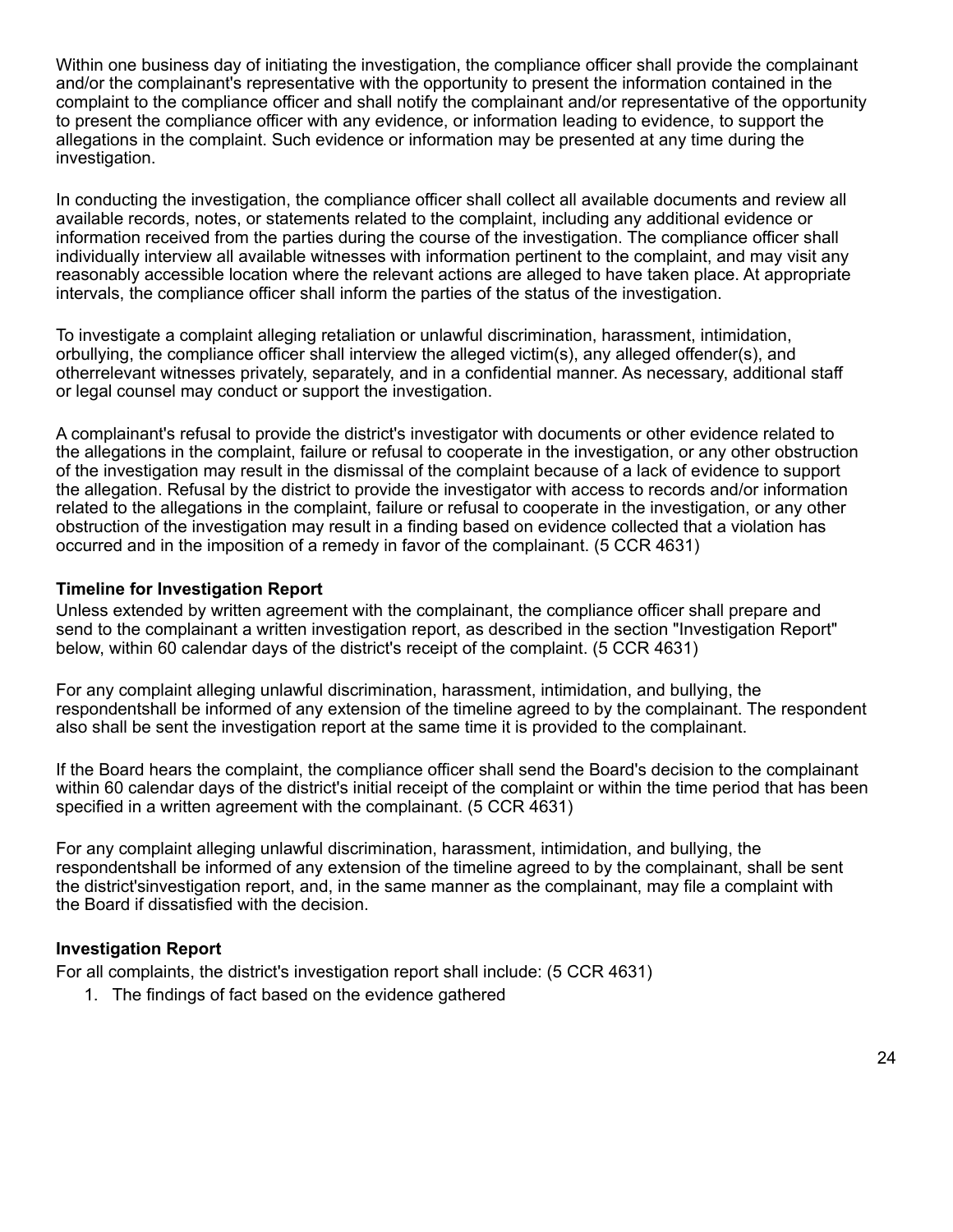- 2. A conclusion providing a clear determination for each allegation as to whether the district is in compliance with the relevant law
- 3. Corrective action(s) whenever the district finds merit in the complaint, including, when required by law, a remedy to all affected students and parents/guardians and, for a student fees complaint, a remedy that complies with Education Code 49013 and 5 CCR 4600
- 4. Notice of the complainant's right to appeal the district's investigation report to CDE, except when the district has used the UCP to address a complaint not specified in 5 CCR 4610
- 5. Procedures to be followed for initiating an appeal to CDE

The investigation report may also include follow-up procedures to prevent recurrence or retaliation and for reporting any subsequent problems.

In consultation with district legal counsel, information about the relevant part of an investigation report may be communicated to a victim who is not the complainant and to other parties who may be involved in implementing the investigation report or are affected by the complaint, as long as the privacy of the parties is protected. In a complaint alleging unlawful discrimination, harassment, intimidation, and bullying, notice ofthe investigation report to the alleged victim shall include information about any sanction to be imposed uponthe respondent that relates directly to the alleged victim.

If the complaint involves a limited-English-proficient student or parent/guardian, then the district's response, if requested by the complainant, and the investigation report shall be written in English and the primary language in which the complaint was filed.

For complaints alleging unlawful discrimination, harassment, intimidation, and bullying based on state law, the investigation report shall also include a notice to the complainant that:

- 1. The complainant may pursue available civil law remedies outside of the district's complaint procedures, including seeking assistance from mediation centers or public/private interest attorneys, 60calendar days after the filing of an appeal with CDE. (Education Code 262.3)
- 2. The 60 days moratorium does not apply to complaints seeking injunctive relief in state courts or to discrimination complaints based on federal law. (Education Code 262.3)
- 3. Complaints alleging discrimination based on race, color, national origin, sex, gender, disability, or age may also be filed with the U.S. Department of Education, Office for Civil Rights at [www.ed.gov/ocr](http://www.ed.gov/ocr) within 180 days of the alleged discrimination.

## **Corrective Actions**

When a complaint is found to have merit, the compliance officer shall adopt any appropriate corrective action permitted by law. Appropriate corrective actions that focus on the larger school or district environment may include, but are not limited to, actions to reinforce district policies; training for faculty, staff, and students; updates to school policies; or school climate surveys.

For complaints involving retaliation or unlawful discrimination, harassment, intimidation, or bullying, appropriateremedies that may be offered to the victim but not communicated to the respondent may include, but are notlimited to, the following: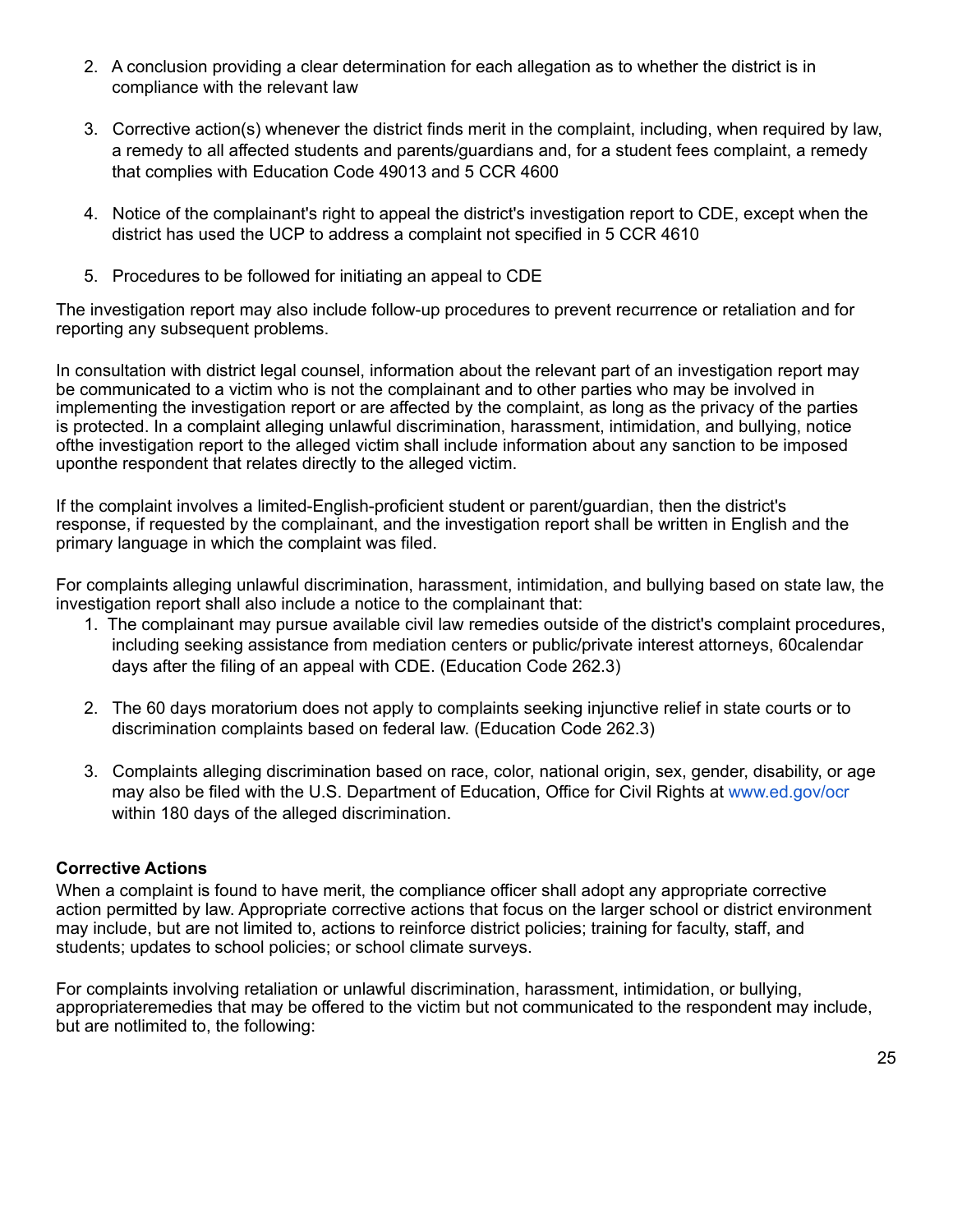- 1. Counseling
- 2. Academic support
- 3. Health services
- 4. Assignment of an escort to allow the victim to move safely about campus
- 5. Information regarding available resources and how to report similar incidents or retaliation
- 6. Separation of the victim from any other individuals involved, provided the separation does not penalize the victim
- 7. Restorative justice
- 8. Follow-up inquiries to ensure that the conduct has stopped and there has been no retaliation

For complaints of retaliation or unlawful discrimination, harassment, intimidation, or bullying involving astudent as the respondent, appropriate corrective actions that may be provided to the student include, but are not limited to, the following:

- 1. Transfer from a class or school as permitted by law
- 2. Parent/guardian conference
- 3. Education regarding the impact of the conduct on others
- 4. Positive behavior support
- 5. Referral to a student success team
- 6. Denial of participation in extracurricular or co-curricular activities or other privileges as permitted by law
- 7. Disciplinary action, such as suspension or expulsion, as permitted by law

When an employee is found to have committed retaliation or unlawful discrimination, harassment,intimidation, or bullying, the district shall take appropriate disciplinary action, up to and including dismissal, in accordance with applicable law and collective bargaining agreement.

The district may also consider training and other interventions for the larger school community to ensure that students, staff, and parents/guardians understand the types of behavior that constitute unlawfuldiscrimination, harassment, intimidation, or bullying, that the district does not tolerate it, and how to report and respond to it.

When a complaint is found to have merit, an appropriate remedy shall be provided to the complainant or other affected person.

However, if a complaint alleging noncompliance with the law regarding student fees, deposits, and other charges, physical education instructional minutes, courses without educational content, or any requirement related to the LCAP is found to have merit, the district shall provide a remedy to all affected students and parents/guardians subject to procedures established by regulation of the State Board of Education.(Education Code 49013, 51222, 51223, 51228.3, 52075)

For complaints alleging noncompliance with the law regarding student fees, the district, by engaging in reasonable efforts, shall attempt in good faith to identify and fully reimburse all affected students and parents/guardians who paid the unlawful student fees within one year prior to the filing of the complaint.(Education Code 49013; 5 CCR 4600)

#### **Appeals to the California Department of Education**

Any complainant who is dissatisfied with the district's investigation report on a complaint regarding any specified federal or state educational program subject to UCP may file an appeal in writing with CDE within30 calendar days of receiving the district's investigation report. (5 CCR 4632)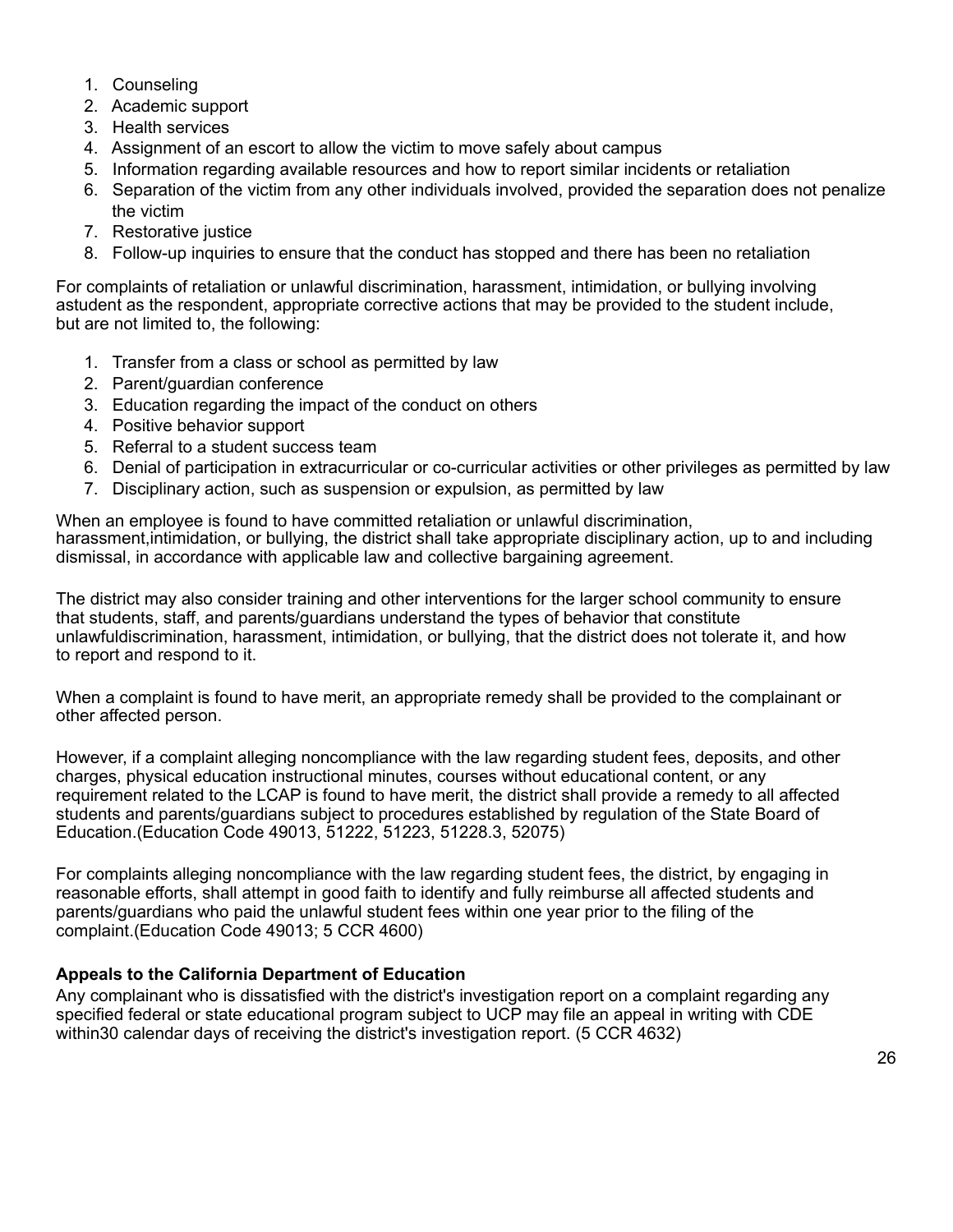The appeal shall be sent to CDE with a copy of the original locally filed complaint and a copy of the district's investigation report for that complaint. The complainant shall specify and explain the basis for the appeal,including at least one of the following: (5 CCR 4632)

- 1. The district failed to follow its complaint procedures.
- 2. Relative to the allegations of the complaint, the district's investigation report lacks material findings of fact necessary to reach a conclusion of law.
- 3. The material findings of fact in the district's investigation report are not supported by substantial evidence.
- 4. The legal conclusion in the district's investigation report is inconsistent with the law.
- 5. In a case in which the district found noncompliance, the corrective actions fail to provide a proper remedy.

Upon notification by CDE that the district's investigation report has been appealed, the Superintendent or designee shall forward the following documents to CDE within 10 days of the date of notification: (5 CCR 4633)

- 1. A copy of the original complaint
- 2. A copy of the district's investigation report
- 3. A copy of the investigation file including, but not limited to, all notes, interviews, and documents submitted by the parties and gathered by the investigator
- 4. A report of any action taken to resolve the complaint
- 5. A copy of the district's UCP
- 6. Other relevant information requested by CDE

If notified by CDE that the district's investigation report failed to address allegation(s) raised by the complaint, the district shall, within 20 days of the notification, provide CDE and the appellant with an amended investigation report that addresses the allegation(s) that were not addressed in the original investigation report. The amended report shall also inform the appellant of the right to separately appeal the amended report with respect to the allegation(s) that were not addressed in the original report. (5 CCR4632)

#### **Health and Safety Complaints in License-Exempt Preschool Programs**

Any complaint regarding health or safety issues in a license-exempt CSPP program shall be addressed through the procedures described in 5 CCR 4690-4694.

In order to identify appropriate subjects of CSPP health and safety issues pursuant to Health and Safety Code 1596.7925, a notice shall be posted in each license-exempt CSPP classroom in the district notifying parents/guardians, students, and teachers of the health and safety requirements of Title 5 regulations that apply to CSPP programs pursuant to Health and Safety Code 1596.7925 and the location at which to obtain a form to file any complaint alleging noncompliance with those requirements. For this purpose, theSuperintendent or designee may download and post a notice available from the CDE web site. (EducationCode 8235.5; 5 CCR 4691)

The district's annual UCP notification distributed pursuant to 5 CCR 4622 shall clearly indicate which of its CSPP programs are operating as exempt from licensing and which CSPP programs are operating pursuant to requirements under Title 22 of the Code of Regulations. (5 CCR 4691)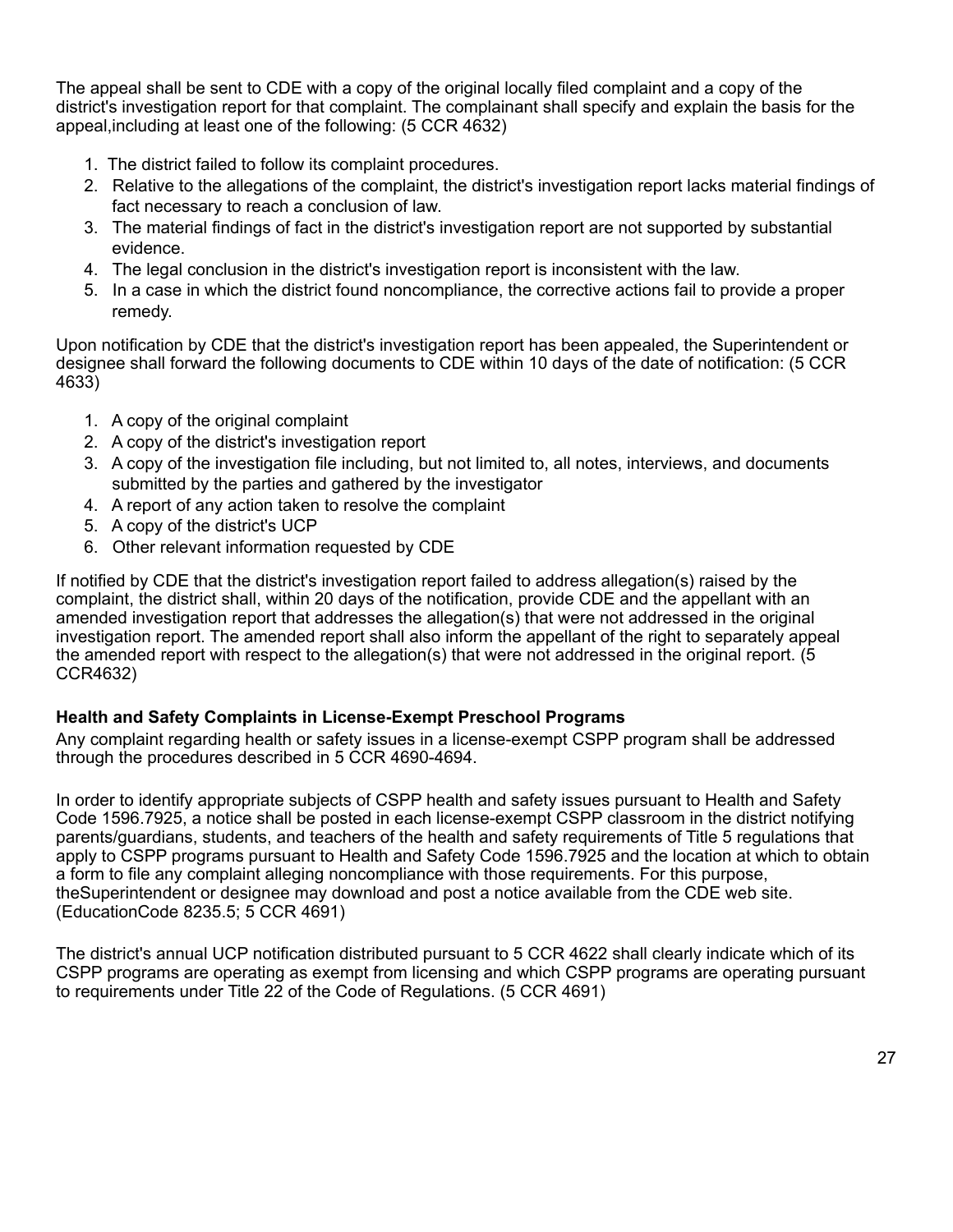Any complaint regarding specified health or safety issues in a license-exempt CSPP program shall be filed with the preschool program administrator or designee, and may be filed anonymously. The complaint form shall specify the location for filing the complaint, contain a space to indicate whether the complainant desires a response to the complaint, and allow a complainant to add as much text as desired to explain the complaint. (Education Code 8235.5; 5 CCR 4690)

If it is determined that the complaint is beyond the authority of the preschool program administrator, the matter shall be forwarded to the Superintendent or designee in a timely manner, not to exceed 10 working days, for resolution.

The preschool administrator or the Superintendent or designee shall make all reasonable efforts to investigate any complaint within their authority. (Education Code 8235.5; 5 CCR 4692)

Investigation of a complaint regarding health or safety issues in a license-exempt CSPP program shall begin within 10 days of receipt of the complaint. (Education Code 8235.5; 5 CCR 4692)

The preschool administrator or designee shall remedy a valid complaint within a reasonable time period not to exceed 30 working days from the date the complaint was received. If the complainant has indicated on the complaint form a desire to receive a response to the complaint, the preschool administrator or Superintendent's designee shall, within 45 working days of the initial filing of the complaint, report the resolution of the complaint to

the complainant and CDE's assigned field consultant. If the preschool administrator makes this report, the information shall be reported at the same time to the Superintendent or designee. (Education Code 8235.5;5 CCR 4692)

If a complaint regarding health or safety issues in a license-exempt CSPP program involves a limited-English- proficient student or parent/guardian, then the district's response, if requested by the complainant,and the investigation report shall be written in English and the primary language in which the complaint was filed.

If a complainant is not satisfied with the resolution of a complaint, the complainant has the right to describe the complaint to the Board at a regularly scheduled meeting and, within 30 days of the date of the written report,may file a written appeal of the district's decision to the Superintendent of Public Instruction in accordance with 5 CCR 4632. (Education Code 8235.5; 5 CCR 4693, 4694)

All complaints and responses are public records. (5 CCR 4690)

On a quarterly basis, the Superintendent or designee shall report summarized data on the nature and resolution of all CSPP health and safety complaints, including the number of complaints by general subject area with the number of resolved and unresolved complaints, to the Board at a regularly scheduled Boardmeeting and to the County Superintendent of Schools. (5 CCR 4693)

A statement declaring that the SSPI or his or her designee shall comply with the requirements of 5 CCR Section 4633 and shall provide a written LEA Investigation Report to the State Board of Education describing the basis for the complaint, the LEA's response to the state preschool health and safety issues pursuant to HSC Section 1596.7925 complaint and its remedy or proposed remedy and, as appropriate, a proposed remedy for the issue described in the complaint, if different from the LEA's remedy.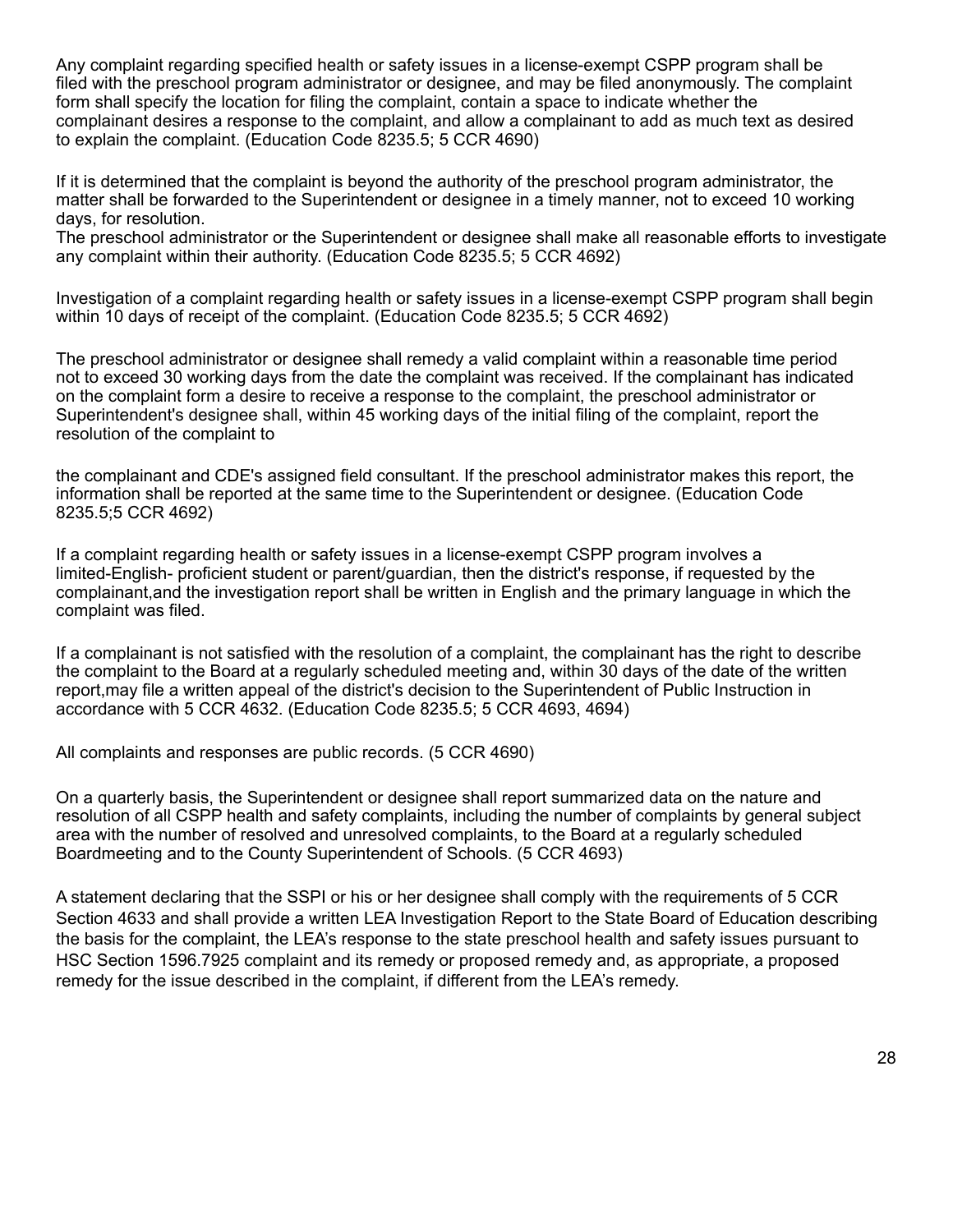# **California Attorney General's Guide (Promoting a Safe and Secure Learning Environment for All) - Appendix G**

# **Know Your Educational Rights**

**Your Child has the Right to a Free Public Education**

- All children in the United States have a Constitutional right to equal access to free public education, regardless of immigration status and regardless of the immigration status of the students' parents or guardians.
- In California:
	- All children have the right to a free public education.
	- All children ages 6 to 18 years must be enrolled in school.
	- All students and staff have the right to attend safe, secure, and peaceful schools.
	- All students have a right to be in a public school learning environment free from discrimination, harassment, bullying, violence, and intimidation.
	- $\circ$  All students have equal opportunity to participate in any program or activity offered by the school, and cannot be discriminated against based on their race, nationality, gender, religion, or immigration status, among other characteristics.

## **Information Required for School Enrollment**

When enrolling a child, schools must accept a variety of documents from the student's parent or guardian to demonstrate proof of child's age or residency.

● You never have to provide information about citizenship/immigration status to have your child enrolled in school. Also, you never have to provide a Social Security number to have your child enrolled in school.

#### **Confidentiality of Personal Information**

- Federal and state laws protect student education records and personal information. These laws generally require that schools get written consent from parents or guardians before releasing student information, unless the release of information is for educational purposes, is already public, or is in response to a court order or subpoena.
- Some schools collect and provide publicly basic student "directory information." If they do, then each year, your child's school district must provide parents/guardians with written notice of the school's directory information policy, and let you know of your option to refuse release of your child's information in the directory.

## **Family Safety Plans if You Are Detained or Deported**

● You have the option to provide your child's school with emergency contact information, including the information of secondary contacts, to identify a trusted adult guardian who can care for your child in the event you are detained or deported.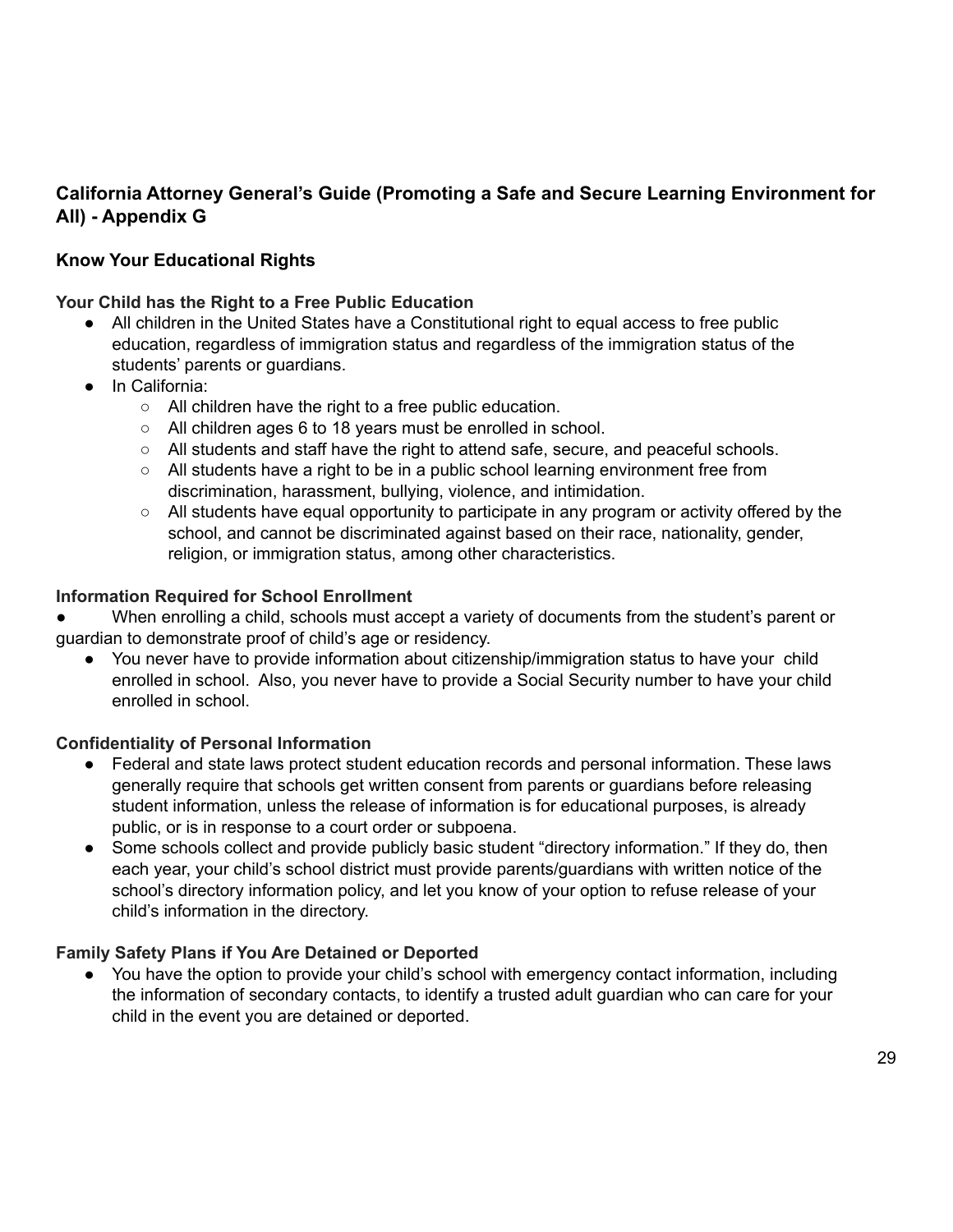● You have the option to complete a Caregiver's Authorization Affidavit or a Petition for Appointment of Temporary Guardian of the Person, which may enable a trusted adult the authority to make educational and medical decisions for your child.

## **Right to File a Complaint**

● Your child has the right to report a hate crime or file a complaint to the school district if he or she is discriminated against, harassed, intimidated, or bullied on the basis of his or her actual or perceived nationality, ethnicity, or immigration status.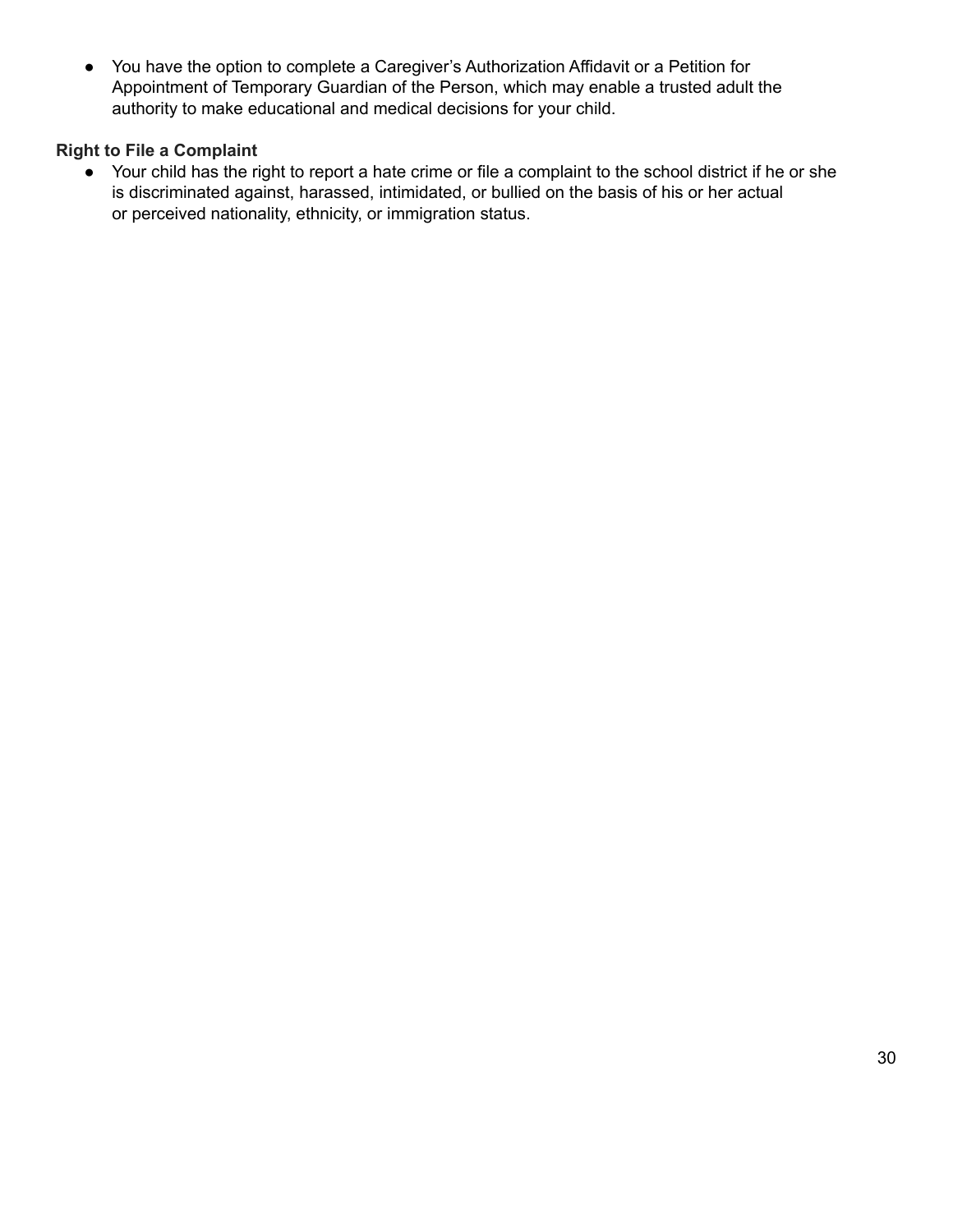## **SCUSD Guidelines for Proposition 58 Implementation Parents' Right to Choose a Language Program Request Process**

## **I. BACKGROUND AND PURPOSE**

In November of 2016 voters in the state-wide election passed Proposition 58, the California Education for a Global Economy Initiative. This new law provides parents the right to request language acquisition programs that offer students access to high-quality, research based language instruction. Proposition 58 overturned most of the requirements established by Proposition 227, the "English in Public Schools" initiative.

Changes in the law include:

- Annual Parental Exception Waivers for English Learners (multilingual learners) are no longer required for participation in a Dual Language/Bilingual Program.
- The 30-day English program placement for first time enrolled multilingual learners is no longer required.
- Guidelines for school districts regarding the establishment of language acquisition programs, structured English immersion programs for multilingual learners, and opportunities to be instructed in another language are clarified.

## **II. LANGUAGE ACQUISITION PROGRAMS**

Proposition 58 defines language acquisition programs as educational programs designed for multilingual learners to ensure English acquisition as rapidly and effectively as possible, and to provide instruction to these pupils on the state-adopted academic content and English Language Development (ELD) standards through Integrated and Designated ELD.

Any language acquisition program provided by an LEA shall, within a reasonable period of time, lead to:

- Grade-level proficiency in English, and, when the program model includes instruction in another language, proficiency in that other language; and
- Achievement of the state-adopted academic content standards in English, and, when the program model includes instruction in another language, achievement of the state-adopted academic content standards in that other language."

Santa Clara Unified currently offers the following language acquisition program options: 1. *Structured English Immersion program for multilingual learners:* This program is designed for multilingual learners in grades K-12 to acquire English Language skills and access to core content so they are able to succeed in mainstream English classrooms. Primary language support can be provided for clarification throughout the instructional day.

2. *Elementary Bilingual (Spanish) Transitional Program:* This program is offered in grades 2-5 at Scott Lane Elementary. The classroom composition of this program consists of Spanish-speaking multilingual learners (the program's target language) and provides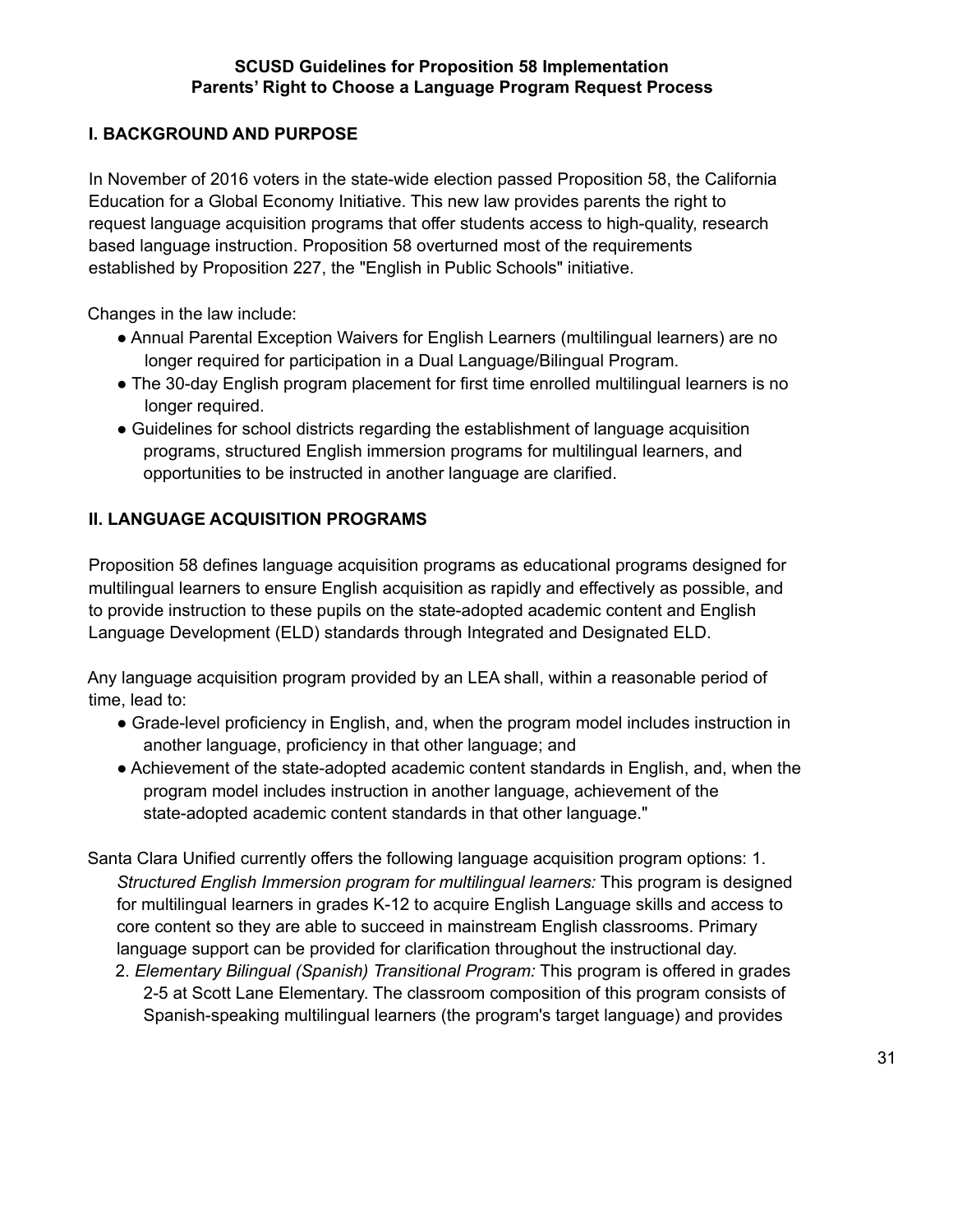these students with the opportunity to receive instruction in the students' primary language and English until they transition to all English instruction after 5th grade for Scott Lane.

3. *Elementary Dual Language Spanish Immersion Program:* This program is offered in grades K-1 at Scott Lane Elementary school and a grade level will be added each year until the program is offered at all grade levels, K-5th.

# **III. PROCEDURES FOR RESPONDING TO PARENT REQUESTS FOR A LANGUAGE ACQUISITION PROGRAM**

Under Proposition 58, each school is required by law to take the following steps when responding to parent requests for a language acquisition program:

- A. Maintain a written record of all parent requests, whether in writing or made verbally. A parent whose pupil is enrolled in a school for attendance in the next school year may submit a request. The Proposition 58 Dual Language Education Program Parent Request Form (Attachment A), which can be obtained at the school site, will be used to document both written and verbal requests. Each school shall assist parents in clarifying requests, as needed.
- B. Maintain all Proposition 58 Dual Language Education Program Parent Request Forms for five years from the date of the request.
- C. Monitor the number of Proposition 58 Dual Language Education Program Parent Request Forms on a regular basis and notify the Supplemental and EL Programs Director immediately upon reaching the threshold number. The threshold number is 30 or more requests from parents of students enrolled in the school or 20 or more requests from parents of students in the same grade level enrolled in the school requesting the same or substantially similar type of language acquisition program.

## **IV. TIMELINE AND PROCESS**

The timeline process is initiated once the threshold number of requests is reached (30 or more requests for pupils enrolled in a school or 20 or more requests for pupils in the same grade level enrolled in a school).

Actions to take within 48 hours:

- The principal must immediately notify the EL & Supplemental Programs Coordinator. The EL & Supplemental Programs Coordinator notifies the Assistant Superintendent of Educational Services.
- The Assistant Superintendent of Educational Services notifies Cabinet and the Superintendent.

Actions to take within 10 school days:

● Principal, with assistance from the District, notifies the parents of pupils attending the school and teachers and staff (See Attachment B, Sample Proposition 58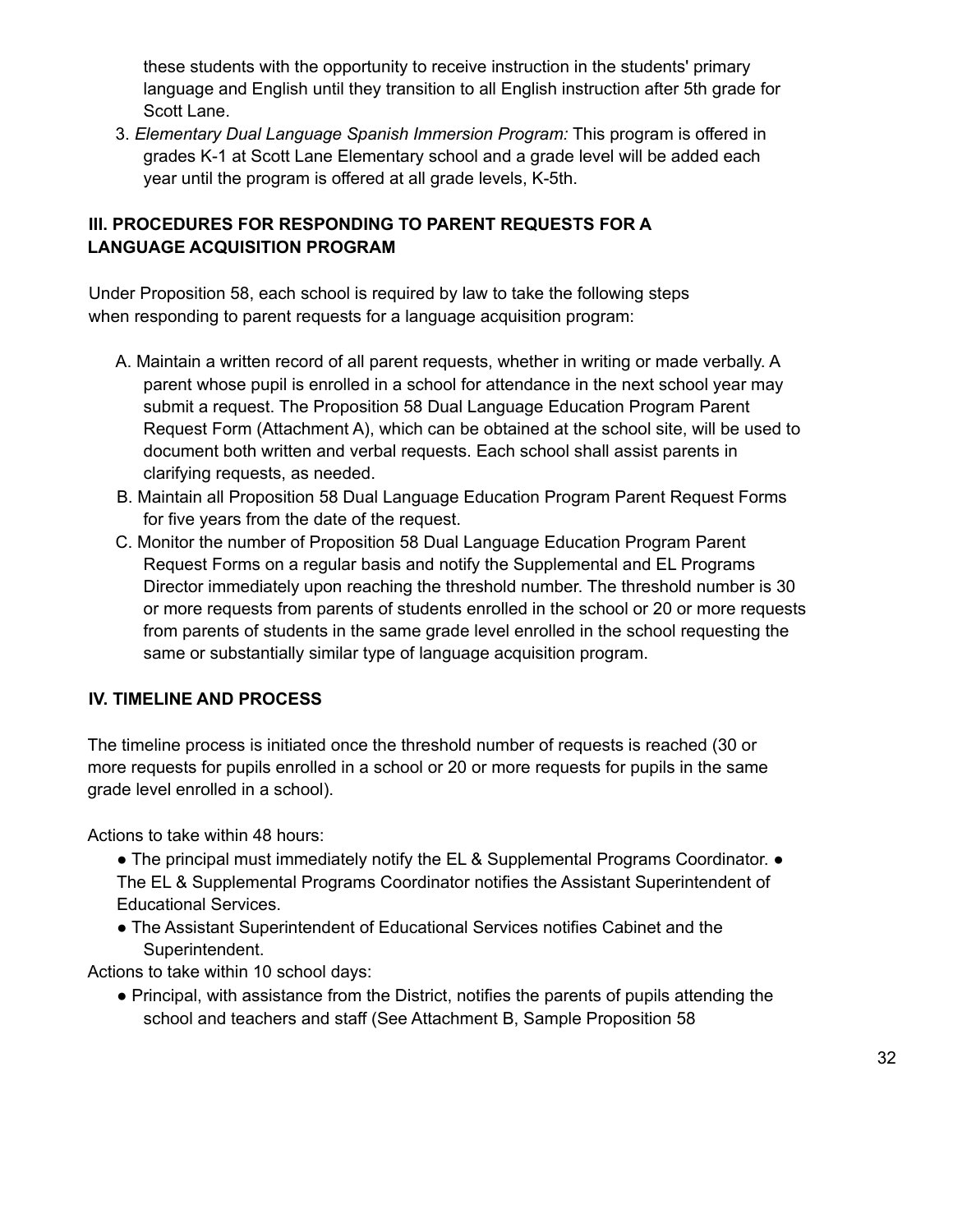Stakeholder Notification Letter).

● The District notifies the District English Learner Advisory Council (DELAC).

Actions to take within 60 calendar days:

- District staff will conduct a feasibility study to determine if the requested Dual Language Education program can be implemented. The feasibility study includes the following: ● Review of parent request documentation
	- Identification of costs and resources necessary to implement any new language acquisition program
	- Determination of whether curriculum in the requested language is or will be available
	- An analysis of whether the District can provide professional development to support implementation of the requested program
	- Determination of whether qualified staff are or will be available to teach the program
	- Determination of availability of classroom space at the school-site
	- Analysis of whether sufficient time exists to properly implement the requested program
	- Provision of opportunities for parent and community engagement to support the proposed program goals

# **V. FEASIBILITY STUDY RESULTS**

The results of the feasibility study must be provided in writing to the following stakeholders: ● Parents of pupils attending the school

- Teachers and staff at the school
- School administrators

Possible Outcomes of the Feasibility Study are:

- The school has met feasibility requirements and the program may be implemented in the new school year. The District will provide support to the school with all aspects of program implementation.
- The school has met most feasibility requirements and can implement the program after a year of planning to ensure that all requirements are met.
- The school has not met feasibility requirements and is not ready to implement the program.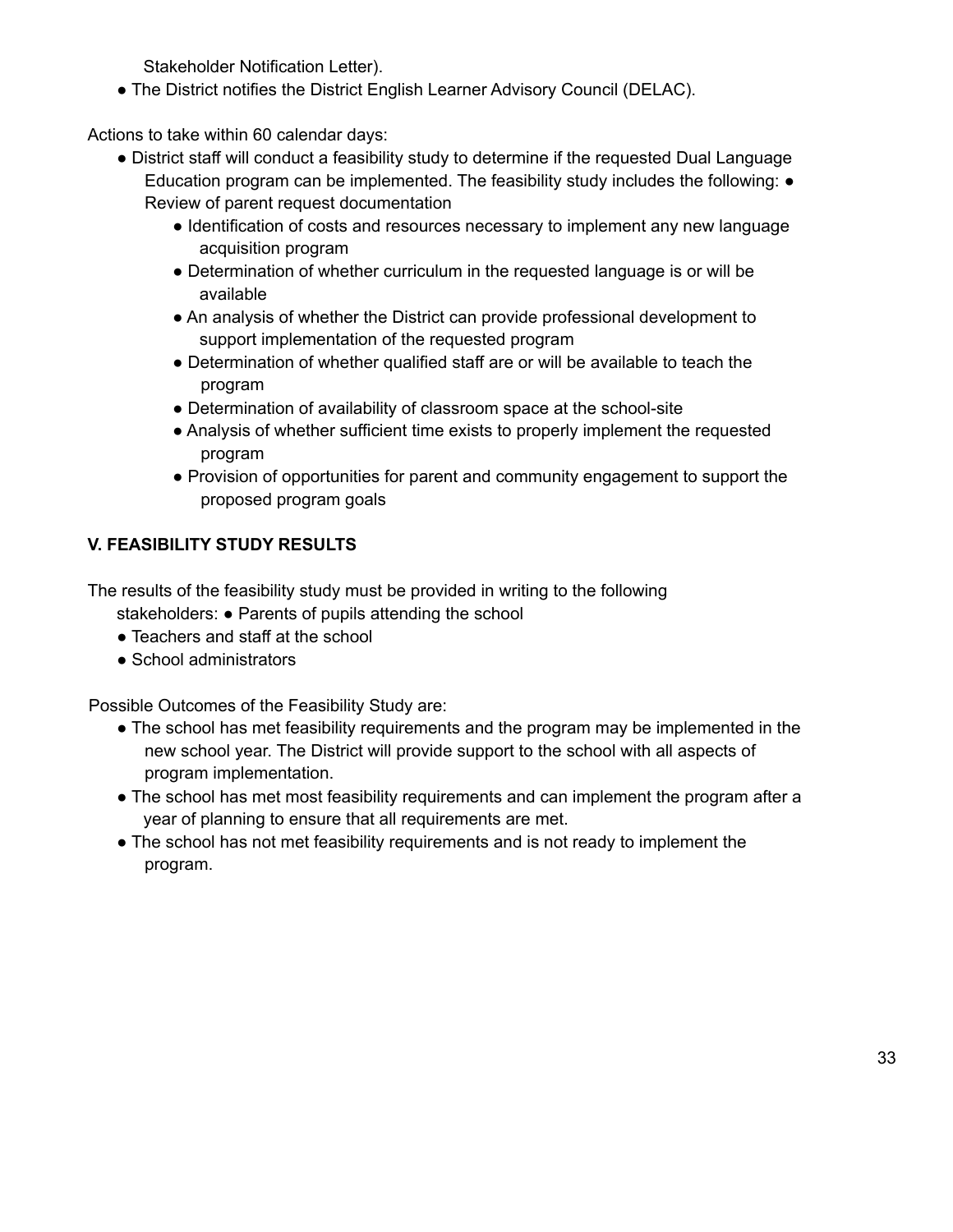# <span id="page-33-0"></span>**Spanish Version**

## **Apéndice:**

Manual para familias y estudiantes del distrito Notificación para los empleados[2]

| Fecha:         | Febrero 16, 2022                                                        |
|----------------|-------------------------------------------------------------------------|
| Para:          | Estudiantes, familias, y empleados del SCUSD                            |
| De:            | Dra. Stella M. Kemp, Superintendente del SCUSD.                         |
| <b>Asunto:</b> | Aviso sobre actualizaciones de las notificaciones y políticas del SCUSD |
|                |                                                                         |

Estimados estudiantes, familias, y personal del SCUSD:

Me gustaría aprovechar esta oportunidad para informarles sobre los recientes cambios a las políticas del SCUSD, como se reflejan en los avisos anuales y el Manual para estudiantes y familias. El SCUSD realizó cambios en las políticas del distrito con respecto a la Declaración de no discriminación, acoso sexual, procedimientos de denuncias de acoso sexual del Título IX. También proporcionamos avisos anuales completos sobre identificación y educación bajo la Sección 504, Derechos y opciones para estudiantes embarazadas y con hijos, Información del directorio de estudiantes, "Promoción de un entorno de aprendizaje seguro y protegido para todos" del Procurador General de California, Apéndice G, y la Propuesta 58, como obligado por ley.

# **DECLARACIÓN DE NO DISCRIMINACIÓN**

## **Para los estudiantes:**

La Mesa Directiva se compromete a brindar igualdad de oportunidades a todas las personas en los programas y actividades del distrito. Los programas, actividades y prácticas del distrito deberán estar libres de discriminación ilegal, hostigamiento, acoso (incluido el acoso sexual) o intimidación, por motivos de raza, color, ascendencia real o percibida, nacionalidad, origen nacional, estado migratorio, identificación de grupo étnico, etnicidad , edad, religión, estado civil, estado de embarazo, estado parental, discapacidad física o mental, sexo, orientación sexual, género, identidad de género, expresión de género o información genética; una percepción de una o más de tales características; o asociación con una persona o grupo con una o más de estas características reales o percibidas.

Si tiene preguntas o denuncias, comuníquese con:

Oficial de Cumplimiento de Equidad Lise Strom Distrito Escolar Unificado de Santa Clara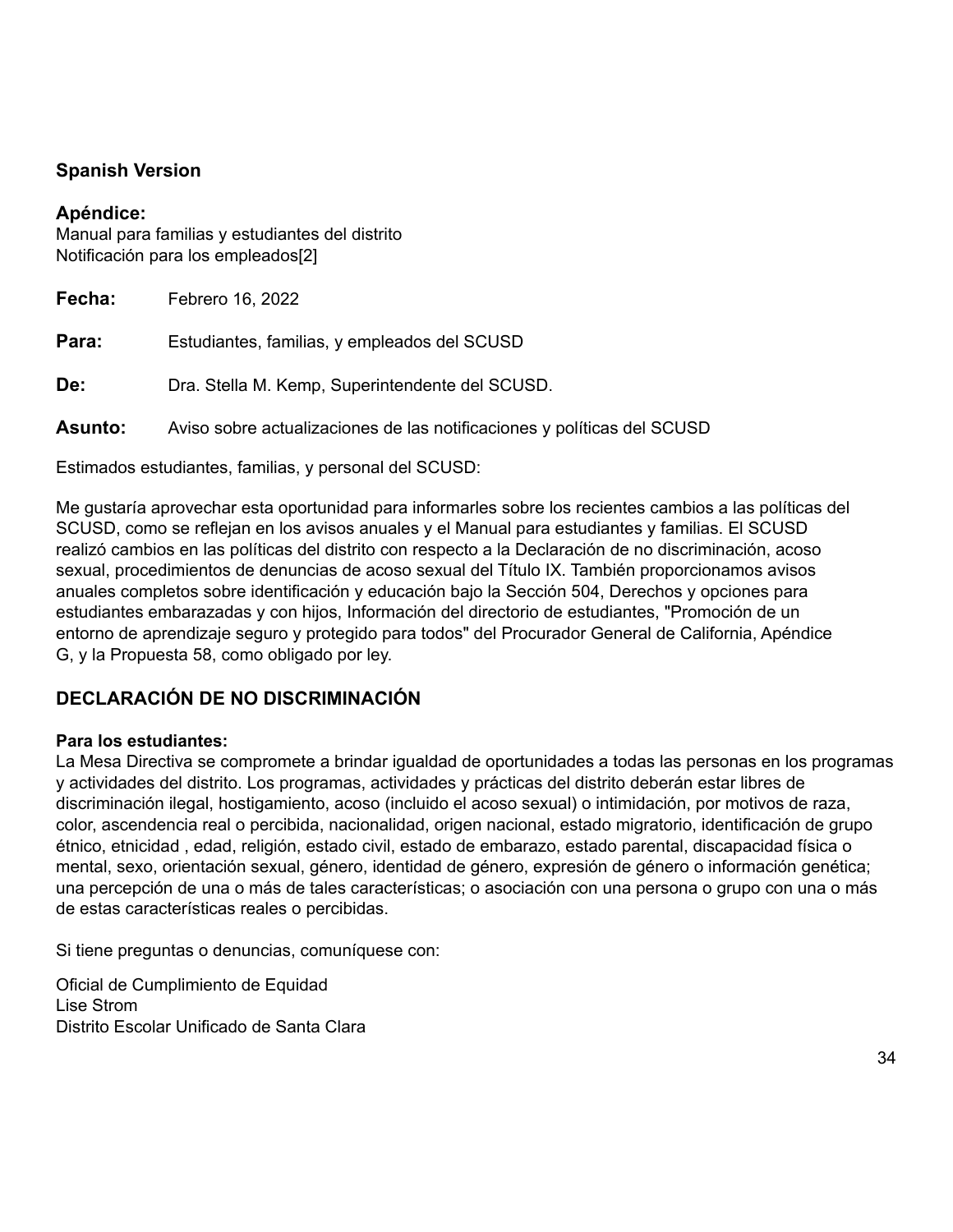1840 Benton Street Santa Clara, CA 95050 (408) 423-3509 UCP@scusd.net

Coordinadora del Título IX Lise Strom Distrito Escolar Unificado de Santa Clara 1840 Benton Street Santa Clara, CA 95050 (408) 423 -3509 title9@scusd.net

Coordinadora de la Sección 504 Lissette Moore-Guerra Distrito Escolar Unificado de Santa Clara 1840 Benton Street Santa Clara, CA 95050 (408) 423-3682 lmooreguerra@scusd.net

#### **Para los empleados**

el Distrito Escolar Unificado de Santa Clara no discrimina por motivos de raza, color, origen nacional, sexo (incluida la orientación sexual, identidad de género o expresión de género), discapacidad mental o física, edad, religión, altura, peso, estado civil o estado familiar, estado militar, ascendencia, información genética o cualquier otra característica legalmente protegida identificada en el Código de Educación de California §§200 y 220, el Código Penal de California §422.55 y el Código de Gobierno de California §11135 (para estudiantes) y de conformidad con el Título VI [ 42 USC §2000d et seq.] y la Sección 504 [29 U.S.C. §701 et seq.] (para empleados).

#### **ACOSO SEXUAL (BP 5145.7)**

La Mesa Directiva se compromete a mantener un ambiente escolar seguro que esté libre de acoso y discriminación. La Mesa Directiva prohíbe, en la escuela o en actividades patrocinadas por la escuela o relacionadas con la escuela, el acoso sexual dirigido a cualquier estudiante por cualquier persona. La Mesa Directiva también prohíbe el comportamiento o acción de represalia contra cualquier persona que informe, presente una denuncia o testifique sobre, o apoye de otra manera a un denunciante en la acusación de acoso sexual.

El distrito encarecidamente anima a los estudiantes que sientan que están siendo o han sido acosados sexualmente en la escuela o en una actividad patrocinada por la escuela o relacionada con la escuela por otro estudiante o un adulto, o que han sufrido el acoso sexual fuera de un plantel escolar que tiene un efecto continuo en el plantel escolar, comunicarse de inmediato con su maestro, con el director, con el Coordinador del Título IX del distrito, o a cualquier otro empleado disponible de la escuela. Cualquier empleado que reciba un informe u observa un incidente del acoso sexual deberá notificar al Coordinador del Título IX.

Una vez notificado, el Coordinador del Título IX se asegurará de que la denuncia o acusación se aborde a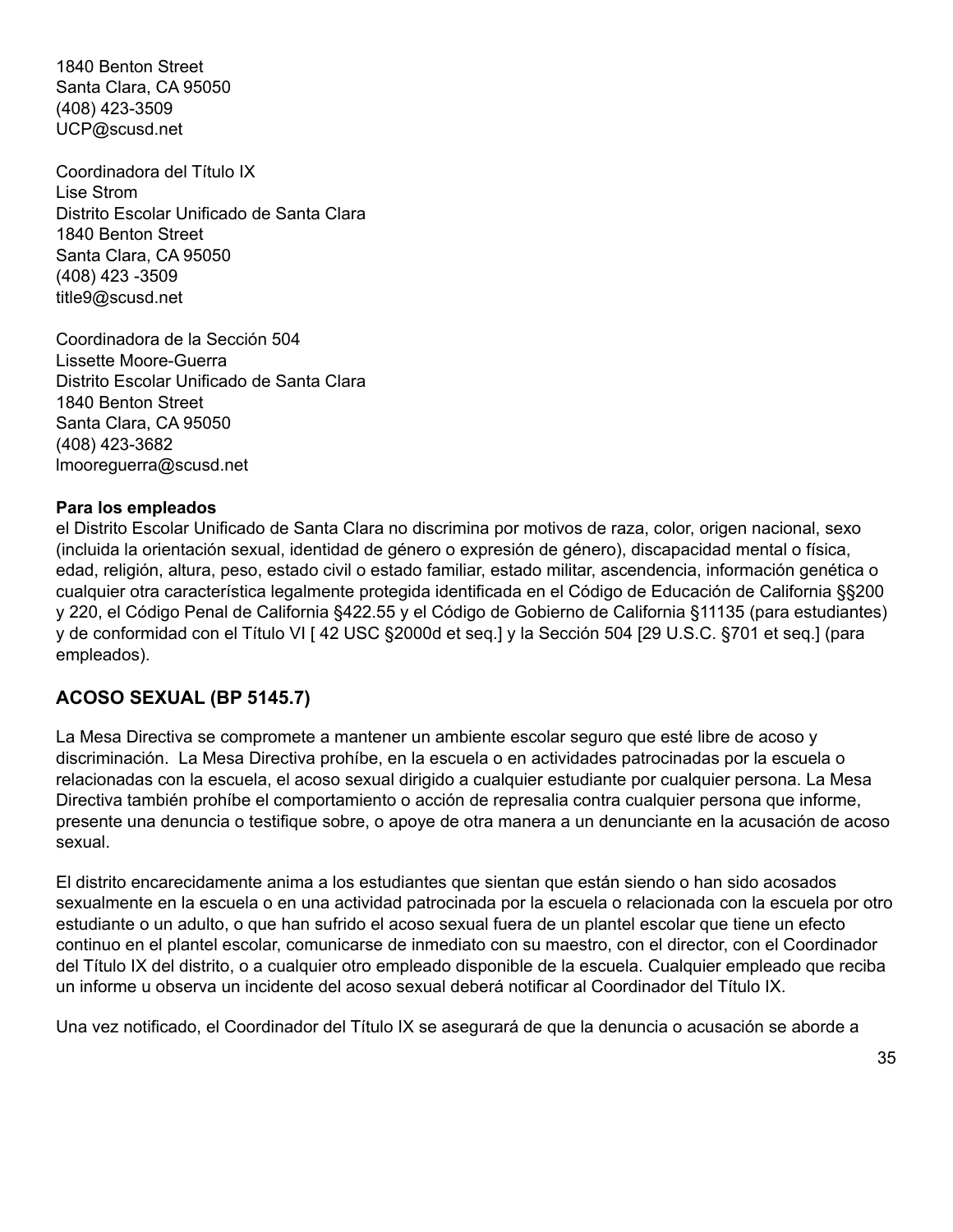través de la AR 5145.71 - Procedimiento de denuncias de acoso sexual del Título IX o BP / AR 1312.3 - Procedimiento uniforme de denuncias, según corresponda. Debido a que una denuncia o acusación es descartada o denegada bajo el procedimiento de denuncias del Título IX aún puede estar sujeta a consideración bajo la ley estatal, el Coordinador del Título IX se asegurará de que cualquier implementación de la AR 5145.71 cumpla simultáneamente con los requisitos de la BP/AR 1312.3.

El Coordinador del Título IX ofrecerá medidas de apoyo al denunciante y al denunciado, según se considere apropiado bajo las circunstancias.

El Superintendente o la persona designada informará a los estudiantes y a padres/tutores sobre la política de acoso sexual del distrito difundiéndola con notificaciones para los padres/tutores, publicándola en el sitio web del distrito e incluyéndola en los manuales para estudiantes y personal. Todo el personal del distrito será capacitado sobre la política.

## **Instrucciones/información**

El superintendente o la persona designada se asegurará de que todos los estudiantes del distrito reciban información apropiada para su edad sobre el acoso sexual. Dichas instrucciones e información incluirán:

- 1. Qué actos y comportamientos constituyen acoso sexual, incluyendo el hecho de que el acoso sexual podría ocurrir entre personas del mismo sexo y podría implicar violencia sexual
- 2. Un mensaje claro de que los estudiantes no tienen que tolerar el acoso sexual bajo ninguna circunstancia
- 3. Alentar para denunciar los incidentes observados de acoso sexual incluso cuando la presunta víctima del acoso no se haya quejado.
- 4. Un mensaje claro de que la seguridad de los estudiantes es la principal preocupación del distrito, y que cualquier violación de la regla por separado que involucre a una presunta víctima o a cualquier otra persona que denuncie un incidente de acoso sexual se tratará por separado y no afectará la forma en que se recibirá, investigará o resolverá la denuncia de acoso sexual.
- 5. Un mensaje claro de que, independientemente del incumplimiento por parte del denunciante de la escritura, el plazo u otros requisitos formales de presentación, toda acusación de acoso sexual que involucre a un estudiante, ya sea como denunciante, denunciado o víctima del acoso, se investigará y se tomarán medidas para responder al acoso, prevenir la recurrencia y tratar cualquier efecto continuo en los estudiantes
- 6. Se debe dar información sobre los procedimientos del distrito para investigar quejas y a la(s) personas a quien(es) se debe reportar por acoso sexual
- 7. información sobre los derechos de los estudiantes y padres/tutores a presentar una denuncia civil o penal, según corresponda, incluido el derecho a presentar una denuncia civil o penal mientras continúa la investigación del distrito sobre una denuncia de acoso sexual.
- 8. Un mensaje claro de que, cuando sea necesario, el distrito implementará medidas de apoyo para garantizar un entorno escolar seguro para un estudiante que es denunciante o víctima de acoso sexual y/u otros estudiantes durante una investigación.

## **Acciones disciplinarias**

Una vez terminada la investigación de una denuncia de acoso sexual, cualquier estudiante que se descubra que ha participado en acoso sexual o violencia sexual en violación de esta política estará sujeto a medidas disciplinarias. Para los estudiantes en los grados 4-12, la acción disciplinaria puede incluir suspensión y/o expulsión, siempre que, al imponer tal disciplina, se tengan en cuenta todas las circunstancias del incidente.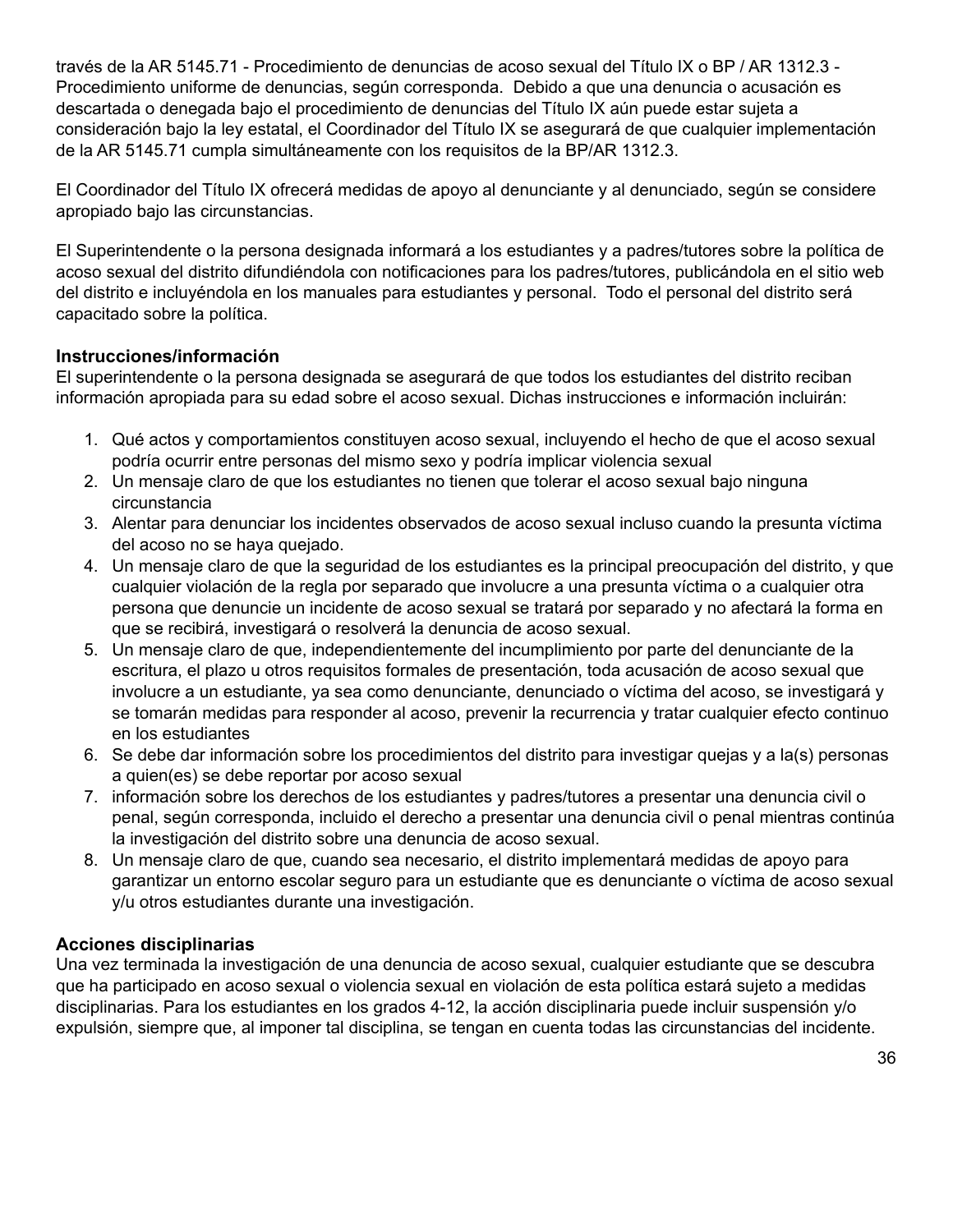Tras la investigación de una denuncia de acoso sexual, cualquier empleado que se encuentre involucrado en acoso sexual o violencia sexual hacia cualquier estudiante estará sujeto a acción disciplinaria. hasta e incluyendo el despido, de acuerdo a la ley y el acuerdo colectivo aplicable con los sindicatos.

## **Mantenimiento de registros**

De acuerdo con ley y las políticas y las regulaciones del distrito, el superintendente o el designado mantendrá un expediente de todos los casos denunciados del acoso sexual para permitir que el distrito supervise, tratar y prevenga el comportamiento que acoso repetitivo en escuelas del distrito.

# **ACOSO SEXUAL (AR 5145.7)**

## **Coordinador del título IX/Oficial de cumplimiento**

El distrito designa a la(s) siguiente(s) persona(s) como el(los) empleado(s) responsable(s) de coordinar sus esfuerzos para cumplir con el Título IX de las Enmiendas Educativas de 1972 de acuerdo con AR 5145.71 - Procedimiento de denuncias de Acoso Sexual del Título IX, así como para supervisar la investigación y/o resolver denuncias de acoso sexual procesadas bajo AR 1312.3 - Procedimiento uniforme de denuncias. Se puede contactar a los coordinadores del Título IX en:

Lise Strom Distrito Escolar Unificado de Santa Clara 1840 Benton Street Santa Clara, CA 95050 (408) 423-3509 title9@scusd.net

## **Definiciones**

El acoso sexual incluye, pero no se limita a, avances sexuales no deseados, solicitudes no deseadas de favores sexuales u otra conducta verbal, visual o física no deseada de naturaleza sexual contra otra persona del mismo sexo o del sexo opuesto en el entorno educativo, bajo cualquiera de las siguientes condiciones: (Código de Educación 212.5; 5 CCR 4916)

- 1. El acatamiento a la conducta es explícito o se convierte implícitamente en un término o condición del estado o progreso académico de un estudiante.
- 2. El acatamiento o el rechazo de la conducta de un estudiante se utiliza como base para las decisiones académicas que afectan al estudiante.
- 3. La conducta tiene el propósito o el efecto de tener un impacto negativo en el desempeño académico del estudiante o de crear un entorno educativo intimidante, hostil, u ofensivo.
- 4. El acatamiento o el rechazo de la conducta por parte del estudiante se utiliza como base para cualquier decisión que afecte al estudiante con respecto a los beneficios y servicios, honores, programas o actividades disponibles en o por medio de cualquier programa o actividad del distrito.

Cualquier conducta prohibida que ocurra afuera del plantel escolar o fuera de los programas o actividades relacionados con la escuela o patrocinados por la escuela se considerará acoso sexual en violación de la política del distrito si tiene un efecto continuo o crea un entorno escolar hostil para el denunciante o la víctima. de la conducta.

Con objeto de aplicar el procedimiento de denuncias especificados en el Título IX de las Enmiendas de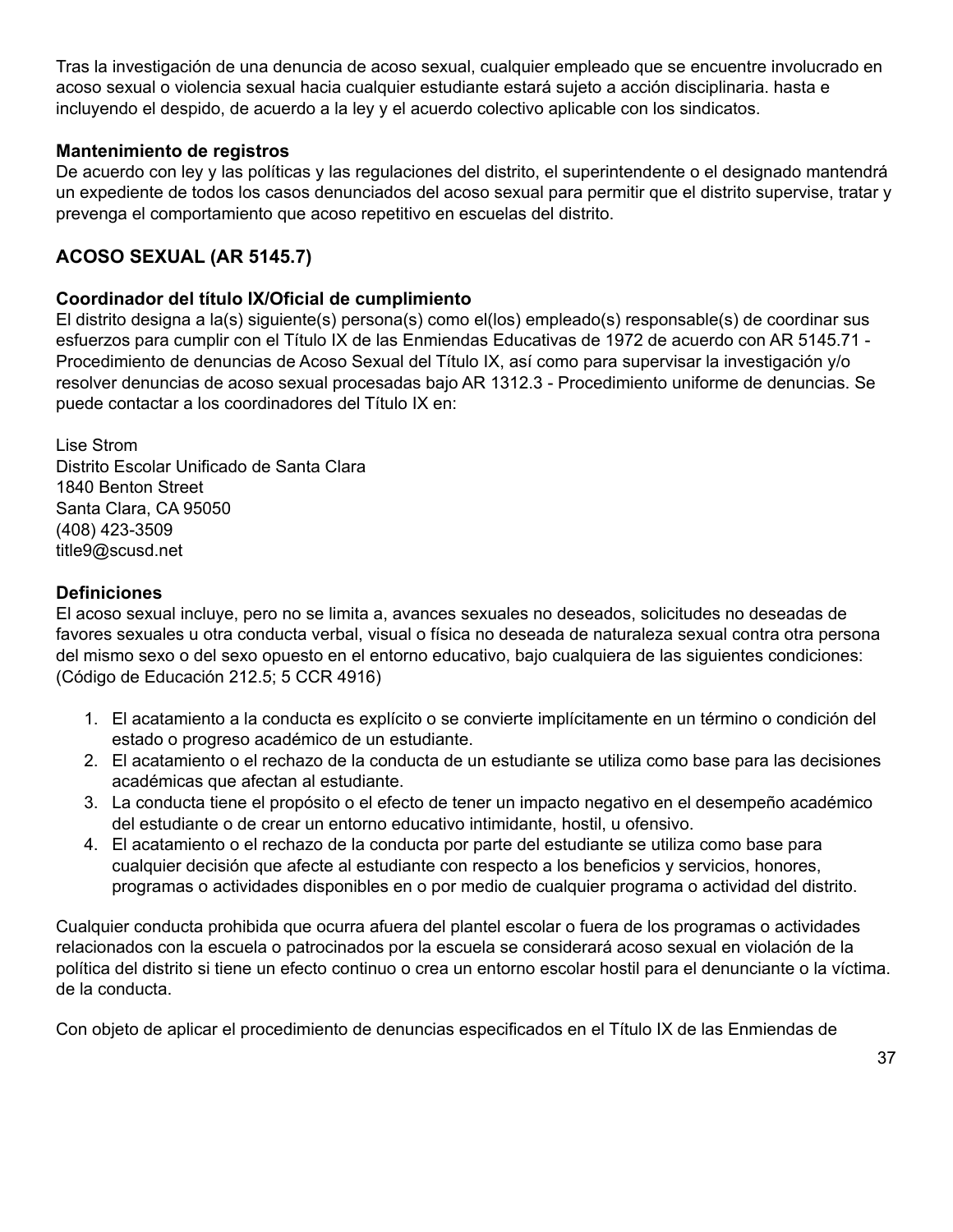Educación de 1972, el acoso sexual se define como cualquiera de las siguientes formas de conducta que ocurre en un programa o actividad educativa en la que una escuela del distrito ejerce un control sustancial sobre el contexto y denunciado: (34 CFR 106.30, 106.44)

- 1. Un empleado del distrito que condiciona la disposición de una ayuda, beneficio o servicio del distrito a la participación del estudiante en una conducta sexual no deseada
- 2. Conducta no deseada determinada por una persona razonable como tan severa, generalizada y objetivamente ofensiva que niega efectivamente a un estudiante el acceso equitativo al programa o actividad
- 3. Agresión sexual, violencia en el noviazgo, violencia doméstica o acecho según se define en 20 USC 1092 o 34 USC 12291

# **Ejemplos acoso sexual**

Los ejemplos de tipos de conducta que están prohibidos en el distrito y que pueden constituir acoso sexual según la ley estatal y/o federal, de acuerdo con las definiciones anteriores, incluyen, pero no se limitan a:

- 1. Miradas lascivas no deseadas, coqueteos sexuales o propuestas
- 2. Insultos sexuales no deseadas, epítetos, amenazas, abuso verbal, comentarios despectivos o descripciones sexualmente degradantes
- 3. Comentarios verbales gráficos sobre el cuerpo de un individuo o conversación demasiado personal.
- 4. Chistes sexuales, carteles despectivos, notas, historias, caricaturas, dibujos, imágenes, gestos obscenos o imágenes generadas por computadora de naturaleza sexual
- 5. Difundir rumores sexuales
- 6. Burlas o comentarios sexuales sobre estudiantes matriculados en una clase predominantemente de un solo sexo
- 7. Masajear, agarrar, tocar, acariciar o cepillar el cuerpo
- 8. Tocar el cuerpo o la ropa de una persona de manera sexual
- 9. Impedir o bloquear los movimientos o cualquier interferencia física con las actividades escolares cuando se dirige a un individuo en función del sexo.
- 10. Mostrar objetos sexualmente sugerentes
- 11. Agresión sexual, abuso sexual o coerción sexual
- 12. Comunicaciones electrónicas que contengan comentarios, palabras o imágenes descritas anteriormente

## **Avisos**

El superintendente o la persona designada notificará a los estudiantes y padres/tutores que el distrito no discrimina por motivos de sexo según lo exige el Título IX y que las consultas sobre la aplicación del Título IX al distrito pueden remitirse al Coordinador del Título IX del distrito y/o o al Subsecretario de Derechos Civiles, Departamento de Educación de los Estados Unidos. (34 CFR 106.8)

El distrito notificará a los estudiantes y padres/tutores sobre el nombre o título, dirección de la oficina, dirección de correo electrónico y número de teléfono del Coordinador del Título IX del distrito. (34 CFR 106.8)

Una copia de la política y el reglamento de acoso sexual del distrito deberá:

- 1. Estar incluida en las notificaciones que se envían a los padres/tutores al comienzo de cada año escolar (Código de Educación 48980; 5 CCR 4917)
- 2. Colocarse en un lugar destacado en el edificio administrativo principal u otra área donde se publiquen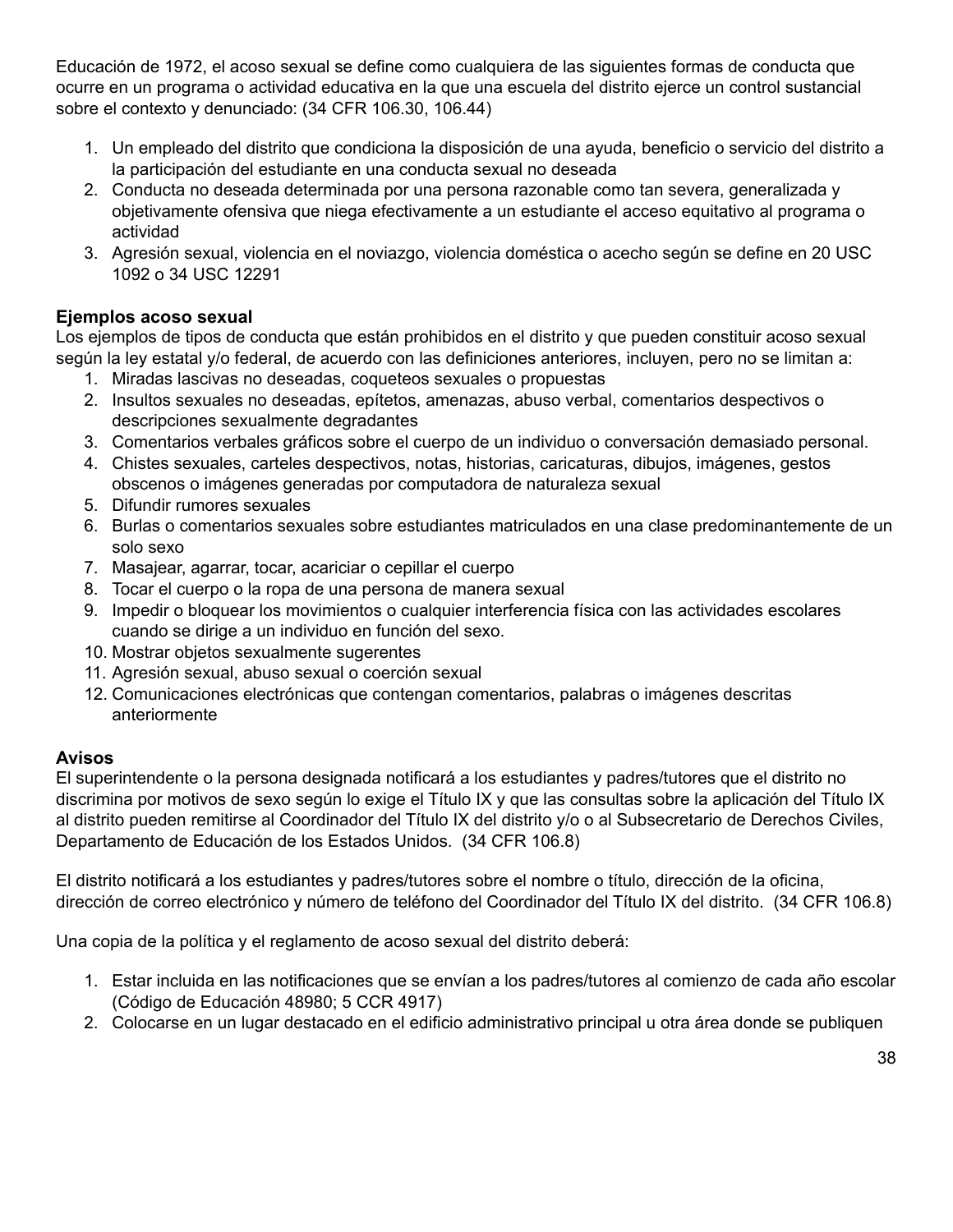avisos de las reglas, regulaciones, procedimientos y estándares de conducta del distrito (Código de Educación 231.5)

- 3. Se resumirá en un cartel que se exhibirá de forma destacada y visible en cada baño y vestuario de cada escuela. El cartel se puede exhibir en áreas públicas accesibles y frecuentadas por los estudiantes, incluyendo, entre otros, salones de clase, pasillos, gimnasios, auditorios y cafeterías. El cartel deberá mostrar las reglas y procedimientos para denunciar un cargo de acoso sexual; el nombre, número de teléfono y dirección de correo electrónico de un empleado escolar apropiado para contactar para reportar un cargo de acoso sexual; los derechos del estudiante denunciante, el denunciante y el denunciado; y las responsabilidades de la escuela. (Código de Educación 231.6)
- 4. Colocarse, junto con el nombre o título e información de contacto del coordinador del título IX, en una localización destacada en el sitio web del distrito de una forma que sea fácilmente accesible a los padres/tutores y a los estudiantes. (Código de Educación 212.5; 5 CCR 4916)
- 5. Proporcionarse como parte de cualquier programa de orientación realizado para estudiantes nuevos y continuos al comienzo de cada trimestre, semestre o sesión de verano (Código de Educación 231.5)
- 6. Aparecer en cualquier publicación de la escuela o del distrito que establezca las reglas, regulaciones, procedimientos y estándares de conducta integrales de la escuela o del distrito (Código de Educación 231.5)
- 7. Estar incluido, junto con el nombre o título e información de contacto del coordinador del título IX, en cualquier manual proporcionado a los estudiantes o padres/tutores (34 CFR 106.8)
- 8. El Superintendente o su designado también publicará la definición de discriminación sexual y acoso como se describe en el Código de Educación 230, incluyendo los derechos establecidos en el Código de Educación 221.8, en un lugar destacado en el sitio web del distrito de manera que sea fácilmente accesible para los padres/tutores y estudiantes (Código de Educación 234.6)

## **Presentación de denuncias**

Se recomienda encarecidamente a un estudiante o padre/tutor que crea que el estudiante ha sido objeto de acoso sexual por parte de otro estudiante, un empleado o un tercero, o que haya sido testigo de acoso sexual, que informe el incidente a un maestro, el director, el Coordinador de Título IX del distrito, o cualquier otro empleado escolar disponible. Dentro de un día de la escuela de recibir tal informe, el director u otro empleado de la escuela enviará el informe al Coordinador del Título IX del distrito. Cualquier empleado de la escuela que observe un incidente de acoso sexual que involucre a un estudiante deberá, dentro de un día escolar, reportar la observación al director o al Coordinador del Título IX. El informe será hecho sin importar si la presunta víctima hace una denuncia oficial o solicita confidencialidad.

Cuando un informe o denuncia de acoso sexual involucra una conducta fuera del plantel escolar, el Coordinador del Título IX evaluará si la conducta puede crear o contribuir a la creación de un ambiente escolar hostil. Si el coordinador del título IX determina que se puede crear un ambiente hostil, la queja se investigará y resolverá de la misma manera que si la conducta prohibida ocurriera en la escuela.

Cuando se presenta un informe verbal o informal de acoso sexual, el Coordinador del Título IX informará al estudiante o padre/tutor del derecho a presentar una denuncia formal por escrito de acuerdo con los procedimientos de denuncia aplicables del distrito.

#### **Procedimientos de quejas**

Todas las denuncias y acusaciones de acoso sexual y contra de los estudiantes serán investigadas y resueltas de acuerdo con ley y procedimientos del distrito. El Coordinador del Título IX revisará las acusaciones para determinar el procedimiento correspondiente para responder a la denuncia. Todas las denuncias que cumplen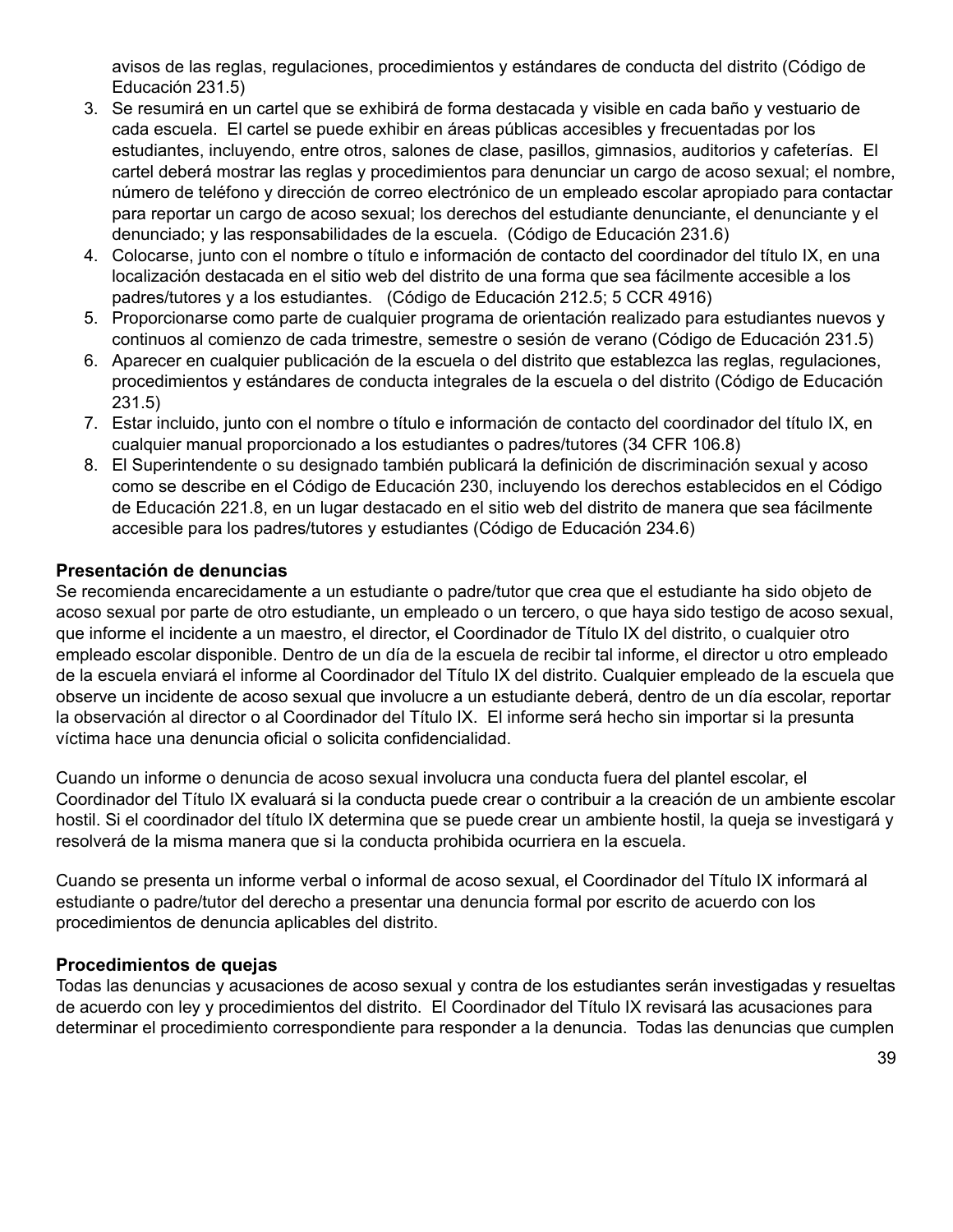con la definición de acoso sexual bajo el Título IX serán investigadas y resueltas de acuerdo con la AR 5145.71 - Procedimiento de denuncias de Acoso Sexual del Título IX. Otras denuncias de acoso sexual serán investigadas y resueltas conforme a BP/AR 1312.3 - el procedimiento uniforme de denuncias. Si se encuentra acoso sexual después de una investigación, el Coordinador del Título IX, o su designado en consulta con el Coordinador, tomará medidas inmediatas para detener el acoso sexual, evitar que vuelva a ocurrir, implementar soluciones y abordar cualquier efecto continuo.

# **TÍTULO IX PROCEDIMIENTO DE DENUNCIAS DE ACOSO SEXUAL ((AR 5145.71))**

Los procedimientos de denuncia descritos en este reglamento administrativo serán utilizados para tratar cualquier denuncia regida por el Titulo IX de las Enmiendas de Educación de 1972 alegando que un estudiante, mientras esta en un programa o actividad educativa en la que una escuela del distrito ejerce control substancial sobre el contexto y denunciado, fue objeto de una o más de las siguientes formas de acoso sexual: (34 CFR 106.30, 106.44)

- 1. Un empleado del distrito que condiciona la disposición de una ayuda, beneficio o servicio del distrito a la participación del estudiante en una conducta sexual no deseada
- 2. Conducta no deseada determinada por una persona razonable como tan severa, generalizada y objetivamente ofensiva que niega efectivamente a un estudiante el acceso equitativo al programa o actividad
- 3. Agresión sexual, violencia en el noviazgo, violencia doméstica o acecho según se define en 20 USC 1092 o 34 SC 12291

Todas las demás quejas o denuncias de acoso sexual presentadas por o en nombre de los estudiantes se investigarán y resolverán de acuerdo con BP/AR 1312.3 - Procedimiento uniforme de denuncias. La determinación de si las alegaciones cumplen con la definición de acoso sexual bajo Título IX será hecha por el Coordinador del título IX del distrito.

Debido a que el denunciante tiene derecho a presentar una denuncia conforme a la BP/AR 1312.3 por cualquier alegación que se rechace o niegue conforme al procedimiento de denuncias del Título IX, el Coordinador del Título IX se asegurará de que todos los requisitos y plazos para la BP/AR 1312.3 se cumplan al mismo tiempo que se implementa el procedimiento de Título IX.

## **Reportar alegaciones/Presentar una denuncia formal**

Un estudiante que es la presunta víctima de acoso sexual o el padre/tutor del estudiante puede presentar un reporte de acoso sexual al Coordinador del Título IX del distrito utilizando la información de contacto publicada en la AR 5145.7 - Acoso sexual o cualquier otro empleado escolar disponible, quien enviarán el informe al Coordinador del Título IX dentro de un día de haber recibido el reporte.

Al recibir dicho informe, el Coordinador del Título IX informará al denunciante sobre el derecho a presentar una denuncia formal y el proceso para presentar una denuncia formal. (34 CFR 106.44)

Se puede presentar una denuncia formal, con la firma física o digital del denunciante, ante el Coordinador del Título IX en persona, por correo, por correo electrónico o por cualquier otro método autorizado por el distrito. (34 CFR 106.30)

Incluso si la presunta víctima elige no presentar una denuncia formal, el Coordinador del Título IX presentará una denuncia formal en situaciones en las que exista una amenaza a la seguridad. Además, el Coordinador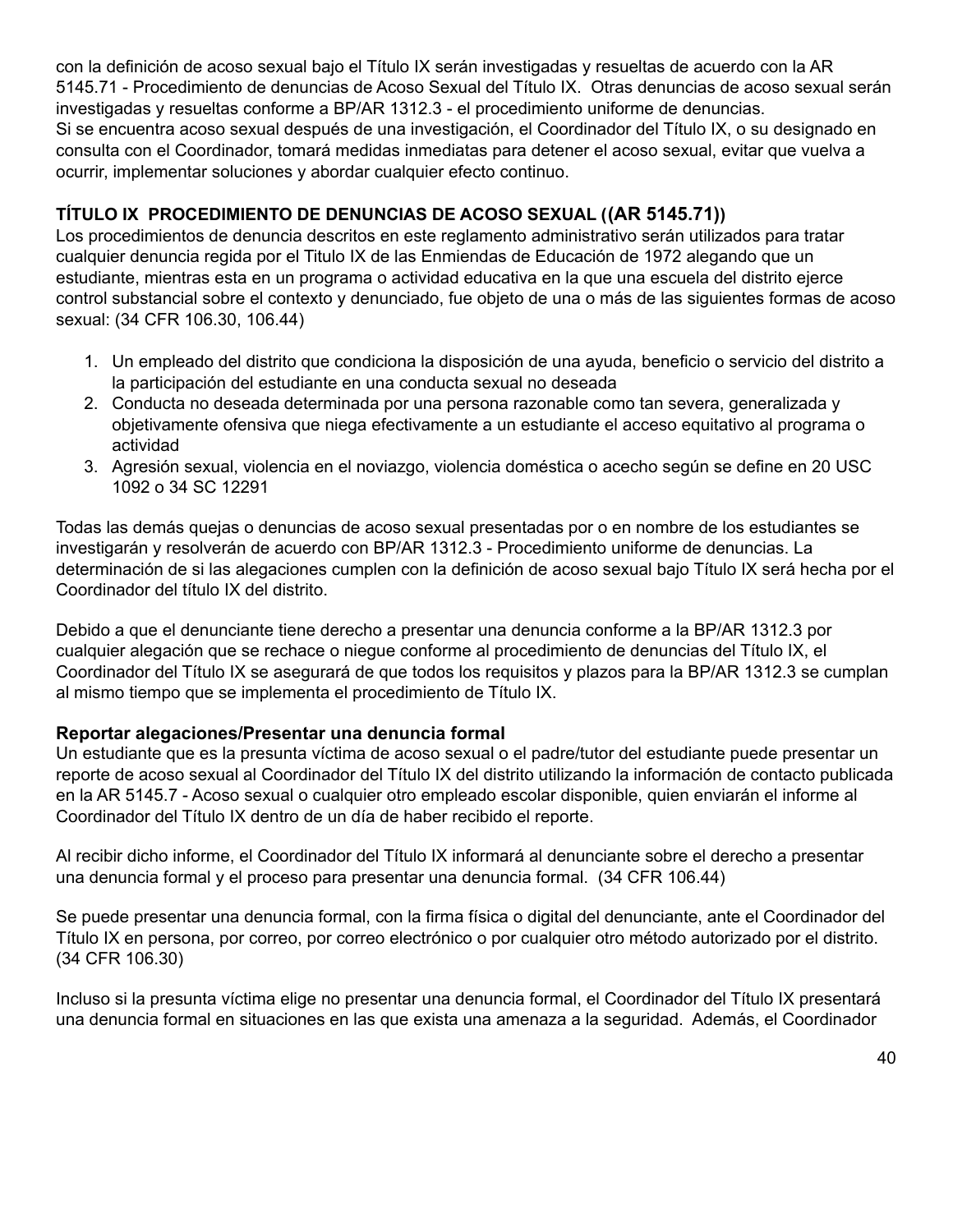del Título IX puede presentar una queja formal en otras situaciones según lo permitido por las reglamentaciones del Título IX, incluso como parte de la obligación del distrito de no ser deliberadamente indiferente a las denuncias conocidas de acoso sexual. En tales casos, el Coordinador del título IX proporcionará a la presunta víctima avisos según lo exigen las reglamentaciones del Título IX en puntos específicos del proceso de denuncia.

El coordinador del título IX, el investigador, el responsable de la toma de decisiones, o un facilitador de un proceso informal de la resolución no tendrán un conflicto de intereses o parcialidad a favor o en contra de los denunciantes o denunciados en general o de un denunciante o un denunciado individual. Tales personas deberán recibir capacitación de acuerdo con 34 CFR 106.45. (34 CFR 106.45)

#### **Medidas de apoyo**

Al recibir un informe de acoso sexual del Título IX, el Coordinador del Título IX se comunicará de inmediato con el denunciante para discutir la disponibilidad de medidas de apoyo y considerará los deseos del denunciante con respecto a las medidas de apoyo implementadas. Se ofrecerán medidas de apoyo según corresponda, según estén razonablemente disponibles y sin cargo para el denunciante o el denunciado antes o después de la presentación de una denuncia formal o cuando no se haya presentado ninguna denuncia formal. Tales medidas serán no disciplinarias, no punitivas y no cargarán injustificadamente a la otra parte, incluyendo las medidas diseñadas para proteger la seguridad de todas las partes o el entorno educativo del distrito o para disuadir el acoso sexual. Las medidas de apoyo pueden incluir, entre otras, asesoramiento, ajustes relacionados con el curso, modificaciones de los horarios de clases, restricciones mutuas de contacto, mayor seguridad y vigilancia de ciertas áreas del plantel escolar. (34 CFR 106.30, 106.44)

El distrito mantendrá confidencial cualquier medida de apoyo proporcionada al denunciante o al denunciado, en la medida en que mantener dicha confidencialidad no perjudique la capacidad del distrito para proporcionar las medidas de apoyo. (34 CFR 106.30)

#### **Retiro de emergencia de la escuela**

Un estudiante no será disciplinado por presunto acoso sexual bajo el Título IX hasta que se haya completado la investigación. Sin embargo, en caso de emergencia, el distrito puede retirar al estudiante del programa o actividad educativa del distrito, siempre que el distrito realice un análisis individualizado de seguridad y riesgo, determine que el retiro es justificado debido a la amenaza inmediata a la salud o seguridad física de cualquier estudiante u otra persona que surja de las alegaciones, y provee al estudiante un aviso y la oportunidad de impugnar la decisión inmediatamente después del retiro. Esta autoridad para retirar a un estudiante no modifica los derechos del estudiante bajo la Ley de Educación para Individuos con Discapacidades o la sección 504 de la Ley de Rehabilitación de 1973. (34 CFR 106.44)

Si un empleado del distrito es el denunciado, el empleado puede ser colocado en licencia administrativa durante el trámite del proceso de la denuncia oficial. (34 CFR 106.44)

#### **Desestimación de la denuncia**

El Coordinador del Título IX descartará una denuncia formal si la supuesta conducta no constituiría el acoso sexual según lo definido en 34 CFR 106.30, incluso si se prueba. El Coordinador del Título IX también deberá desestimar cualquier denuncia en la que la supuesta conducta no ocurrió en el programa o actividad educativa del distrito o no ocurrió contra una persona en los Estados Unidos, y puede desestimar una denuncia formal si el denunciante notifica al distrito por escrito que al denunciante le gustaría retirar la denuncia o cualquier alegato en la denuncia, el denunciado ya no está matriculado o empleado por el distrito, o circunstancias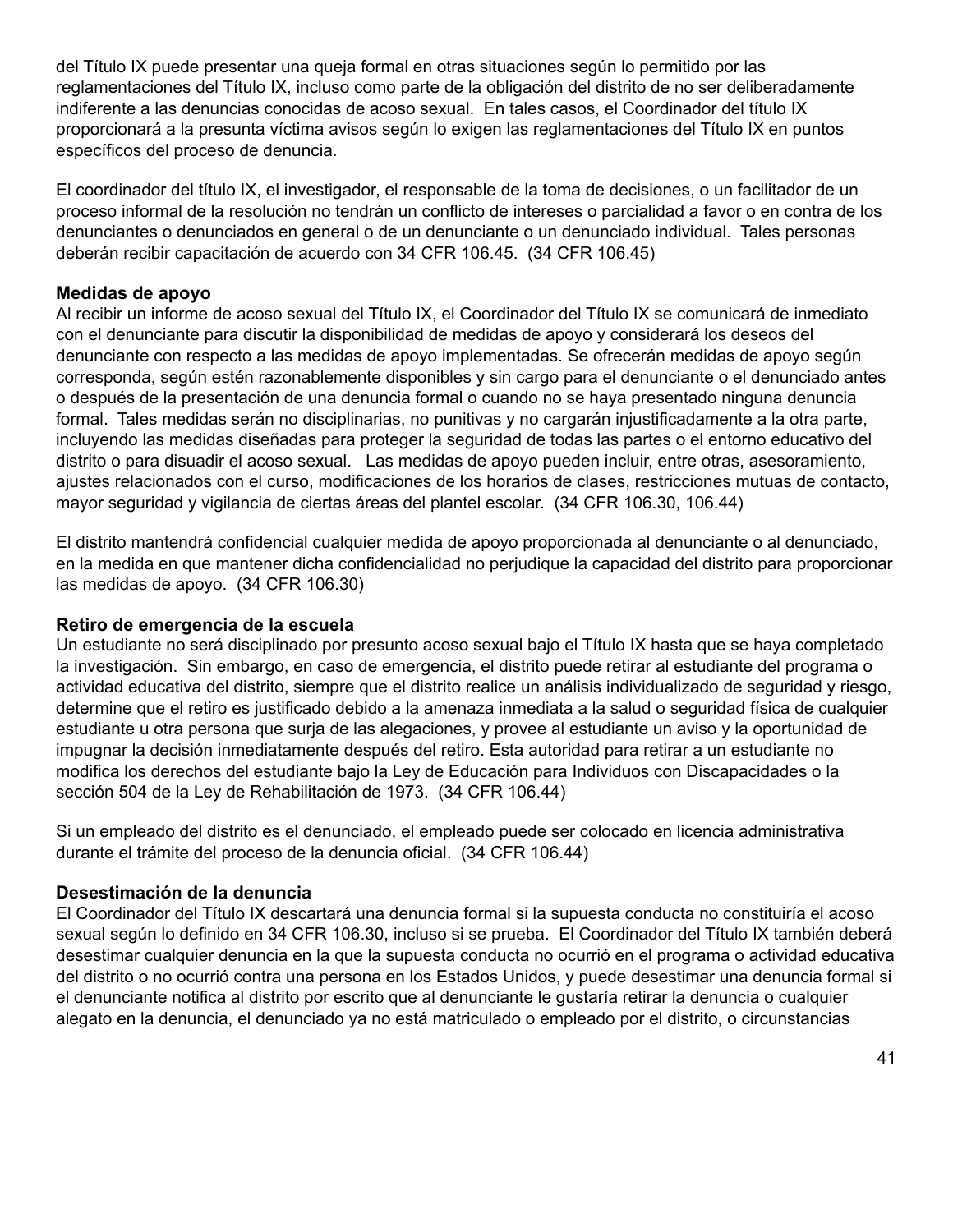suficientes impiden que el distrito reúna pruebas suficientes para llegar a una determinación con respecto a la denuncia. (34 CFR 106.45)

Al momento de la desestimación, el Coordinador del Título IX enviará de inmediato la notificación por escrito de la desestimación y las razones de la desestimación simultáneamente a las partes, y les informará de su derecho de apelar la desestimación de una denuncia formal o cualquier alegación en la denuncia de acuerdo con los procedimientos de apelación descritos en la sección "Apelaciones" a continuación. (34 CFR 106.45)

Si se desestima una denuncia, la conducta aún puede tratarse conforme a BP/AR 1312.3 - Procedimiento uniforme de denuncias, según corresponda.

## **Proceso Informal de Resolución:**

Cuando se presenta una denuncia formal de acoso sexual, el distrito puede ofrecer un proceso de resolución informal, como la mediación, en cualquier momento antes de llegar a una determinación con respecto a la responsabilidad. El distrito no requerirá que una parte participe en el proceso de resolución informal o que renuncie al derecho a una investigación y adjudicación de una denuncia formal. (34 CFR 106.45)

El distrito puede facilitar un proceso de resolución informal siempre que el distrito: (34 CFR 106.45)

- 1. Proporciona a las partes un aviso por escrito que revela las alegaciones, los requisitos del proceso de resolución informal, el derecho a retirarse del proceso informal y reanudar el proceso de denuncia formal, y cualquier consecuencia que resulte de participar en el proceso de resolución informal, incluyendo que los registros ser mantenido o podría ser compartido.
- 2. Obtenga el consentimiento voluntario por escrito de las partes para el proceso de resolución informal
- 3. No ofrece ni facilita un proceso informal de la resolución para resolver alegaciones de que un empleado acosó sexualmente a un estudiante

## **Aviso escrito**

Si se archiva una denuncia oficial, el coordinador del título IX proveerá de los partidos sabidos el aviso escrito del siguiente: (34 CFR 106.45)

- 1. El proceso de denuncias del distrito, incluyendo cualquier proceso de resolución informal
- 2. Las acusaciones que potencialmente constituyen acoso sexual con suficientes detalles conocidos en ese momento, incluyendo la identidad de las partes involucradas en el incidente, si se conocen, la conducta que supuestamente constituye acoso sexual y la fecha y el lugar del presunto incidente, si se conocen. Tal aviso será proporcionado la suficiente hora para las partes de preparar una respuesta antes de cualquier entrevista inicial. Si, durante el curso de la investigación, las nuevas alegaciones del título IX se presentan sobre el denunciante o el denunciado que no se incluyen en el aviso inicial, el coordinador del título IX proporcionará el aviso de las alegaciones adicionales a los partidos.
- 3. Una declaración de que se presume que el denunciado no es responsable de la supuesta conducta y que se toma una determinación con respecto a la responsabilidad al concluir el proceso de denuncia.
- 4. La oportunidad de que las partes tengan un asesor de su elección que puede ser, pero no está obligado a ser, un abogado, y la capacidad de inspeccionar y revisar las pruebas.
- 5. La prohibición de hacer declaraciones falsas a sabiendas o presentar información falsa a sabiendas durante el proceso de denuncia

El aviso anterior también incluirá el nombre del investigador, facilitador de un proceso informal y responsable de la toma de decisiones, y deberá informar a las partes que, si en algún momento una parte tiene inquietudes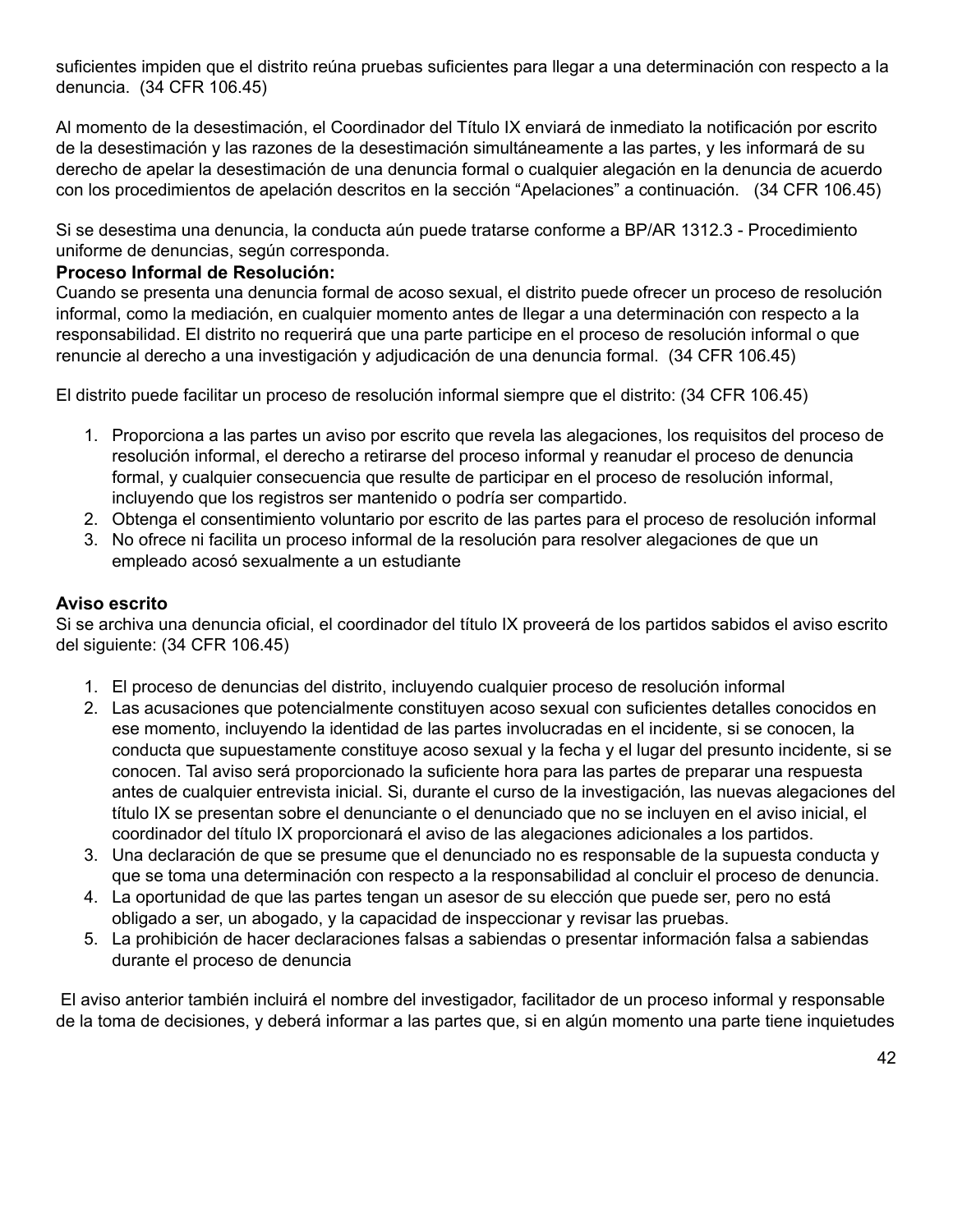sobre un conflicto de intereses o parcialidad con respecto a cualquiera de estas personas, la parte debe notificar inmediatamente al Coordinador del Título IX.

## **Procedimientos de la investigación**

Durante el proceso de investigación, el investigador designado del distrito deberá: (34 CFR 106.45)

- 1. Proporcionar igualdad de oportunidades para que las partes presenten testigos, incluyendo testigos de hechos y expertos, y otras pruebas inculpatorias y exculpatorias.
- 2. No restringir la capacidad de cualquiera de las partes para discutir las acusaciones bajo investigación o para reunir y presentar evidencia relevante
- 3. Ofrecer a las partes las mismas oportunidades de tener a otros presentes durante cualquier procedimiento de agravio, incluyendo la oportunidad de estar acompañados a cualquier reunión o procedimiento relacionado por el asesor de su elección, que puede ser, pero no está obligado a ser, un abogado.
- 4. No limitar la elección o presencia de un asesor para el denunciante o el denunciado en cualquier reunión o procedimiento de agravio, aunque el distrito puede establecer restricciones con respecto a la medida en que el asesor puede participar en los procedimientos, siempre que las restricciones se apliquen por igual a ambas partes.
- 5. Proporcionar, a una parte cuya participación se invita o se espera, aviso por escrito de la fecha, hora, lugar, participantes y propósito de todas las entrevistas de investigación u otras reuniones, con tiempo suficiente para que la parte se prepare para participar.
- 6. Enviar en forma electrónica o en papel a ambas partes y a sus asesores, si los hubiere, las pruebas obtenidas como parte de la investigación que tengan relación directa con los alegatos planteados en la denuncia, y otorgar a las partes al menos 10 días para presentar una respuesta por escrito para que el investigador la considere antes de completar el informe de investigación
- 7. Evaluar objetivamente todas las pruebas pertinentes, incluyendo las pruebas inculpatorias y exculpatorias, y determinar la credibilidad de una manera que no se base en el estado de una persona como denunciante, denunciado o testigo.
- 8. Crear un informe de investigación que resuma de manera justa la evidencia relevante y, por lo menos 10 días antes de la determinación de la responsabilidad, enviar a las partes y sus asesores, si los hubiere, el informe de investigación en forma electrónica o en copia impresa, para su revisión y por escrito. respuesta

Las preguntas y las pruebas sobre la predisposición sexual o el comportamiento sexual anterior del denunciante no son pertinentes a menos que dichas preguntas y pruebas se ofrezcan para demostrar que alguien que no sea el denunciado cometió la conducta alegada por el denunciante o si las preguntas y las pruebas se refieren a incidentes específicos de la conducta anterior del denunciante. comportamiento sexual con respecto al denunciado y se ofrecen para probar el consentimiento (34 CFR 106.45)

Los derechos de privacidad de todas las partes de la denuncia se mantendrán de acuerdo con las leyes estatales y federales aplicables.

Si la denuncia es contra un empleado, las derechas confirieron según los términos de un acuerdo que estipulaba colectivo aplicable serán aplicadas al grado que no están en conflicto con los requisitos del título IX.

## **Decisión escrita**

El Superintendente designará a un empleado como responsable de la toma de decisiones para determinar la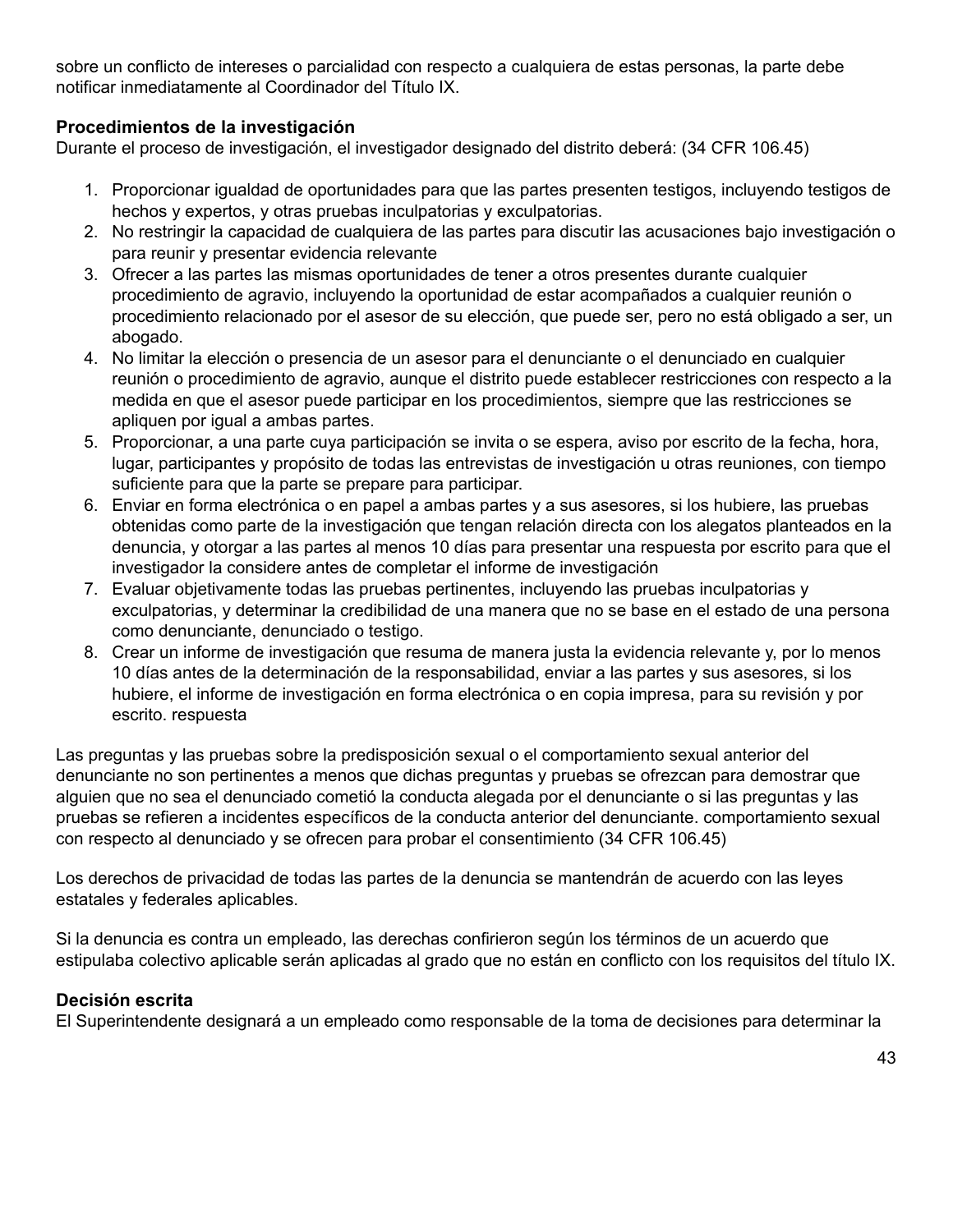responsabilidad por la supuesta conducta, que no podrá ser el Coordinador del Título IX ni una persona involucrada en la investigación del asunto. (34 CFR 106.45)

Después de que se haya enviado el informe de investigación a las partes, pero antes de llegar a una determinación con respecto a la responsabilidad, responsable de la toma de decisiones le dará a cada parte la oportunidad de presentar por escrito las preguntas pertinentes que la parte quiera que se le hagan a cualquier parte o testigo, brindará a cada parte las respuestas y permitir preguntas de seguimiento adicionales y limitadas de cada parte

El responsable de la toma de decisiones deberá emitir, y proporcionar simultáneamente a ambas partes, una decisión por escrito sobre si el denunciado es responsable de la conducta alegada. (34 CFR 106.45)

La decisión por escrito se emitirá dentro de los 60 días naturales siguientes a la recepción de la denuncia.

El plazo se puede extender temporalmente por una buena causa con aviso por escrito al denunciante y al denunciado de la extensión y las razones de la acción. (34 CFR 106.45)

Al tomar esta determinación, el responsable de la toma de decisiones utilizará el estándar de "preponderancia de la evidencia" para todas las denuncias formales de acoso sexual. La decisión por escrito incluirá lo siguiente: Se utilizará el mismo estándar de evidencia para las denuncias formales contra los estudiantes que para las denuncias contra los empleados. (34 CFR 106.45)

La decisión escrita incluirá el siguiente: (34 CFR 106.45)

- 1. Identificación de las alegaciones que potencialmente constituyen el acoso sexual según lo definido en 34 CFR 106.30
- 2. Una descripción de los pasos procesales tomados desde la recepción de la denuncia formal hasta la decisión por escrito, incluyendo las notificaciones a las partes, las entrevistas con las partes y los testigos, las visitas al plantel escolar, los métodos utilizados para recopilar otras pruebas y las audiencias celebradas si el distrito incluye audiencias como parte del procedimiento de agravio
- 3. Hallazgos de hecho que respaldan la determinación
- 4. Conclusiones sobre la aplicación del código de conducta o políticas del distrito a los hechos
- 5. Una declaración y justificación del resultado de cada alegación, incluyendo una decisión con respecto a la responsabilidad, cualquier sanción disciplinaria que el distrito imponga al denunciado y si se aplicarán remedios diseñados para restaurar o preservar la igualdad de acceso al programa o actividad educativa del distrito. proporcionado por el distrito al denunciante
- 6. Los procedimientos del distrito y las bases permitidas para que el denunciante y el denunciado apelen

## **Apelaciones**

Cualquiera de las partes puede apelar la decisión del distrito o la desestimación de una denuncia formal o cualquier alegato en la queja, si la parte cree que una irregularidad procesal afectó el resultado, hay nueva evidencia disponible que podría afectar el resultado, o un conflicto de interés o parcialidad por el Coordinador del Título IX, los investigadores o los responsables de la toma de decisiones afectaron el resultado. Si se presenta una apelación, el distrito deberá: (34 CFR 106.45)

1. Notificar a la otra parte por escrito cuando se presenta una apelación e implementar procedimientos de apelación por igual para ambas partes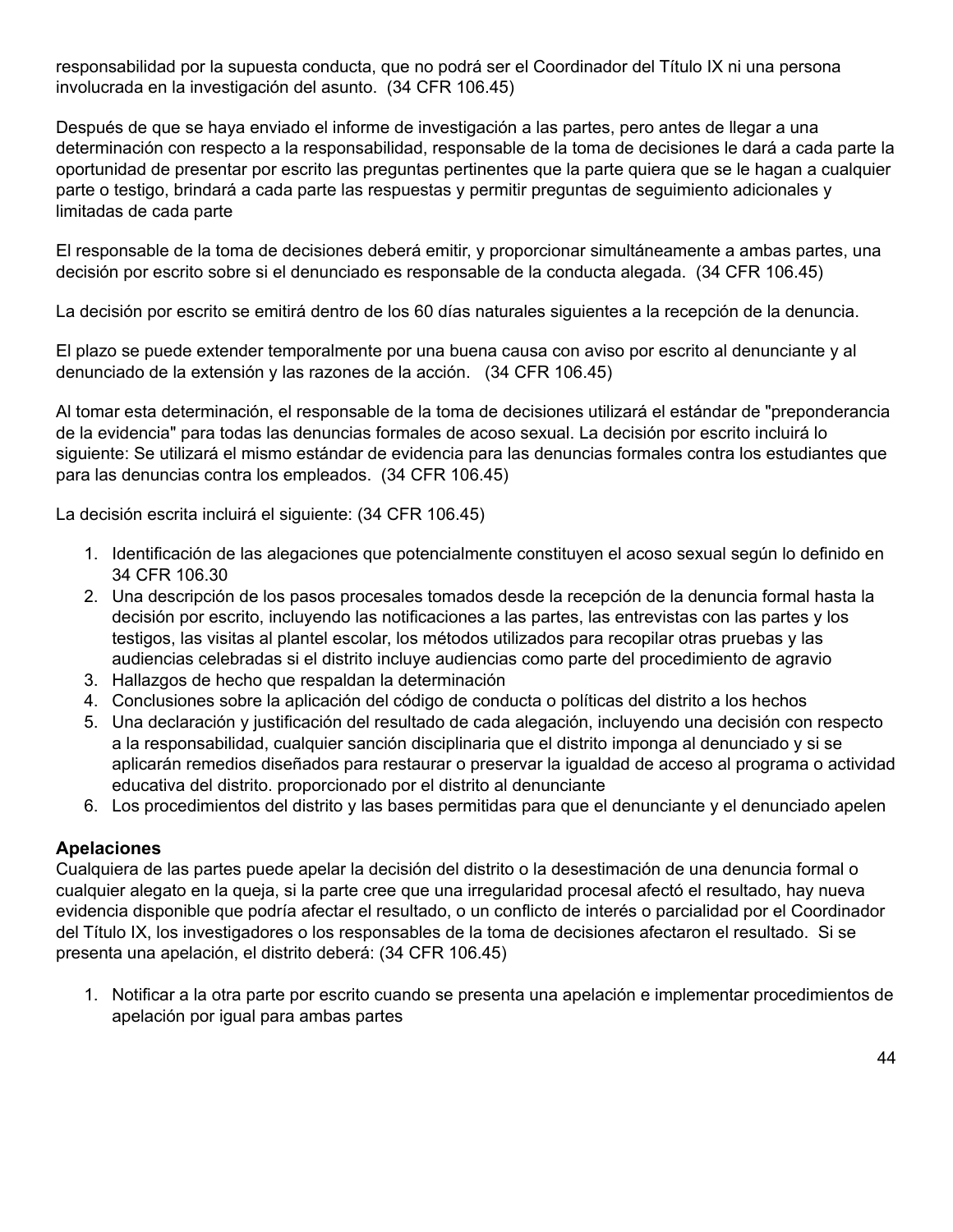- 2. Asegurarse de que las persona(s) responsable de la toma de decisiones para la apelación estén capacitadas de acuerdo con 34 CFR 106.45 y no sean los mismos responsables de la toma de decisiones que llegaron a la determinación con respecto a la responsabilidad o el despido, los investigadores o el Coordinador del Título IX
- 3. Proporcionar a ambas partes una oportunidad razonable e igualitaria para presentar una declaración por escrito que respalde o impugne el resultado.
- 4. Emitir una decisión por escrito que describa el resultado de la apelación y la justificación del resultado
- 5. Proporcionar la decisión por escrito simultáneamente a ambas partes

La apelación debe presentarse por escrito dentro de los 10 días calendario siguientes a la recepción de la notificación de la decisión o desestimación, expresando los motivos del recurso e incluyendo cualquier documentación pertinente que sustente el recurso. Las apelaciones presentadas después de este plazo no son oportunas y no serán consideradas.

Se proporcionará una decisión por escrito a las partes dentro de los 30 días calendario a partir de la recepción de la apelación.

Las apelaciones serán enviadas al Coordinador del título IX que remitirá las apelaciones al designado.

La decisión del distrito puede apelarse ante el Departamento de Educación de California dentro de los 30 días posteriores a la decisión por escrito de acuerdo con BP/AR 1312.3.

Cualquiera de las partes tiene derecho a presentar una denuncia ante la Oficina de Derechos Civiles del Departamento de Educación de los Estados Unidos dentro de los 180 días posteriores a la fecha de la supuesta mala conducta más reciente.

Se informará al denunciante sobre cualquier remedio de derecho civil, incluyendo, entre otros, interdictos, órdenes de restricción u otros recursos u órdenes que puedan estar disponibles en virtud de las leyes antidiscriminatorias estatales o federales, si corresponde.

#### **Remedios**

Cuando se haya hecho una determinación de responsabilidad por acoso sexual contra el denunciado, el distrito proporcionará recursos al denunciante. Tales remedios pueden incluir los mismos servicios individualizados descritos anteriormente en la sección "Medidas de apoyo," pero es necesario que no sean disciplinarios ni punitivos y no es necesario que eviten una carga para el denunciado. (34 CFR 106.45)

## **Acciones correctivas/disciplinarias**

El distrito no impondrá ninguna sanción disciplinaria u otras acciones contra un denunciado, aparte de las medidas de apoyo descritas anteriormente en la sección "Medidas de apoyo", hasta que se haya completado el procedimiento de denuncia y se haya determinado la responsabilidad. (34 CFR 106.44)

Para estudiantes en los grados 4-12, la disciplina por acoso sexual puede incluir suspensión y/o expulsión. Después de llevar a cabo el procedimiento de denuncias, si se determina que un estudiante de cualquier grado ha cometido agresión sexual o agresión física sexual en la escuela o en una actividad escolar fuera de la escuela, el director o el superintendente inmediatamente suspenderán al estudiante y recomendarán la expulsión. (Código de Educación 48900.2, 48915)

Otras acciones que se pueden tomar con un estudiante que se determina ser responsable del acoso sexual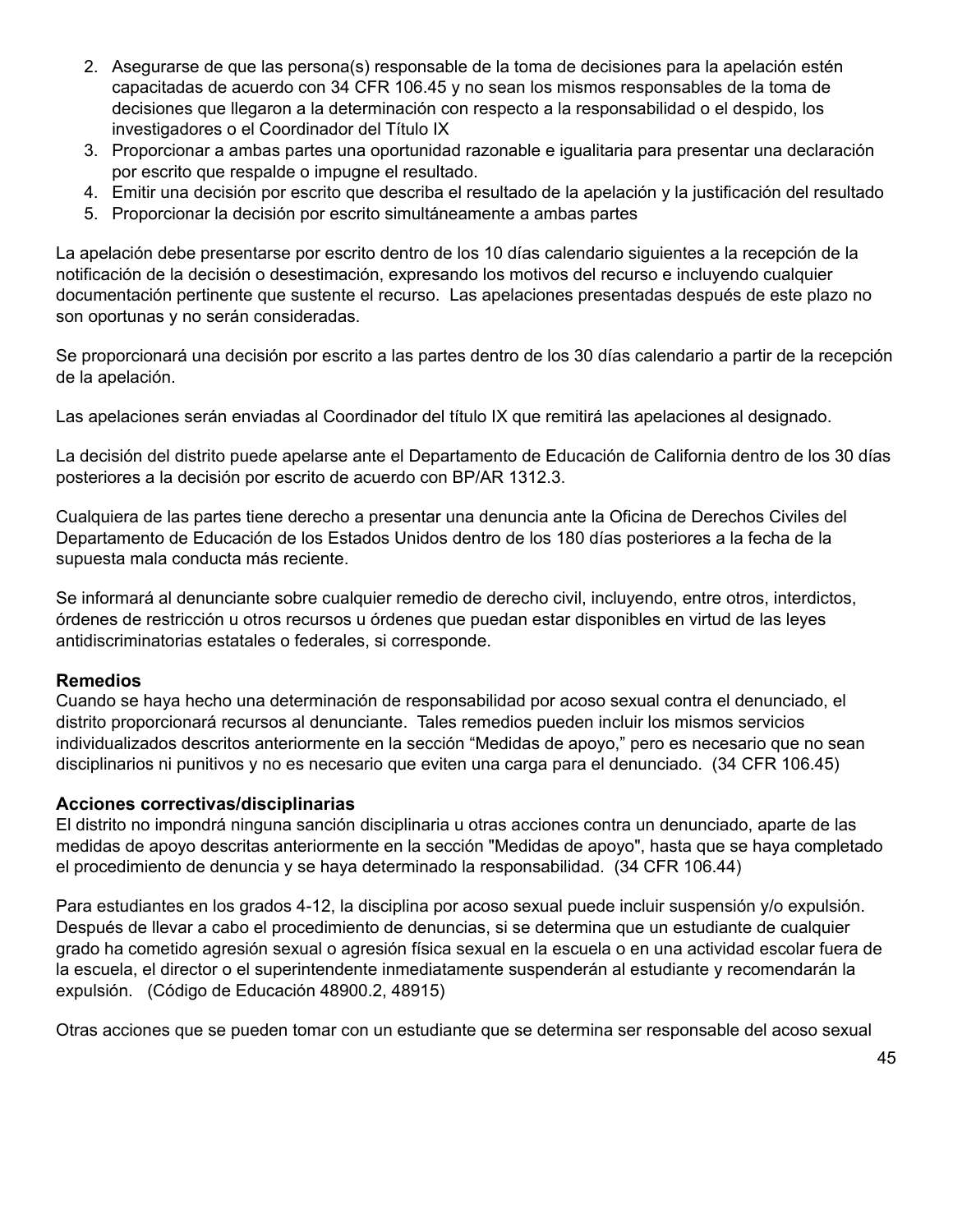incluyen, pero no se limitan a:

- 1. Transferencia de una clase o escuela según lo permitido por la ley
- 2. Conferencia con los padres/tutores
- 3. Educación del estudiante sobre el impacto de la conducta en otras
- 4. Apoyo para el comportamiento positivo
- 5. Remisión del estudiante a un equipo de éxito estudiantil
- 6. Denegación de participación en actividades extracurriculares o cocurriculares u otros privilegios según lo permita la ley

Cuando se determina que un empleado ha cometido acoso sexual o represalias, el distrito tomará las medidas disciplinarias apropiadas, hasta e incluyendo el despido, de acuerdo con la ley correspondiente y el acuerdo colectivo de los sindicatos.

## **Mantenimiento de registros**

El superintendente o su designado deberá mantener, por un período de siete años: (34 CFR 106.45)

- 1. Un registro de todos los casos denunciados e investigaciones del Título IX de acoso sexual, cualquier determinación de responsabilidad, cualquier grabación y transcripción de audio o audiovisual, si corresponde, cualquier sanción disciplinaria impuesta, cualquier recurso provisto al denunciante, y cualquier apelación o resolución informal y los resultados de ahí.
- 2. Un registro de cualquier acción, incluyendo las medidas de apoyo, tomadas en respuesta a un informe o denuncia formal de acoso sexual, incluida la base del distrito para su conclusión de que su respuesta no fue deliberadamente indiferente, las medidas tomadas que fueron diseñadas para restaurar o preservar la igualdad de acceso al programa o actividad educativa y, si no se proporcionaron medidas de apoyo al denunciante, las razones por las que tal respuesta no fue irrazonable a la luz de las circunstancias conocidas.
- 3. Todos los materiales utilizados para capacitar al Coordinador del Título IX, a los investigadores, a los responsables de la toma de decisiones y a cualquier persona que facilite un proceso de resolución informal. El distrito pondrá a disposición del público dichos materiales de capacitación en su sitio web o, si el distrito no mantiene un sitio web, estará disponible a pedido de los miembros del público.

# **IDENTIFICACIÓN Y EDUCACIÓN BAJO SECCIÓN 504 (AR 6164.6)**

El Superintendente designa el siguiente puesto como Coordinador 504 del distrito para implementar los requisitos de la Sección 504 de la Ley de Rehabilitación federal de 1973: (34 CFR 104.7)

Coordinador de Salud y Bienestar 1889 Lawrence Road Santa Clara, CA 95051 408-423-2115

## **Definiciones**

A los efectos de implementar la Sección 504, los siguientes términos y frases tendrán únicamente los significados que se especifican a continuación: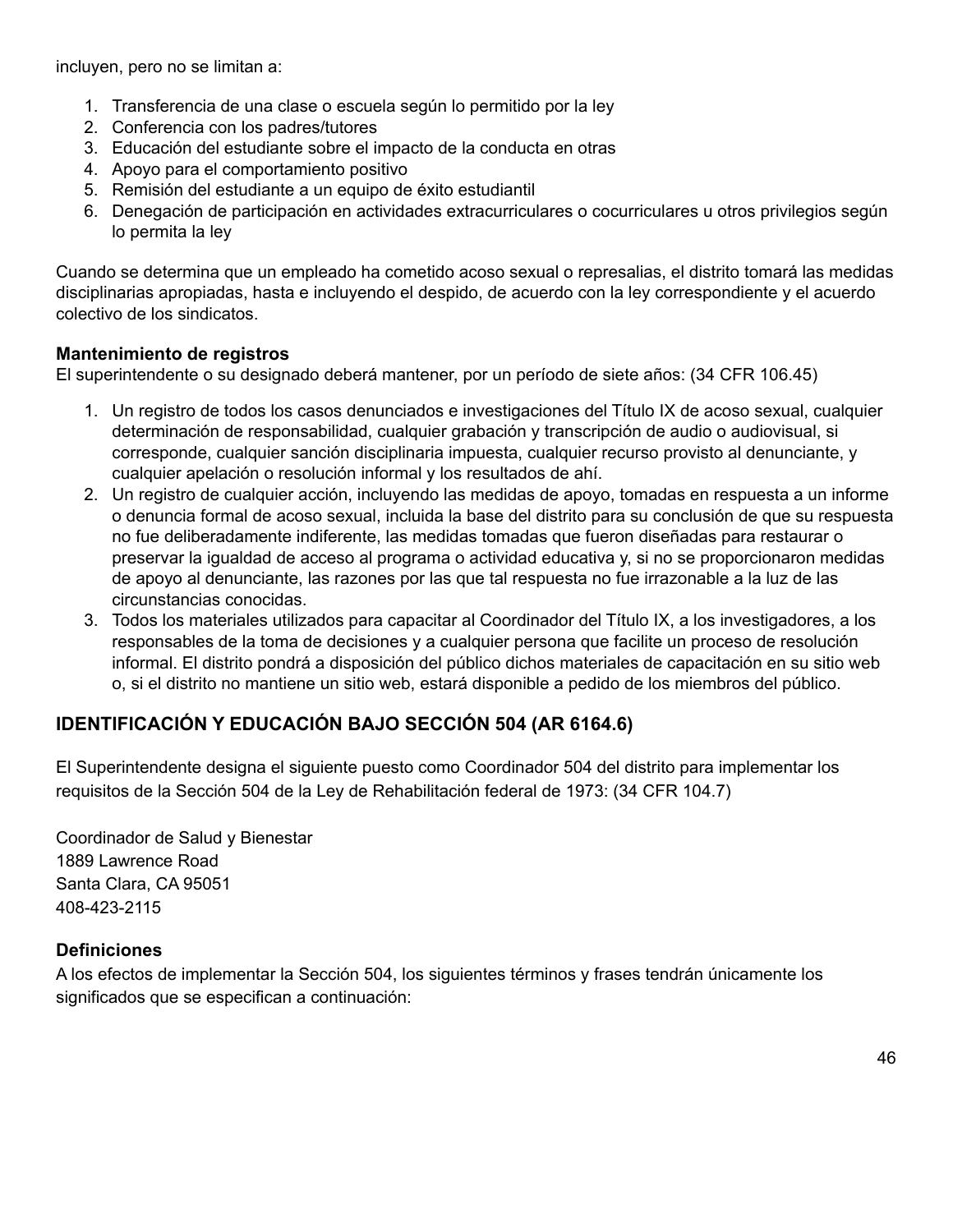Educación pública apropiada y gratuita (FAPE) significa la provisión de educación regular o especial y ayudas y servicios relacionados diseñados para satisfacer las necesidades educativas individuales de un estudiante con discapacidades tan adecuadamente como se satisfacen las necesidades de los estudiantes sin discapacidades, sin costo alguno para el estudiante. o su padre/tutor excepto cuando una tarifa está específicamente autorizada por ley para todos los estudiantes. (34 CFR 104.33)

## (cf. 3260 - Honorarios y cargas)

Un estudiante con una discapacidad significa un estudiante que tiene un impedimento físico o mental que limita sustancialmente una o más actividades principales de la vida. (28 CFR 35.108)

Un impedimento físico significa cualquier trastorno o condición fisiológica, desfiguración estética o pérdida anatómica que afecte uno o más sistemas del cuerpo, como el neurológico, musculoesquelético, órganos especiales de los sentidos, respiratorio (incluyendo los órganos del habla), cardiovascular, reproductivo, digestivo, genitourinario, inmunológico, hemático, linfático, cutáneo y endocrino. (28 CFR 35.108)

Un impedimento mental significa cualquier trastorno mental o psicológico, como discapacidad intelectual, síndrome cerebral orgánico, enfermedad emocional o mental y discapacidad específica de aprendizaje. (28 CFR 35.108)

Limita sustancialmente las principales actividades de la vida significa limitar la capacidad de una persona para realizar funciones, en comparación con la mayoría de las personas de la población general, como cuidar de sí mismo, realizar tareas manuales, ver, oír, comer, dormir, caminar, pararse, levantar, agacharse, hablar, respirar, aprender, leer, concentrarse, pensar, escribir, comunicarse y trabajar. Las principales actividades de la vida también incluyen las principales funciones corporales, como las funciones del sistema inmunitario, los órganos especiales de los sentidos y la piel, el crecimiento celular normal, digestivo, intestinal, vesical, neurológico, cerebral, respiratorio, circulatorio, cardiovascular, endocrino, hemático, linfático, musculoesquelético, y funciones reproductivas, así como el funcionamiento de un órgano individual dentro de un sistema corporal. La determinación de si un impedimento limita sustancialmente las principales actividades de la vida de un estudiante se hará sin tener en cuenta los efectos de mejora de las medidas de mitigación que no sean anteojos o lentes de contacto ordinarios. Las medidas de mitigación son medidas que un individuo puede usar para eliminar o reducir los efectos de un impedimento, incluyendo, entre otros, medicamentos, suministros o equipos médicos, dispositivos protésicos, dispositivos de asistencia, modificaciones razonables o ayudas o servicios auxiliares, conducta aprendida o modificaciones neurológicas adaptativas, psicoterapia, terapia conductual o fisioterapia (42 USC 12102; 28 CFR 35.108)

## **Referencia, identificación y evaluación**

Cualquier acción o decisión a ser tomada por el distrito que involucre la referencia, identificación o evaluación de un estudiante con discapacidades deberá estar de acuerdo con los siguientes procedimientos:

1. Un padre/tutor, maestro, otro empleado de la escuela, un equipo de éxito estudiantil o una agencia comunitaria puede remitir a un estudiante al director o al coordinador 504 para identificarlo como estudiante con una discapacidad según la Sección 504.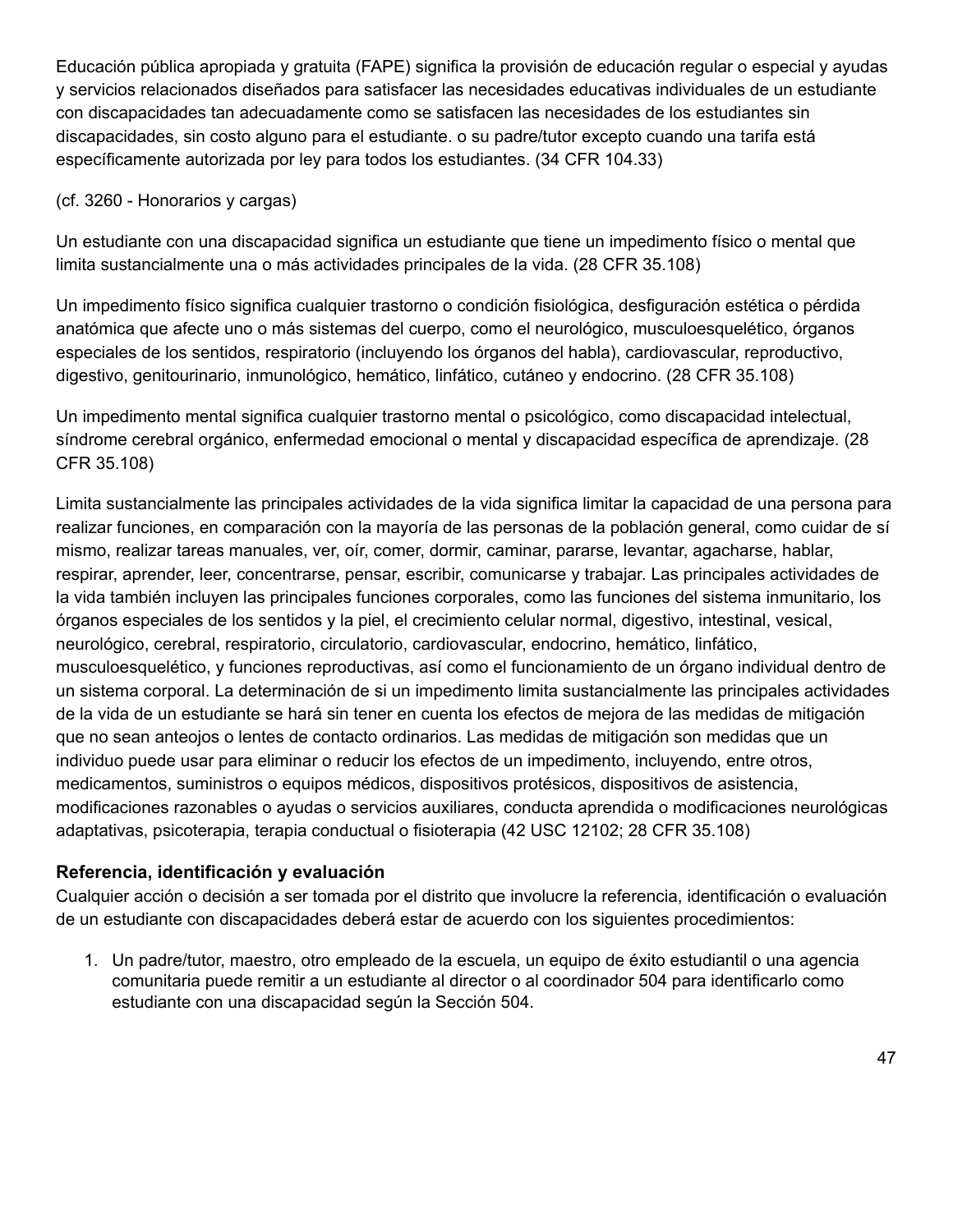(cf. 6164.5 - Equipos para el éxito estudiantil)

2. Al recibir dicha referencia, el director, el coordinador 504 u otra persona calificada con experiencia en el área de la supuesta discapacidad del estudiante considerará la referencia y determinará si una evaluación es apropiada. Esta determinación se basará en una revisión de los registros escolares del estudiante, incluidos los de las áreas académicas y no académicas del programa escolar; consulta con el(los) maestro(s) del estudiante, otros profesionales y el padre/tutor, según corresponda; y análisis de las necesidades del estudiante.

Si se determina que una evaluación es innecesaria, el director o el Coordinador 504 informará a los padres/tutores por escrito de esta decisión y de las garantías procesales disponibles, como se describe en la sección "Garantías procesales" a continuación.

3. Si el estudiante necesita o se cree que necesita educación especial o servicios relacionados según la Sección 504, el distrito realizará una evaluación del estudiante antes de su colocación inicial. (34 CFR 104.35)

Antes de realizar una evaluación inicial de elegibilidad de un estudiante bajo la Sección 504, el distrito deberá obtener el consentimiento por escrito del padre/tutor.

Los procedimientos de evaluación del distrito deberán asegurar que las pruebas y otros materiales de evaluación: (34 CFR 104.35)

- a. Han sido validados y son administrados por personal capacitado de conformidad con las instrucciones proporcionadas por los editores de la prueba.
- b. Están diseñados para evaluar áreas específicas de necesidad educativa y no están diseñados simplemente para proporcionar un solo cociente de inteligencia general.
- c. Reflejan la aptitud o el logro del estudiante o cualquier otra cosa que las pruebas pretendan medir en lugar de sus habilidades sensoriales, manuales o del habla deterioradas, excepto cuando esas habilidades sean los factores que las pruebas pretendan medir.

# **Plan de Servicios y Colocación de la Sección 504**

Los servicios y las decisiones de colocación para estudiantes con discapacidades se determinarán de la siguiente manera:

1. Se convocará un equipo multidisciplinario 504 para revisar los datos de evaluación a fin de tomar decisiones de ubicación.

El equipo 504 estará compuesto por un grupo de personas conocedoras del estudiante, el significado de los datos de evaluación y las opciones de colocación. (34 CFR 104.35)

Al interpretar los datos de la evaluación y tomar decisiones de ubicación, el equipo se basará en información de una variedad de fuentes, incluyendo las pruebas de aptitud y rendimiento, las recomendaciones de los maestros, la condición física, los antecedentes sociales o culturales y el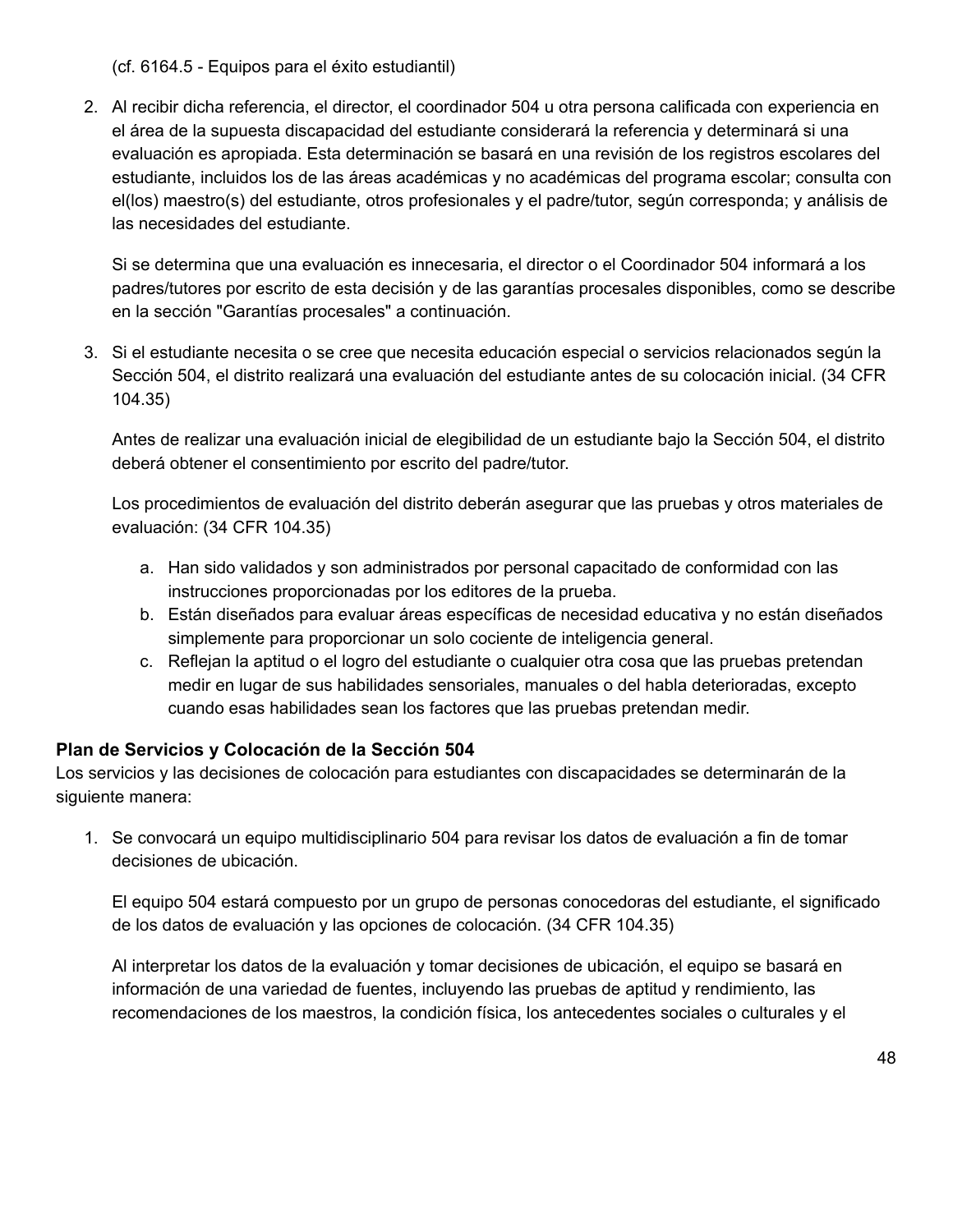comportamiento adaptativo. El equipo también se asegurará de que la información obtenida de todas esas fuentes esté documentada y considerada cuidadosamente y que la decisión de ubicación se tome de conformidad con 34 CFR 104.34. (34 CFR 104.35)

2. Si después de la evaluación, se determina que un estudiante es elegible para los servicios bajo la Sección 504, el equipo se reunirá para desarrollar un plan de servicios 504 por escrito que especificará los tipos de servicios de educación regular o especial, adaptaciones y ayudas y servicios complementarios necesarios para garantizar que el estudiante recibe FAPE.

Se invitará a los padres/tutores a participar en la reunión y se les dará la oportunidad de examinar todos los registros pertinentes.

- (cf. 5141.21 Administración de medicamentos y control de las condiciones de salud)
- (cf. 5141.22 Enfermedades infecciosas)
- (cf. 5141.23 Manejo del asma)
- (cf. 5141.24 Servicios de atención médica especializada)
- (cf. 5141.26 Prueba de la tuberculosis)
- (cf. 5141.27 Alergias alimentarias/Necesidades dietéticas especiales)
- 3. Si el equipo 504 determina que no se necesitan servicios para el estudiante, el registro de la reunión del equipo deberá reflejar si el estudiante ha sido identificado o no como una persona con una discapacidad bajo la Sección 504 y establecerá la base para la determinación de que actualmente no se necesitan servicios especiales. El padre/tutor del estudiante será informado por escrito de sus derechos y garantías procesales, como se describe en la sección "Garantías procesales" a continuación.
- 4. El estudiante será colocado en el ambiente educativo regular a menos que el distrito pueda demostrar que la educación del estudiante en el ambiente regular con el uso de ayudas y servicios suplementarios no puede lograrse satisfactoriamente. El estudiante será educado con aquellos que no estén discapacitados en la medida máxima apropiada a sus necesidades individuales. (34 CFR 104.34)
- 5. El distrito completará el proceso de identificación, evaluación y colocación dentro de un plazo razonable.
- 6. Se mantendrá una copia del plan de servicios de la Sección 504 del estudiante en su expediente de estudiante. Los maestros del estudiante y cualquier otro miembro del personal que brinde servicios al estudiante deberán ser informados de los requisitos del plan.

Si un estudiante se transfiere a otra escuela dentro del distrito, el director o la persona designada en la escuela desde la cual se transfiere el estudiante se asegurará de que el director o la persona designada en la nueva escuela reciba una copia del plan antes de la matriculación del estudiante en la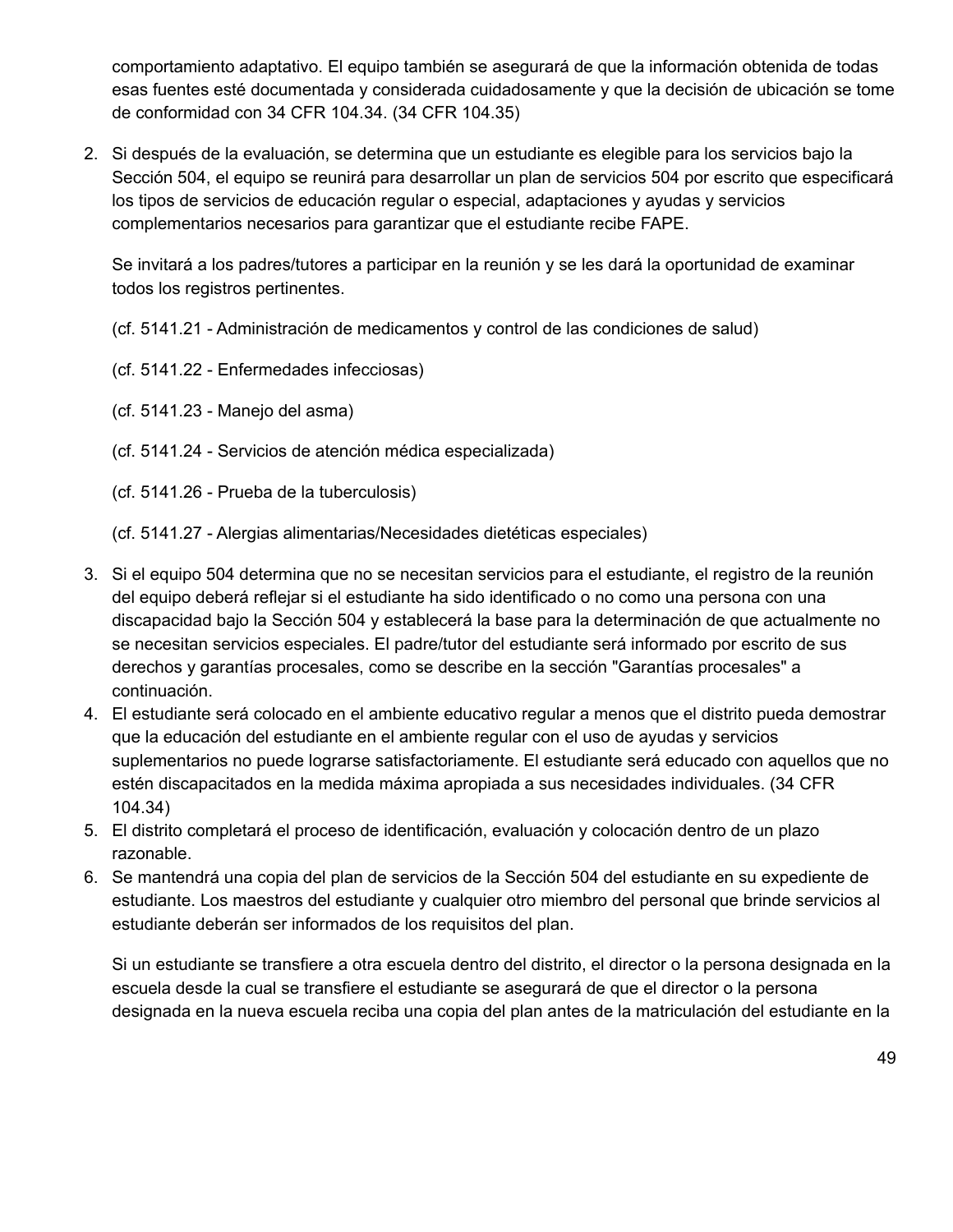nueva escuela.

(cf. 5116.1 - Matriculación abierta dentro del distrito)

(cf. 5125 - Expedientes del estudiante)

## **Revisión y reevaluación**

El equipo 504 supervisará el progreso del estudiante y, al menos una vez al año, revisará la efectividad del plan de servicios de la Sección 504 del estudiante para determinar si los servicios son apropiados y necesarios y si las necesidades del estudiante se satisfacen de manera adecuada como las necesidades de estudiantes sin discapacidades. Además, cada estudiante con una discapacidad bajo la Sección 504 deberá ser reevaluado por lo menos una vez cada tres años.

Se realizará una reevaluación de las necesidades del estudiante antes de cualquier cambio significativo posterior en la colocación. (34 CFR 104.35)

(cf. 5144.1 - Suspensión y expulsión/proceso debido)

(cf. 5144.2 - Suspensión y expulsión/proceso debido (estudiantes con inhabilidades)

## **Garantías procesales**

El Superintendente o su designado notificará a los padres/tutores de estudiantes con discapacidades de todas las acciones y decisiones del distrito con respecto a la identificación, evaluación o ubicación educativa de sus hijos. También notificará a los padres/tutores sobre todas las garantías procesales disponibles si no están de acuerdo con la acción o decisión del distrito, incluyendo la oportunidad de examinar todos los registros relevantes y una audiencia imparcial en la que tendrán derecho a participar. (34 CFR 104.36)

(cf. 6159.1 - Garantías procesales y quejas sobre educación especial)

Si un padre/tutor no está de acuerdo con cualquier acción o decisión del distrito con respecto a la identificación, evaluación o ubicación educativa de su hijo(a) bajo la Sección 504, puede solicitar una audiencia de debido proceso de la Sección 504 dentro de los 30 días de esa acción o decisión.

Antes de solicitar una audiencia de debido proceso de la Sección 504, el padre/tutor puede, a su discreción, pero dentro de los 30 días de la acción o decisión del distrito, solicitar una revisión administrativa de la acción o decisión. El Coordinador designará a un administrador apropiado para reunirse con el padre/tutor para intentar resolver el problema y la revisión administrativa se llevará a cabo dentro de los 14 días posteriores a la recepción de la solicitud del padre/tutor. Si el padre/tutor no está satisfecho con la resolución del problema, o si el padre/tutor no solicitó una revisión administrativa, puede solicitar una audiencia de debido proceso de la Sección 504.

Una audiencia de debido proceso de la Sección 504 se llevará a cabo bajo los siguientes procedimientos:

1. El padre/tutor deberá presentar una solicitud por escrito al Coordinador dentro de los 30 días posteriores a la recepción de la decisión del distrito o, si se lleva a cabo una revisión administrativa,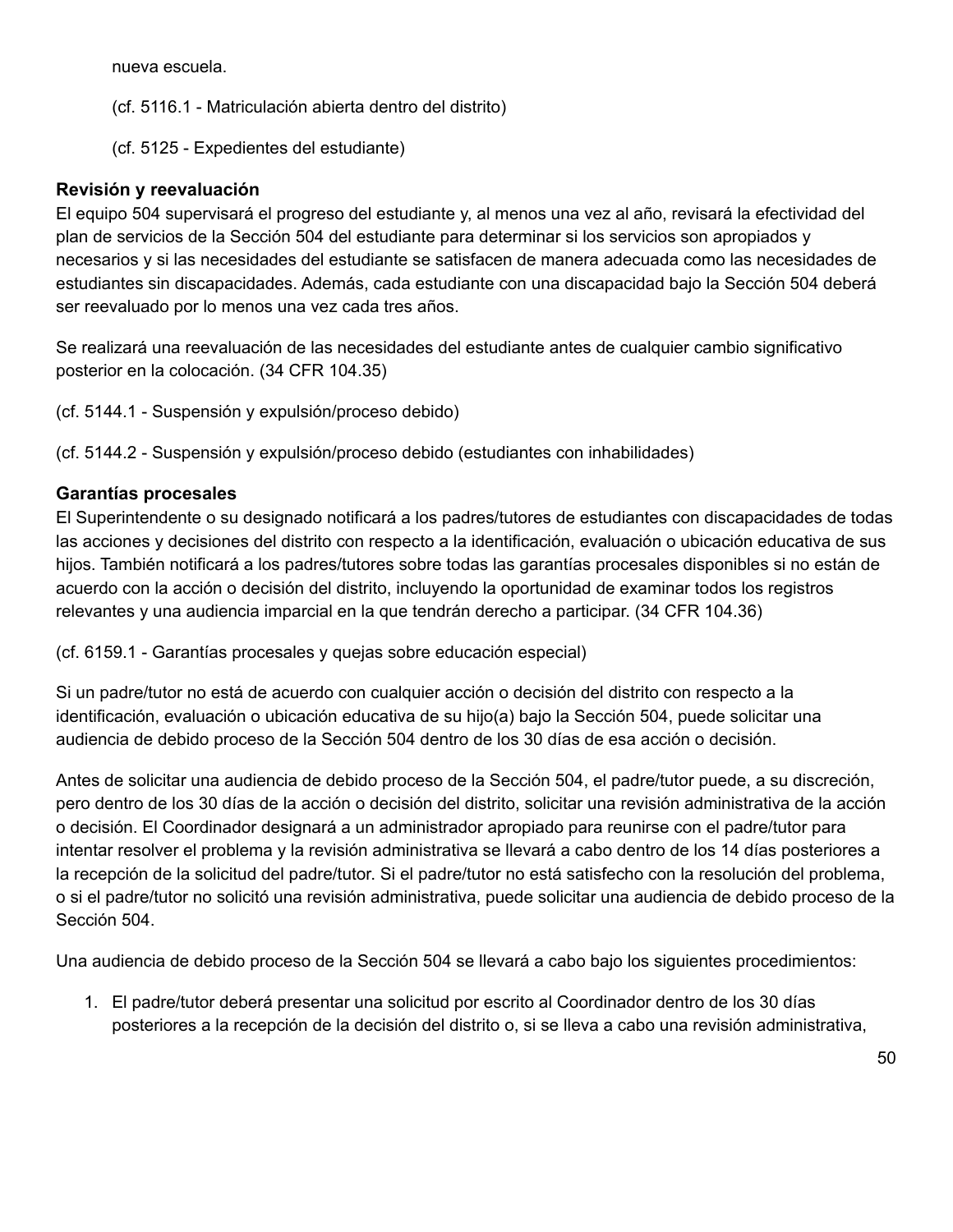dentro de los 14 días posteriores a la finalización de la revisión. La solicitud de audiencia de debido proceso deberá incluir:

- a. La naturaleza específica de la decisión con la que no está de acuerdo.
- b. El alivio específico que se busca
- c. Cualquier otra información que crea pertinente para resolver el desacuerdo

Dentro de los 30 días de haber recibido la solicitud del padre/tutor, el Superintendente o su designado y el Coordinador 504 seleccionarán un oficial de audiencia imparcial. Este plazo de 30 días podrá prorrogarse por causa justificada o por mutuo acuerdo de las partes.

- 2. Dentro de los 45 días de la selección del funcionario de audiencias, se llevará a cabo la audiencia de debido proceso de la Sección 504 y se enviará por correo una decisión por escrito a todas las partes. Este plazo de 45 días podrá prorrogarse por causa justificada o por mutuo acuerdo de las partes.
- 3. Las partes en la audiencia tendrán derecho a:
	- a. Estar acompañados y asesorados por un asesor legal y por personas con conocimientos o capacitación especiales relacionados con los problemas de los estudiantes con discapacidades según la Sección 504
	- b. Presentar pruebas escritas y orales.
	- c. Interrogar y contrainterrogar a los testigos
	- d. Recibir conclusiones por escrito del oficial de audiencias que indiquen la decisión y expliquen los motivos de la decisión.

Si lo desea, cualquiera de las partes puede solicitar una revisión de la decisión del oficial de audiencia por parte de un tribunal federal de jurisdicción competente.

#### **Avisos**

El superintendente o la persona designada se asegurará de que el distrito haya tomado las medidas adecuadas para notificar a los estudiantes y padres/tutores sobre el deber del distrito según la Sección 504. (34 CFR 104.32)

(cf. 5145.6 - Notificaciones parentales)

# **OPCIONES Y DERECHOS DE ESTUDIANTES EMBARAZADAS Y PADRES; ALOJAMIENTO PARA ESTUDIANTES LACTANTES**

El SCUSD notificará a las alumnas embarazadas y con hijos sobre sus derechos y opciones disponibles bajo la ley a través de los paquetes de bienvenida del año escolar anual y a través de paquetes de estudio independiente. El SCUSD también notificará anualmente a los padres/tutores de los alumnos al comienzo del período escolar regular de los derechos y opciones disponibles para las alumnas embarazadas y con hijos bajo la ley.

SCUSD no tratará a un estudiante de manera diferente en función del sexo o el estado real o potencial de los padres, la familia o el estado civil. No se permite ninguna consulta previa a la admisión sobre el estado civil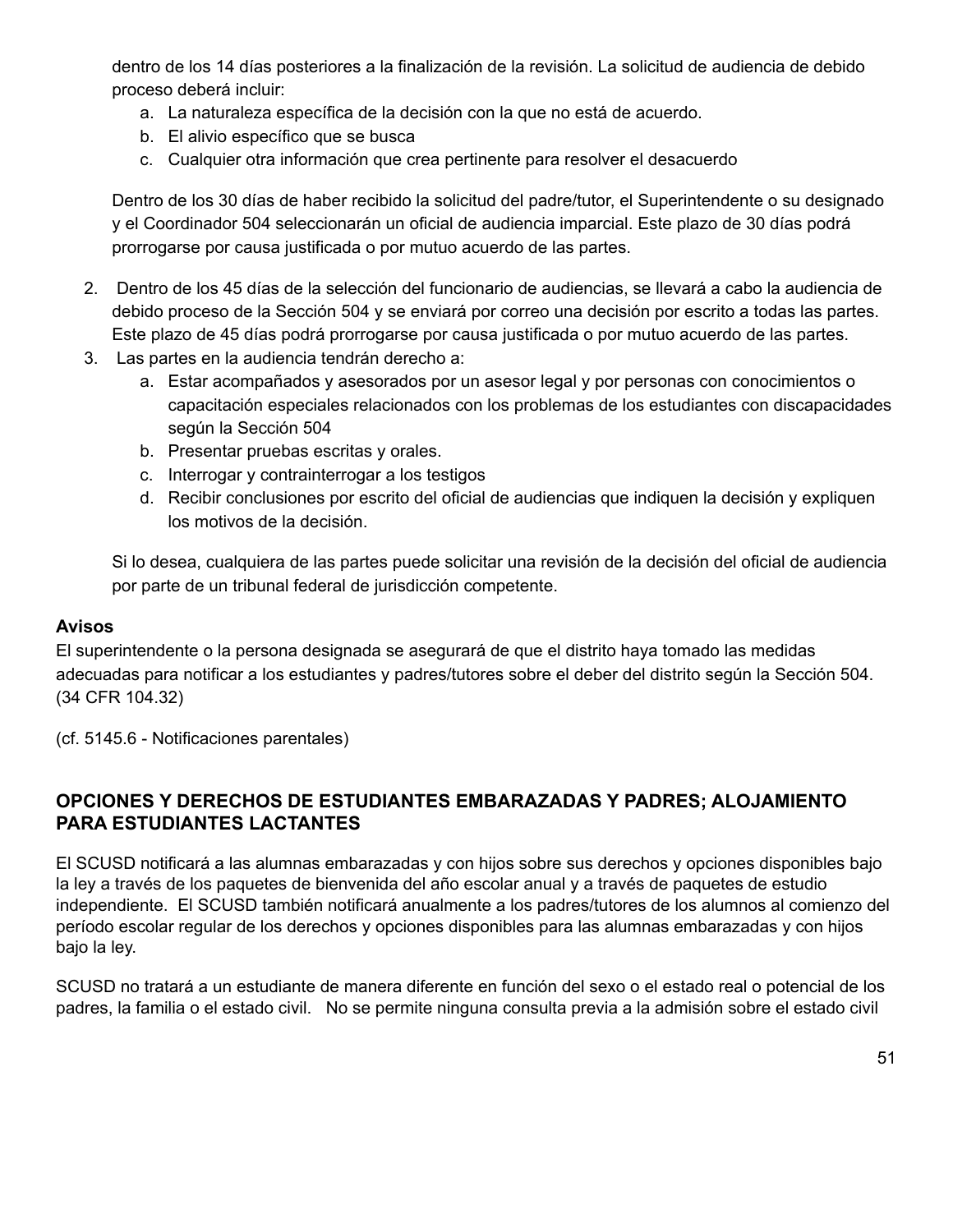de un solicitante o estudiante.

El SCUSD no excluirá ni negará a ningún estudiante de ningún programa educativo o actividad únicamente en función del embarazo, parto, embarazo falso, interrupción del embarazo o recuperación de cualquiera de las condiciones anteriores. El SCUSD trata el embarazo, el parto, el embarazo falso, la interrupción del embarazo y la recuperación de cualquiera de las condiciones anteriores de la misma manera y de acuerdo con las mismas políticas que cualquier otra discapacidad temporal.

Los estudiantes que están embarazadas o son padres pueden optar por participar en sus programas escolares regulares y no están obligados a participar en programas de educación alternativa. A las estudiantes embarazadas o con hijos que elijan participar en programas de educación alternativa se les proporcionarán programas y actividades educativas equivalentes a los programas escolares regulares.

Las estudiantes embarazadas o con hijos que tengan 18 años de edad o que tengan el permiso de sus padres/tutores pueden tener una licencia justificada de hasta 8 semanas o más sin tener que completar el trabajo escolar u otros requisitos, o estar sujetas a sanciones. Pueden regresar a la misma escuela y cursos, y recibir tiempo para recuperar el trabajo. Pueden optar por asistir a un programa de educación alternativa con cursos y actividades equivalentes a un programa escolar regular. Pueden cursar un quinto año para completar los requisitos de graduación de la escuela preparatoria a menos que la administración determine que son capaces de completar los requisitos de graduación en cuatro años. Un estudiante no puede ser penalizado académicamente debido a las adaptaciones razonables proporcionadas durante el día escolar. También se debe permitir que un estudiante recupere las tareas pendientes.

El SCUSD proporcionará adaptaciones razonables a una estudiante lactante en un plantel escolar para extraer leche materna, amamantar a un bebé o tratar otras necesidades relacionadas con la lactancia materna. Se requerirá que una escuela proporcione las adaptaciones razonables especificadas solo si hay al menos un estudiante lactante en el plantel escolar.

Las adaptaciones razonables bajo esta sección incluyen, pero no se limitan a todo lo siguiente:

- 1. Acceso a una habitación privada y segura, que no sea un baño, para extraer leche materna o amamantar a un bebé.
- 2. Permiso para traer a un plantel escolar un extractor de leche y cualquier otro equipo utilizado para extraer leche materna.
- 3. Acceso a una fuente de energía para un extractor de leche o cualquier otro equipo utilizado para extraer leche materna.
- 4. Acceso a un lugar para almacenar la leche materna extraída de forma segura.

A una estudiante lactante se le proporcionará una cantidad de tiempo razonable para acomodar su necesidad de extraer leche materna o amamantar a un bebé. Una escuela sujeta a esto puede usar una instalación existente para cumplir con los requisitos. Un alumno no incurrirá en una sanción académica como resultado de su uso, durante el día escolar, de las adaptaciones razonables especificadas en esta sección, y se le brindará la oportunidad de recuperar cualquier trabajo perdido debido a dicho uso. El SCUSD está obligado a proporcionar adaptaciones razonables a los estudiantes lactantes en un plantel escolar para abordar las necesidades de lactancia.

El SCUSD puede realizar una consulta previa a la admisión sobre el sexo de un solicitante o estudiante, pero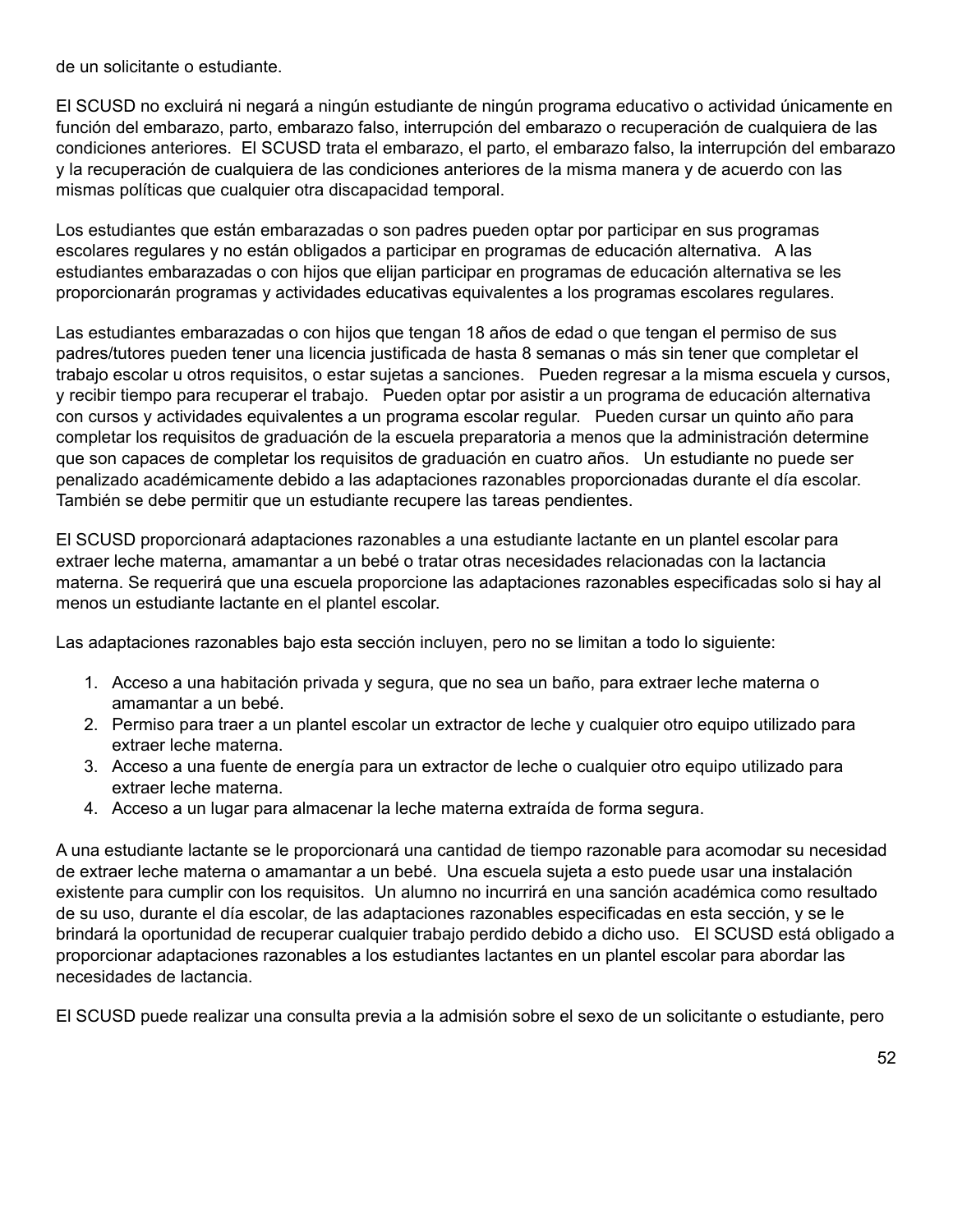solo si dicha consulta se realiza por igual a todos los solicitantes o a todos los estudiantes de ambos sexos y si los resultados de dicha consulta no se utilizan en relación con la discriminación prohibida. por el Título IX.

Las denuncias sobre cualquiera de los derechos o adaptaciones mencionadas en esta sección se pueden presentar mediante el procedimiento uniforme de denuncias.

# **DIVULGACIÓN DE LA INFORMACIÓN DEL DIRECTORIO**

Información del directorio, que incluye los siguientes elementos: Nombre del estudiante, dirección, número de teléfono, dirección de correo electrónico, fecha de nacimiento, campo de estudio, participación en actividades y deportes reconocidos, peso y altura de los miembros de equipos atléticos, fechas de asistencia, títulos y premios recibidos, y los más recientes la escuela pública o privada anterior a la que asistió el estudiante puede ser liberada de acuerdo con la política local. El superintendente o la persona designada puede autorizar la divulgación de la información del directorio de estudiantes a representantes de los medios de comunicación, posibles empleadores u organizaciones sin fines de lucro según lo dispuesto por la ley. La información del directorio no incluye: Estado de ciudadanía, estado migratorio, lugar de nacimiento o cualquier otra información que indique el origen nacional (excepto cuando SCUSD recibe el consentimiento según lo exige la ley estatal). El superintendente o su designado puede limitar o denegar la divulgación de categorías específicas de información del directorio a cualquier organización pública o privada sin fines de lucro en función de su determinación de los mejores intereses de los estudiantes del distrito. [EC 49073]

Los representantes de los servicios militares tendrán acceso a la información del directorio. Puede hacer que el distrito retenga cualquier parte de esta información presentando una solicitud por escrito al comienzo del año escolar. Puede hacer que el distrito retenga parte de esta información presentando una solicitud por escrito antes del 12 de agosto de 2021. Se respetará la notificación por escrito recibida después de la fecha especificada, pero es posible que la información del estudiante ya se haya divulgado en el ínterin. En el caso de estudiantes con necesidades excepcionales o sin hogar, no se puede divulgar ningún material sin el consentimiento de los padres o tutores. [BP 5125.1; EC 49061 (c), 49070, 49073 (c), 56515; FERPA; ESEA; 42 USC 11434a (2); ne]

# **AR 1312.3 Procedimiento Uniforme de Denuncias**

Manual de la Política de la Mesa Directiva del Distrito Escolar Unificado de Santa Clara

Excepto que la Mesa Directiva pueda disponer específicamente lo contrario en otras políticas del distrito, este Procedimiento uniforme de denuncias (UCP) se utilizarán para investigar y resolver solo las denuncias especificadas en la Política de la Mesa Directiva que las acompaña.

#### **Oficiales de Cumplimiento**

El distrito designa a la(s) persona(s), puesto(s) o unidad(es) identificado(s) a continuación como responsable(s) de coordinar la respuesta del distrito a las denuncias y de cumplir con las leyes estatales y federales de derechos civiles. La(s) persona(s), puesto(s) o unidad(es) también sirven como oficial(es) de cumplimiento especificado en el AR 5145.3 - No discriminación/hostigamiento responsable del manejo de denuncias sobre discriminación ilegal, hostigamiento, acoso o intimidación y en el AR 5145.7 - Acoso sexual (para asuntos que no sean del Título IX) para el manejo de denuncias sobre acoso sexual. Los oficiales de cumplimiento recibirán y coordinarán la investigación de las denuncias y garantizarán el cumplimiento de la ley por parte del distrito.

Oficial de Cumplimiento de Equidad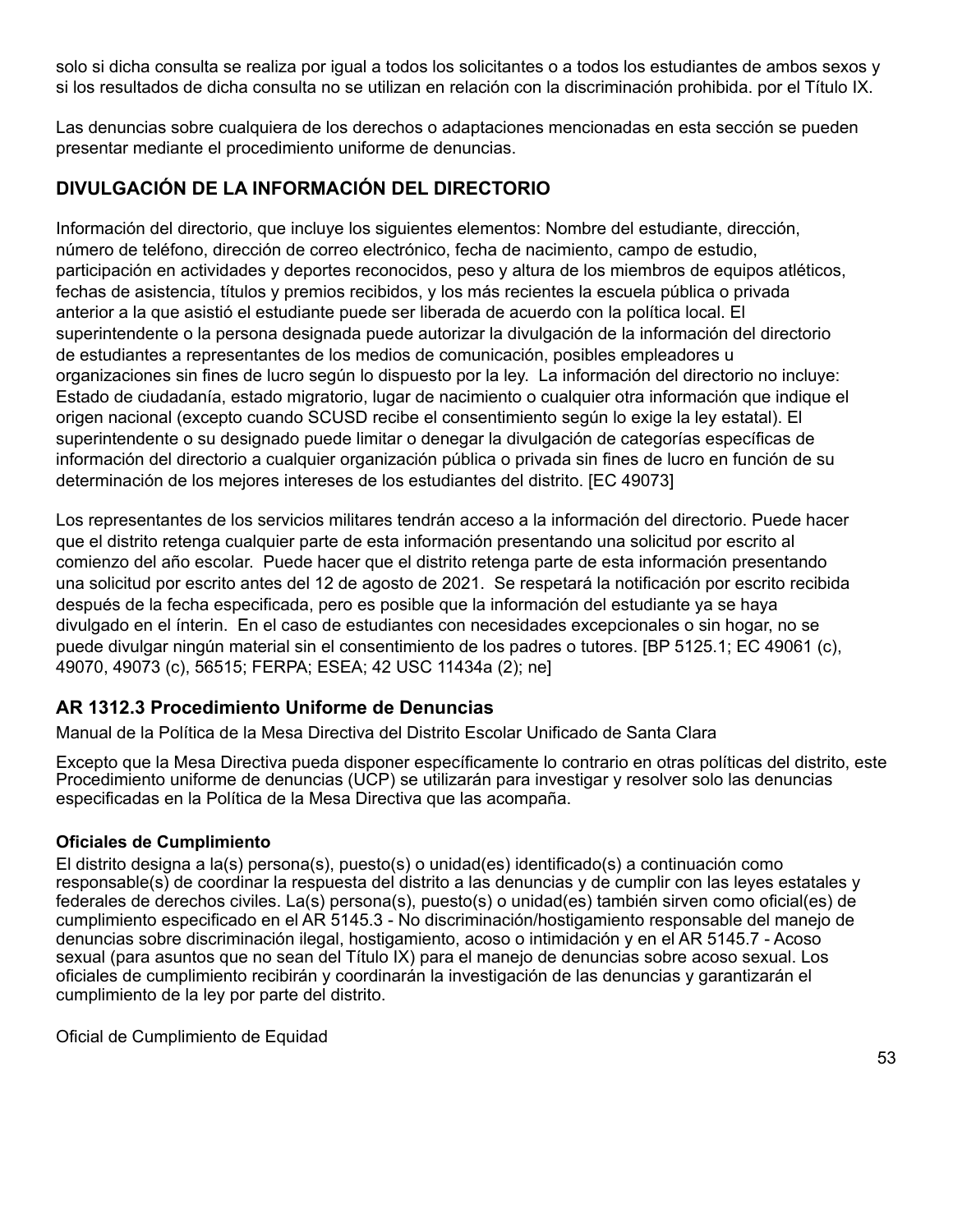1840 Benton Street Santa Clara, CA 95050 408-423-3509 [UCP@scusd.net](mailto:UCP@scusd.net)

Para las denuncias del Título IX, comuníquese con: Coordinador del Título IX 1840 Benton Street Santa Clara, CA 95050 408-423-3509 [title9@scusd.net](mailto:title9@scusd.net)

Coordinador del Procedimiento uniforme de denuncias / Empleados 1889 Lawrence Road Santa Clara, CA 95051 408-423-2014 [jvgonzalez@scusd.net](mailto:jvgonzalez@scusd.net)

Coordinador del Procedimiento uniforme de denuncias / Estudiantes 1840 Benton Street Santa Clara, CA 95050 408-423-3532 [UCP@scusd.net](mailto:UCP@scusd.net)

El oficial de cumplimiento que recibe una denuncia puede asignar a otro oficial de cumplimiento para investigar y resolver la denuncia. El oficial de cumplimiento notificará de inmediato al denunciante y al denunciado si se asigna a otro oficial de cumplimiento a la queja.

En ningún caso se asignará un oficial de cumplimiento a una denuncia en la que el oficial de cumplimiento tenga un perjuicio o un conflicto de intereses que prohíba la investigación justa o la resolución de la denuncia. Cualquier denuncia contra un oficial de cumplimiento o que plantee una preocupación sobre la capacidad del oficial de cumplimiento para investigar la denuncia de manera justa y sin prejuicios se presentará ante el Superintendente o su designado, quien determinará cómo se investigará la denuncia.

El Superintendente o la persona designada se asegurará de que los empleados asignados para investigar y resolver denuncias reciban capacitación y conozcan las leyes y los programas en cuestión en las denuncias a las que están asignados. La capacitación proporcionada a dichos empleados deberá cubrir las leyes y reglamentos estatales y federales actuales que rigen el programa; procesos aplicables para investigar y resolver denuncias, incluyendo aquellas que alegan discriminación ilegal, hostigamiento, intimidación o acoso; estándares aplicables para tomar decisiones sobre denuncias; y las medidas correctivas apropiadas. Los empleados asignados pueden tener acceso a asesoría legal según lo determinado por el Superintendente o su designado.

El oficial de cumplimiento o, en su caso, un administrador apropiado determinará si las medidas provisionales son necesarias durante una investigación y mientras esté pendiente el resultado. Si se determinan que las medidas provisionales son necesarias, el oficial de cumplimiento o el administrador consultará con el Superintendente, la persona designada por el Superintendente o, si corresponde, el director del plantel escolar para implementar una o más medidas provisionales. Las medidas provisionales permanecerán vigentes hasta que el oficial de cumplimiento determine que ya no son necesarias o hasta que el distrito emita su decisión final por escrito, lo que ocurra primero.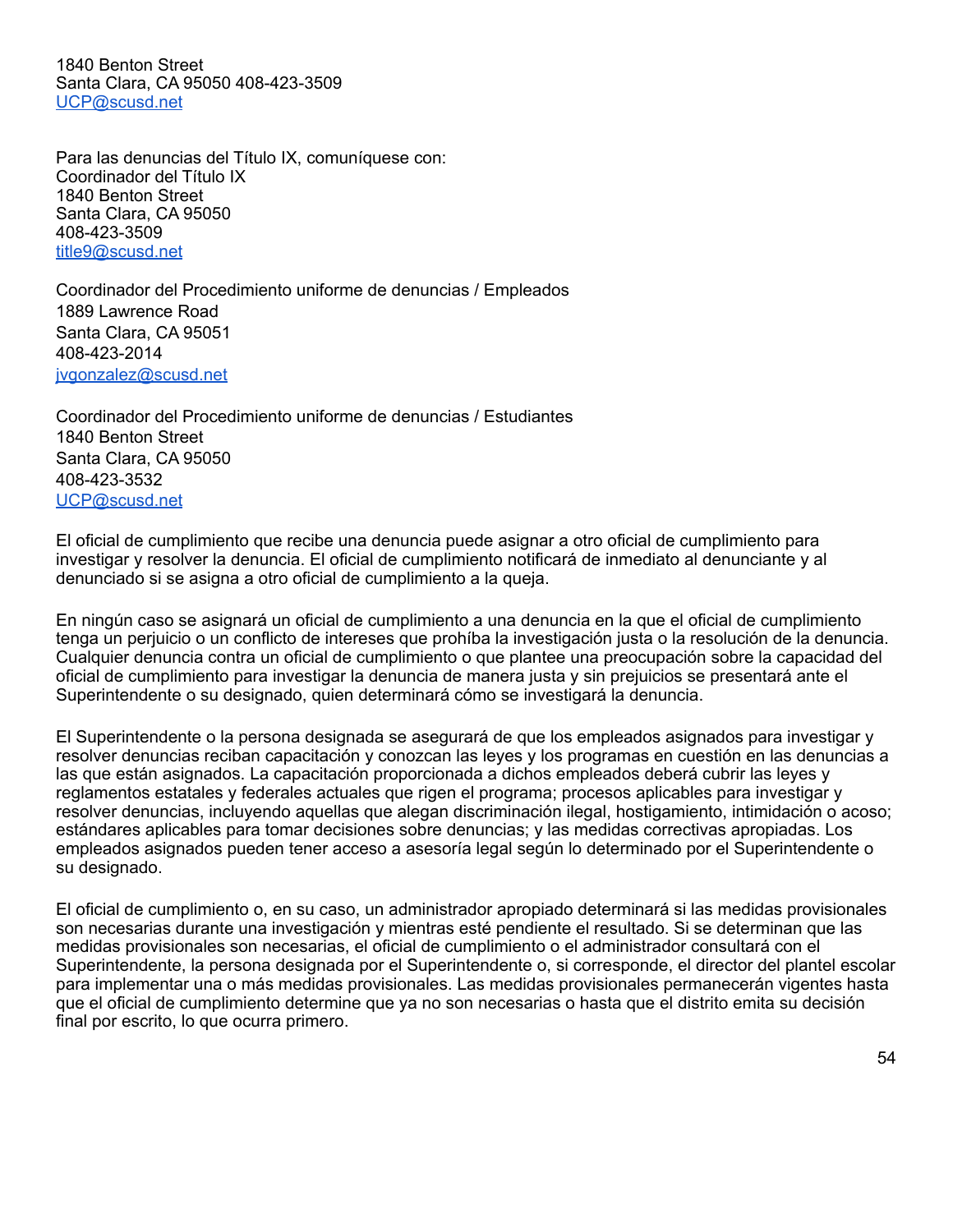#### **Avisos**

La política UCP del distrito y el Reglamento Administrativo se publicarán en todas las escuelas y oficinas del distrito, incluyendo salas de descanso del personal y salas de reunión del gobierno estudiantil. (Código de Educación 234.1)

Además, el Superintendente o su designado deberá proporcionar anualmente un aviso por escrito del UCP del distrito a los estudiantes, empleados, padres/tutores de los estudiantes del distrito, miembros del comité asesor del distrito, miembros del comité asesor escolar, funcionarios o representantes de escuelas privadas correspondientes y otras partes interesadas. (5 CCR 4622)

#### El aviso incluirá:

- 1. Una declaración de que el distrito es el principal responsable del cumplimiento de las leyes y reglamentos federales y estatales, incluyendo lo relacionado con la prohibición de la discriminación ilegal, el hostigamiento, la intimidación o el acoso en contra de cualquier grupo protegido, y una lista de todos los programas y actividades que están sujetos al UCP como se identifica en la sección "Quejas sujetas al UCP" en la Política de la Mesa Directiva adjunta
- 2. El título del puesto responsable de procesar las denuncias, la identidad de la(s) persona(s) que actualmente ocupa(n) ese puesto, si se conoce, y una declaración de que dichas personas tendrán conocimiento de las leyes y los programas que se les asignen para investigar.
- 3. Una declaración de que una denuncia del UCP, excepto una denuncia que alegue discriminación ilegal, hostigamiento, intimidación, o acoso debe presentarse a más tardar un año a partir de la fecha en que ocurrió la supuesta violación
- 4. Una declaración de que una queja del UCP que alega discriminación ilegal, hostigamiento, intimidación, o acoso debe presentarse a más tardar seis meses a partir de la fecha de la supuesta conducta o la fecha en que el denunciante obtuvo conocimiento por primera vez de los hechos de la supuesta conducta.
- 5. Una declaración de que un estudiante matriculado en una escuela pública no deberá pagar una tarifa por participar en una actividad educativa que constituya una parte fundamental integral del programa educativo del distrito, incluyendo las actividades curriculares y extracurriculares.
- 6. Una declaración de que una denuncia sobre las tarifas estudiantiles o el Plan de control local y de rendición de cuentas (LCAP) se puede presentar de forma anónima si el denunciante proporciona evidencia o información que conduzca a la evidencia para respaldar la denuncia.
- 7. Una declaración de que el distrito publicará un aviso estandarizado de los derechos educativos de los jóvenes en adopción temporal, los estudiantes sin hogar, los exalumnos de escuelas de la correccional de menores ahora matriculados en el distrito, los hijos de familias militares, los estudiantes migrantes y los estudiantes inmigrantes matriculados en un programa para recién llegados, como especificado en el Código de educación 48853, 48853.5, 49069.5, 51225.1, and 51225.2 y el proceso de denuncias
- 8. Una declaración de que las quejas se investigarán de acuerdo con el UCP del distrito y se enviará una decisión por escrito al denunciante dentro de los 60 días posteriores a la recepción de la denuncia, a menos que este período de tiempo se extienda por acuerdo escrito del denunciante.
- 9. Una declaración de que, para los programas dentro del alcance del UCP como se especifica en la Política de la Mesa Directiva adjunta, el denunciante tiene derecho a apelar el reporte de investigación del distrito ante el Departamento de Educación de California (CDE) presentando de una apelación por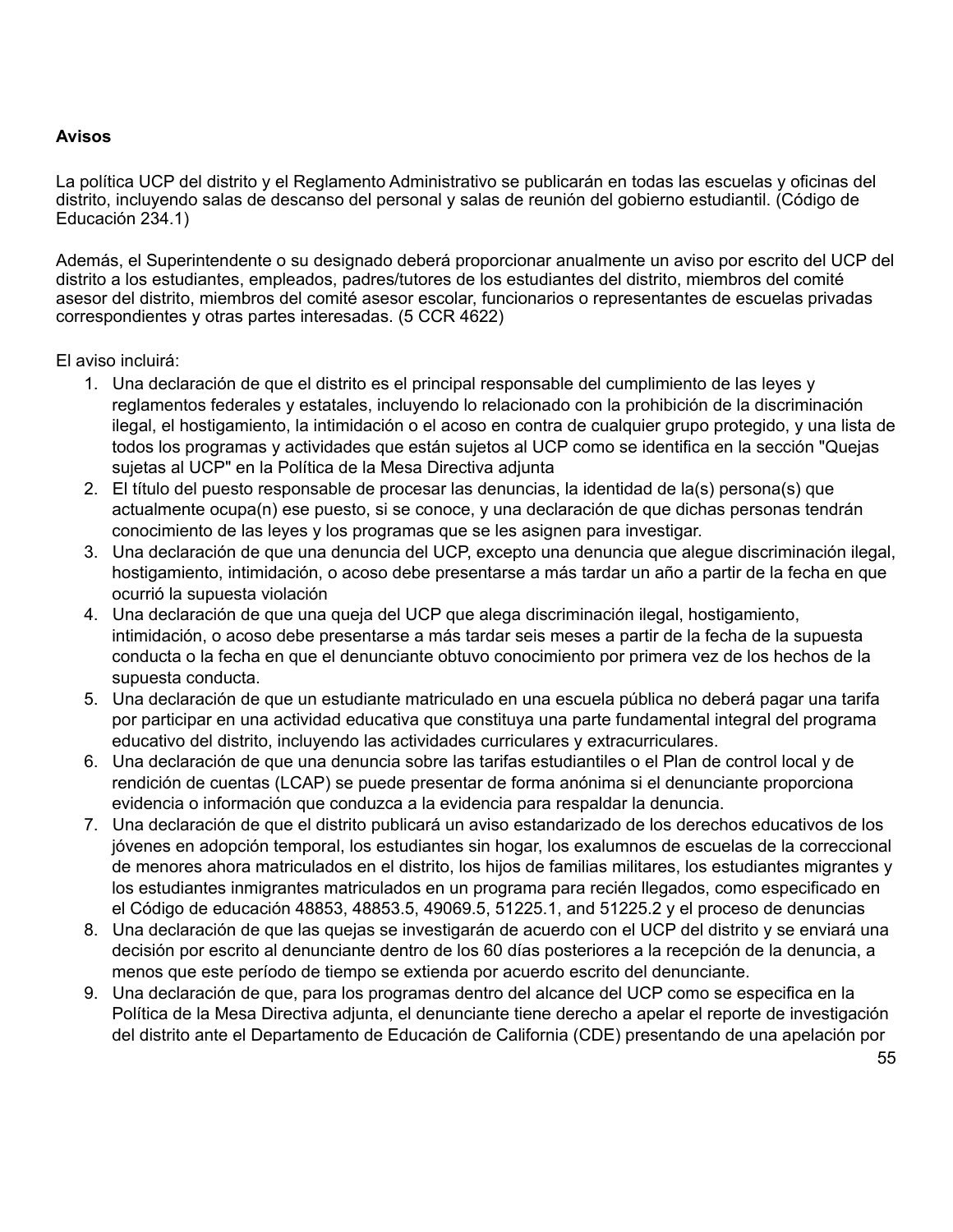escrito, incluyendo una copia de la denuncia original y la decisión del distrito, dentro de los 30 días calendario posteriores a la recepción de la decisión del distrito

- 10. Una declaración que informe al denunciante sobre cualquier recurso de derecho civil, incluidos, entre otros, interdictos, órdenes de restricción u otros recursos u órdenes que puedan estar disponibles según las leyes estatales o federales que prohíban la discriminación, el hostigamiento, la intimidación o el acoso, si corresponde.
- 11. Una declaración de que las copias del UCP del distrito están disponibles sin cargo

La notificación anual, la información de contacto completa de los oficiales de cumplimiento y la información relacionada con el Título IX según lo exige el Código de Educación 221.61 se publicarán en el sitio web del distrito y se pueden proporcionar a través de las redes sociales respaldadas por el distrito, si están disponibles.

El superintendente o la persona designada se asegurará de que todos los estudiantes y padres/tutores, incluyendo los estudiantes y padres/tutores con dominio limitado del inglés, tengan acceso a la información relevante provista en la política, reglamento, formularios y avisos del distrito relacionado al UCP.

Si el 15 por ciento o más de los estudiantes matriculados en una escuela del distrito en particular hablan un solo idioma principal que no sea inglés, la política, el reglamento, las formas y los avisos del UCP del distrito se traducirán a ese idioma, de acuerdo con el Código de Educación 234.1 y 48985. En todos los demás casos, el distrito garantizará un acceso significativo a toda la información del UCP relevante para los padres/tutores con dominio limitado del inglés.

#### **Reporte de incidentes**

Cualquier empleado de la escuela que observe un incidente de discriminación ilegal, incluyendo hostigamiento discriminatorio, intimidación, represalias o el acoso, o a quien se informe de dicho incidente, deberá informar de inmediato a la oficina de cumplimiento o al director dentro de un día escolar, ya sea que la presunta víctima presenta una denuncia.

Cualquier empleado de la escuela que sea testigo de un incidente de discriminación ilegal, incluyendo hostigamiento discriminatorio, intimidación, represalias o el acoso, deberá intervenir de inmediato para detener el incidente cuando sea seguro hacerlo (Código de Educación 234.1).

#### **Presentación de denuncias**

La denuncia se presentará al oficial de cumplimiento, quien mantendrá un registro de las denuncias recibidas, proporcionando a cada una un número de código y un sello de fecha.

Todas las denuncias serán presentará por escrito y firmadas por el denunciante. Si un denunciante no puede presentar una denuncia por escrito debido a condiciones tales como una discapacidad o analfabetismo, el personal del distrito ayudará a presentar la denuncia. (5 CCR 4600)

Las denuncias también se presentarán de acuerdo con las siguientes reglas, según corresponda:

1. Cualquier persona, agencia pública u organización puede presentar una denuncia que alegue la violación de parte del distrito de las leyes o reglamentos estatales o federales aplicables que rigen los programas especificados en la Política de la Mesa Directiva adjunta. (5 CCR 4630)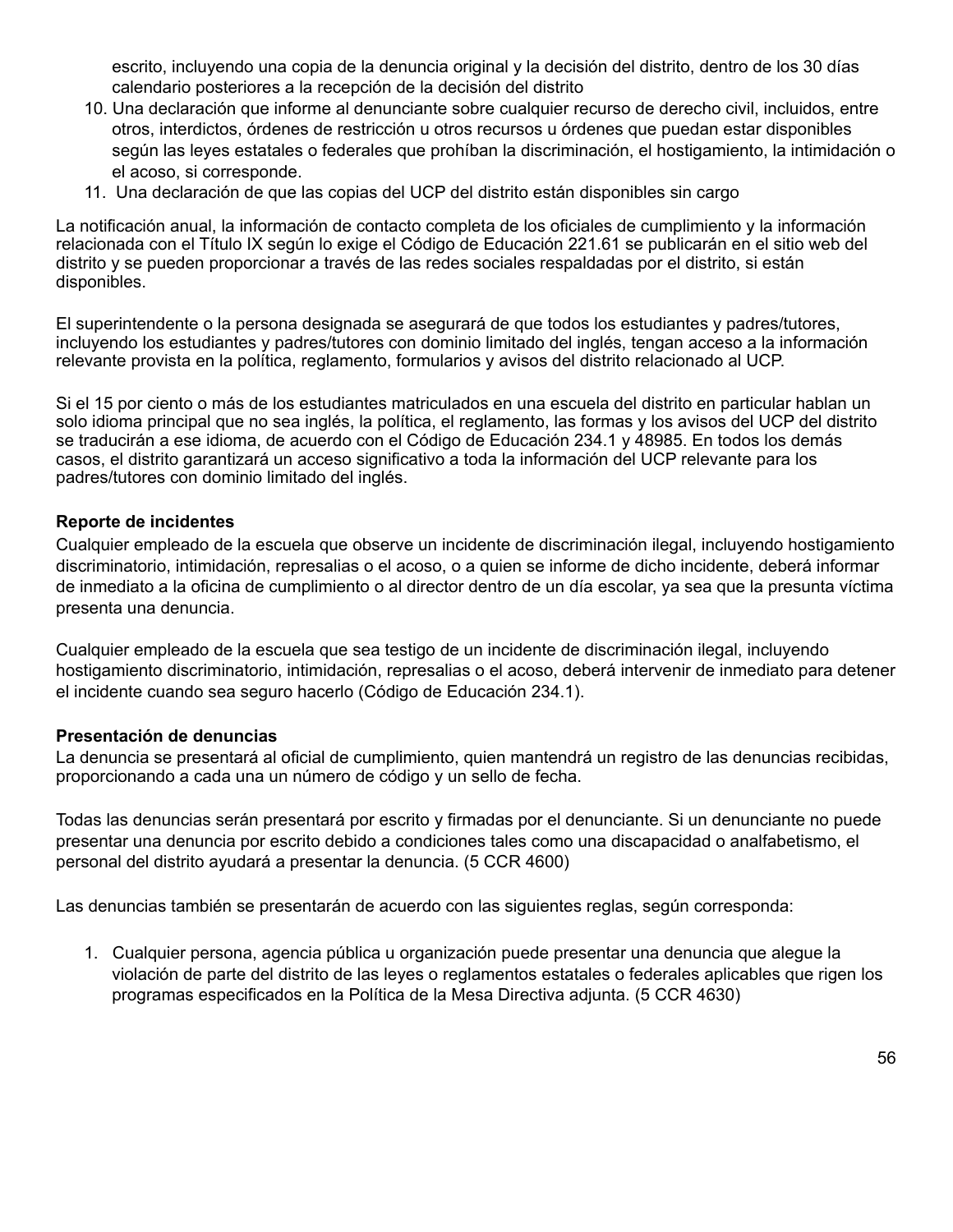- 2. Cualquier denuncia que alegue el incumplimiento de la ley con respecto a la prohibición de cuotas estudiantiles, depósitos y cargos o cualquier requisito relacionado con el LCAP se puede presentar de forma anónima si la denuncia proporciona evidencia o información que conduzca a la evidencia para respaldar una alegación de incumplimiento. Una denuncia sobre una violación de la prohibición contra el cobro de cuotas estudiantiles ilegales se puede presentar ante el director de la escuela o ante el Superintendente o su designado.
- 3. Una denuncia del UCP, excepto una denuncia que alegue discriminación ilegal, hostigamiento, intimidación, o acoso debe presentarse a más tardar un año a partir de la fecha en que ocurrió la supuesta violación Para denuncias relacionadas con el LCAP, la fecha de la supuesta violación es la fecha en que el Superintendente de Escuelas del Condado aprueba el LCAP que fue adoptado por la Mesa Directiva. (5 CCR 4630)
- 4. Una denuncia que alegue discriminación ilegal, acoso, intimidación u hostigamiento solo puede presentarla una persona que alegue haber sufrido discriminación ilegal personalmente, una persona que crea que una clase específica de personas ha sido objeto de discriminación ilegal o un representante debidamente autorizado que alegue que un estudiante individual ha sido objeto de discriminación, hostigamiento, intimidación o acoso. (5 CCR 4630)
- 5. Una denuncia que alegue discriminación ilegal, hostigamiento, intimidación o acoso se iniciará a más tardar seis meses a partir de la fecha en que ocurrió la supuesta discriminación ilegal, o seis meses a partir de la fecha en que el denunciante obtuvo conocimiento por primera vez de los hechos de la supuesta discriminación ilegal. El Superintendente o la persona designada puede extender el tiempo de presentación por una buena causa, hasta por 90 días, con previa solicitud por escrito del denunciante que establezca los motivos de la extensión. (5CCR 4630)
- 6. Cuando se presenta de forma anónima una denuncia que alega discriminación, hostigamiento, intimidación o acoso ilegales, el oficial de cumplimiento deberá realizar una investigación u otra respuesta según corresponda, según la especificidad y confiabilidad de la información proporcionada y la gravedad de la acusación.
- 7. Cuando un denunciante de discriminación ilegal, hostigamiento, intimidación o acoso o la presunta víctima, cuando no es el denunciante, solicita confidencialidad, el oficial de cumplimiento deberá informar al denunciante o víctima que la solicitud puede limitar la capacidad del distrito para investigar la conducta o tomar otras medidas de acción necesaria. Al cumplir con una solicitud de confidencialidad, el distrito deberá, no obstante, tomar todas las medidas razonables para investigar y resolver/responder a la denuncia de acuerdo con la solicitud.

## **Mediación**

Dentro de los tres días hábiles posteriores a la recepción de la denuncia, el oficial de cumplimiento puede discutir informalmente con todas las partes la posibilidad de utilizar la mediación para resolver la denuncia. Se puede ofrecer la mediación para resolver denuncias que involucran a más de un estudiante y ningún adulto. Sin embargo, la mediación no se ofrecerá ni se utilizará para resolver ninguna denuncia que implique agresión sexual o cuando exista un riesgo razonable de que una de las partes de la mediación se sienta obligada a participar. Si las partes aceptan la mediación, el oficial de cumplimiento hará todos los arreglos para este proceso.

Antes de iniciar la mediación de una denuncia que alegue represalias o discriminación ilegal, hostigamiento, intimidación o acoso, el oficial de cumplimiento se asegurará de que todas las partes acepten permitir que el mediador acceda a toda la información confidencial relevante. El oficial de cumplimiento también notificará a todas las partes sobre el derecho de finalizar el proceso informal en cualquier momento.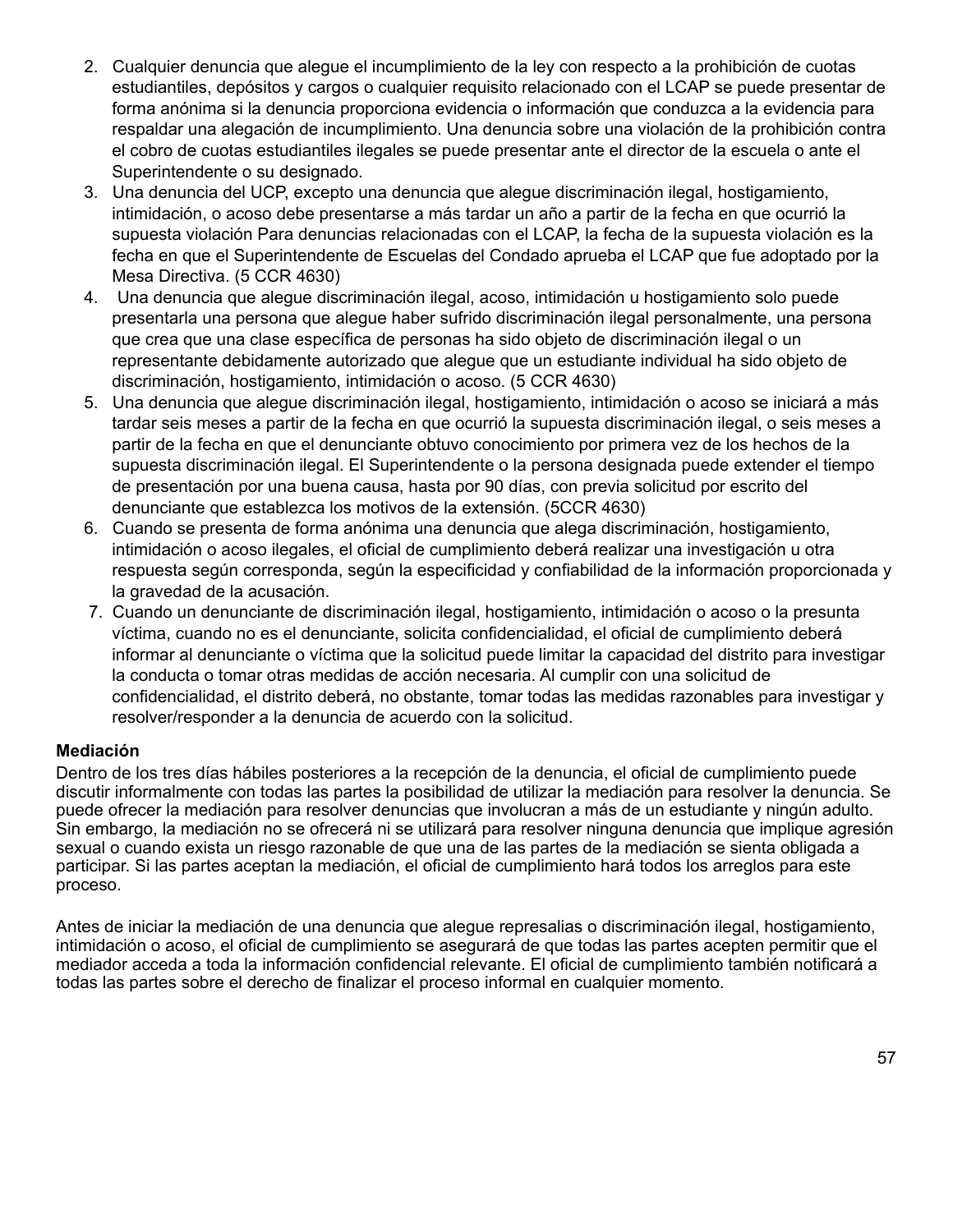Si el proceso de mediación no resuelve el problema dentro de los parámetros de la ley, el oficial de cumplimiento procederá con una investigación de la denuncia.

El uso de la mediación no extenderá los plazos del distrito para investigar y resolver la denuncia a menos que el denunciante esté de acuerdo por escrito con tal extensión de tiempo. Si la mediación tiene éxito y se retira la denuncia, entonces el distrito tomará solo las acciones acordadas a través de la mediación. Si la mediación no tiene éxito, el distrito continuará con los pasos subsiguientes especificados en este reglamento administrativo.

#### **Investigación de la denuncia**

Dentro de los 10 días hábiles posteriores a la recepción de la denuncia por parte del oficial de cumplimiento, el oficial de cumplimiento deberá iniciar una investigación sobre la denuncia.

Dentro de un día hábil de iniciada la investigación, el oficial de cumplimiento deberá brindar al denunciante y/o al representante del denunciante la oportunidad de presentar la información contenida en la denuncia al oficial de cumplimiento y notificará al denunciante y/o representante de la oportunidad de presentar al oficial de cumplimiento cualquier evidencia, o información que conduzca a evidencia, para respaldar las alegaciones en la denuncia. Dicha evidencia o información podrá presentarse en cualquier momento durante la investigación.

Al realizar la investigación, el oficial de cumplimiento recopilará todos los documentos disponibles y revisará todos los registros, notas o declaraciones disponibles relacionados con la denuncia, incluyendo cualquier evidencia o información adicional recibida de las partes durante el curso de la investigación. El oficial de cumplimiento entrevistará individualmente a todos los testigos disponibles con información pertinente a la denuncia, y podrá visitar cualquier lugar razonablemente accesible donde supuestamente se llevaron a cabo las acciones pertinentes. A intervalos apropiados, el oficial de cumplimiento informará a las partes sobre el estado de la investigación.

Para investigar una denuncia que alegue represalias o discriminación ilegal, hostigamiento, intimidación o acoso, el oficial de cumplimiento deberá entrevistar a la(s) presunta(s) víctima(s), a cualquier presunto infractor(es) y a otros testigos relevantes en privado, por separado y de manera confidencial. Según sea necesario, personal adicional o asesoría legal puede realizar o apoyar la investigación.

La negación de un denunciante a proporcionar al investigador del distrito documentos u otra evidencia relacionada con los alegatos en la denuncia, la falta o negativa a cooperar en la investigación, o cualquier otra obstrucción de la investigación puede resultar en la desestimación de la denuncia debido a la falta de prueba para sustentar la acusación. La negación por parte del distrito de proporcionar al investigador acceso a los registros y/o información relacionada con las alegaciones en la denuncia, la falta o negación a cooperar en la investigación, o cualquier otra obstrucción de la investigación puede resultar en un hallazgo basado en la evidencia recopilada que ha ocurrido una violación y en la imposición de un remedio a favor del denunciante. (5 CCR 4631)

#### **Cronología del informe de investigación**

A menos que se extienda por acuerdo escrito con el denunciante, el oficial de cumplimiento preparará y enviará al denunciante un informe de investigación por escrito, como se describe en la sección "Reporte de investigación" a continuación, dentro de los 60 días calendario posteriores a la recepción de la denuncia por parte del distrito. (5 CCR 4631)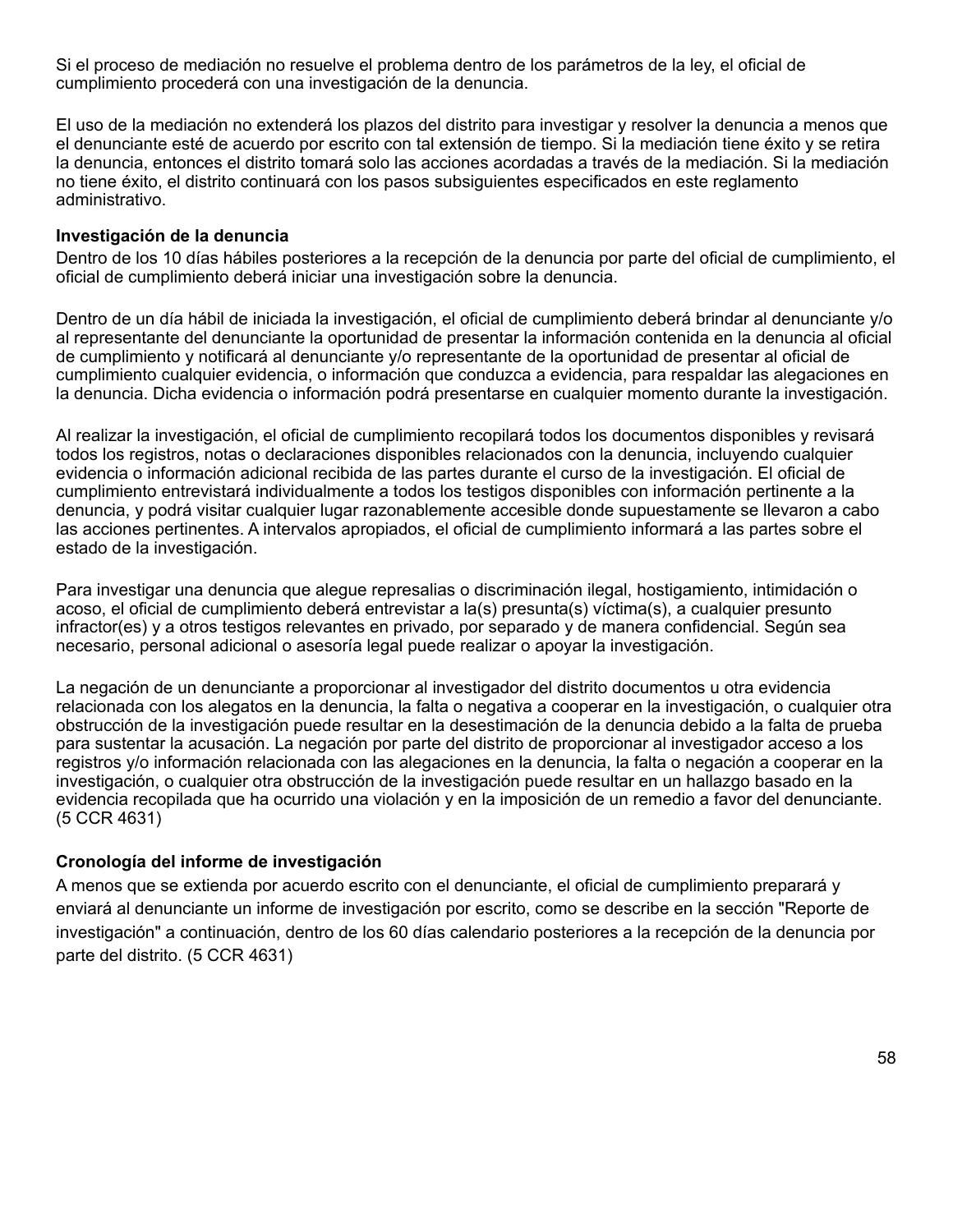Para cualquier denuncia que alegue discriminación ilegal, acoso, intimidación y hostigamiento, se informará al demandado de cualquier extensión del plazo acordado por el denunciante. Al denunciado también se le enviará el reporte de investigación al mismo tiempo que se le proporciona al denunciante.

Si la Mesa Directiva escucha la denuncia, el oficial de cumplimiento deberá enviar la decisión de la Mesa Directiva al denunciante dentro de los 60 días calendario posteriores a la recepción inicial de la denuncia por parte del distrito o dentro del período de tiempo especificado en un acuerdo escrito con el denunciante. (5 CCR 4631)

Para cualquier denuncia que alegue discriminación ilegal, acoso, intimidación y hostigamiento, se informará al demandado de cualquier extensión del plazo acordado por el denunciante, se le enviará el informe de investigación del distrito y, de la misma manera que el denunciante, podrá presentar una queja ante la Mesa Directiva si no está satisfecho con la decisión.

## **Reporte de la investigación**

Para todas las denuncias, el reporte de investigación del distrito incluirá: (5 CCR 4631)

- 1. Los hallazgos de hecho basadas en las pruebas reunidas
- 2. Una conclusión que proporcione una determinación clara para cada alegación sobre si el distrito cumple con la ley pertinente
- 3. Acción(es) correctiva(s) cada vez que el distrito encuentre mérito en la denuncia, incluyendo, cuando lo exija la ley, un remedio para todos los estudiantes y padres/tutores afectados y, para una denuncia de cuotas estudiantiles, un remedio que cumpla con el Código de Educación 49013 y 5 CCR 4600
- 4. Aviso del derecho del denunciante a apelar el reporte de investigación del distrito ante el CDE, excepto cuando el distrito haya utilizado la UCP para tratar una denuncia no especificada en 5 CCR 4610
- 5. Procedimientos a seguir para iniciar una apelación ante el CDE

El reporte de investigación también puede incluir procedimientos de seguimiento para evitar la recurrencia o represalias y para informar cualquier problema posterior.

En consulta con el asesor legal del distrito, la información sobre la parte relevante de un reporte de investigación se puede comunicar a una víctima que no sea el denunciante y a otras partes que puedan estar involucradas en la implementación del reporte de investigación o que se vean afectadas por la denuncia, siempre que se protege la privacidad de las partes. En una denuncia que alegue discriminación, acoso, intimidación y hostigamiento ilegales, un aviso del informe de investigación a la presunta víctima deberá incluir información sobre cualquier sanción que se le impondrá al denunciado que se relacione directamente con la presunta víctima.

Si la denuncia involucra a un estudiante o padre/tutor con dominio limitado del inglés, la respuesta del distrito, si así lo solicita el denunciante, y el reporte de la investigación se redactarán en inglés y en el idioma principal en el que se presentó la denuncia.

Para las denuncias que alegan discriminación, hostigamiento, intimidación y acoso ilegales basados en la ley estatal, el reporte de investigación también incluirá un aviso para el denunciante que:

- 1. El denunciante puede buscar remedios de derecho civil disponibles fuera de los procedimientos de denuncia del distrito, incluyendo la búsqueda de asistencia de centros de mediación o abogados de interés público/privado, 60 días calendario después de la presentación de una apelación ante el CDE. (Código de Educación 262.3)
- 2. La moratoria de 60 días no se aplica a las denuncias que solicitan medidas cautelares en los tribunales estatales ni a las denuncias de discriminación basadas en la ley federal. (Código de Educación 262.3)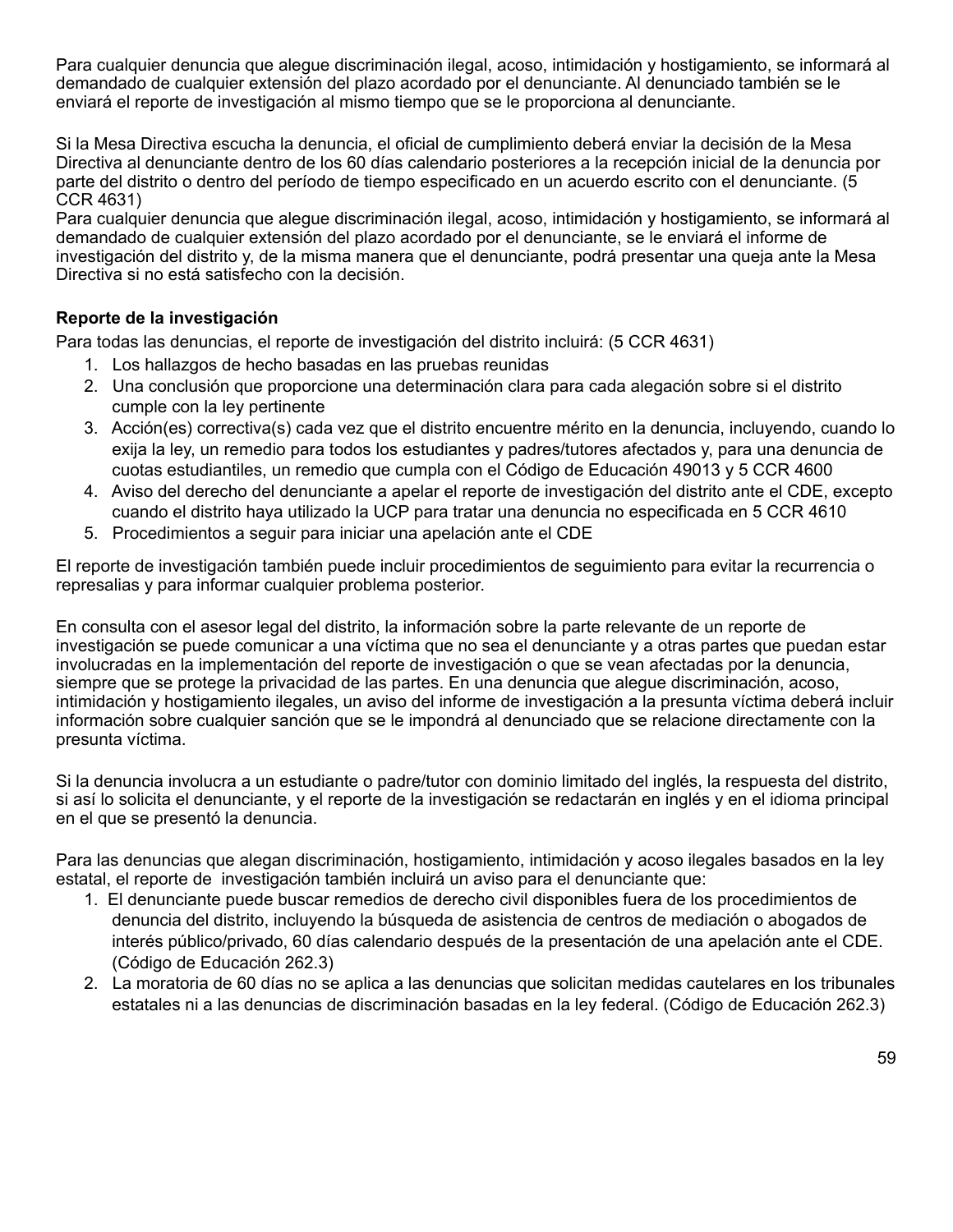3. Las denuncias que aleguen discriminación por motivos de raza, color, origen nacional, sexo, género, discapacidad o edad también se pueden presentar ante la Departamento de Educación de los Estados Unidos, Oficina de Derechos Civiles en www.ed.gov/ocr dentro de los 180 días posteriores a la supuesta discriminación.

#### **Acciones correctivas**

Cuando se determina que una denuncia tiene mérito, el oficial de cumplimiento deberá adoptar cualquier acción correctiva apropiada permitida por la ley. Las acciones correctivas apropiadas que se enfocan en el entorno escolar o distrital en general pueden incluir, entre otras, acciones para reforzar las políticas del distrito; capacitación para profesores, personal y estudiantes; actualizaciones de las políticas escolares; o encuestas de clima escolar.

Para denuncias que involucren represalias o discriminación ilegal, hostigamiento, intimidación o acoso, los remedios apropiados que se pueden ofrecer a la víctima pero que no se comunican al denunciado pueden incluir, entre otros, los siguientes:

- 1. Consejería
- 2. Apoyo académico
- 3. Servicios de salud
- 4. Asignación de una escolta para permitir que la víctima se mueva con seguridad por el plantel escolar
- 5. Información sobre los recursos disponibles y cómo denunciar incidentes similares o represalias
- 6. Separación de la víctima de cualquier otra persona involucrada siempre que la separación no penalice a la víctima
- 7. Justicia restaurativa
- 8. Consultas de seguimiento para garantizar que la conducta haya cesado y que no haya habido represalias.

Para denuncias de represalias o discriminación ilegal, hostigamiento, intimidación o acoso que involucren a un estudiante como el denunciado, las acciones correctivas apropiadas que se pueden proporcionar al estudiante incluyen, entre otras, las siguientes:

- 1. Transferencia de una clase o escuela según lo permitido por la ley
- 2. Conferencia con los padres/tutores
- 3. Educación sobre el impacto de la conducta en los demás.
- 4. Apoyo para el comportamiento positivo
- 5. Remisión a un equipo de éxito estudiantil
- 6. Negación de la participación en actividades extracurriculares o co-curriculares u otros privilegios permitidos por la ley.
- 7. Acción disciplinaria, como suspensión o expulsión, según lo permita la ley

Cuando se determina que un empleado ha cometido represalias o discriminación ilegal, hostigamiento, intimidación o acoso, el distrito tomará las medidas disciplinarias correspondientes, que pueden incluir el despido, de conformidad con la ley aplicable y el convenio colectivo.

El distrito también puede considerar la capacitación y otras intervenciones para la comunidad escolar en general para garantizar que los estudiantes, el personal y los padres/tutores comprendan los tipos de comportamiento que constituyen discriminación ilegal, hostigamiento, intimidación o acoso, que el distrito no tolera, y cómo informar y responder a esto.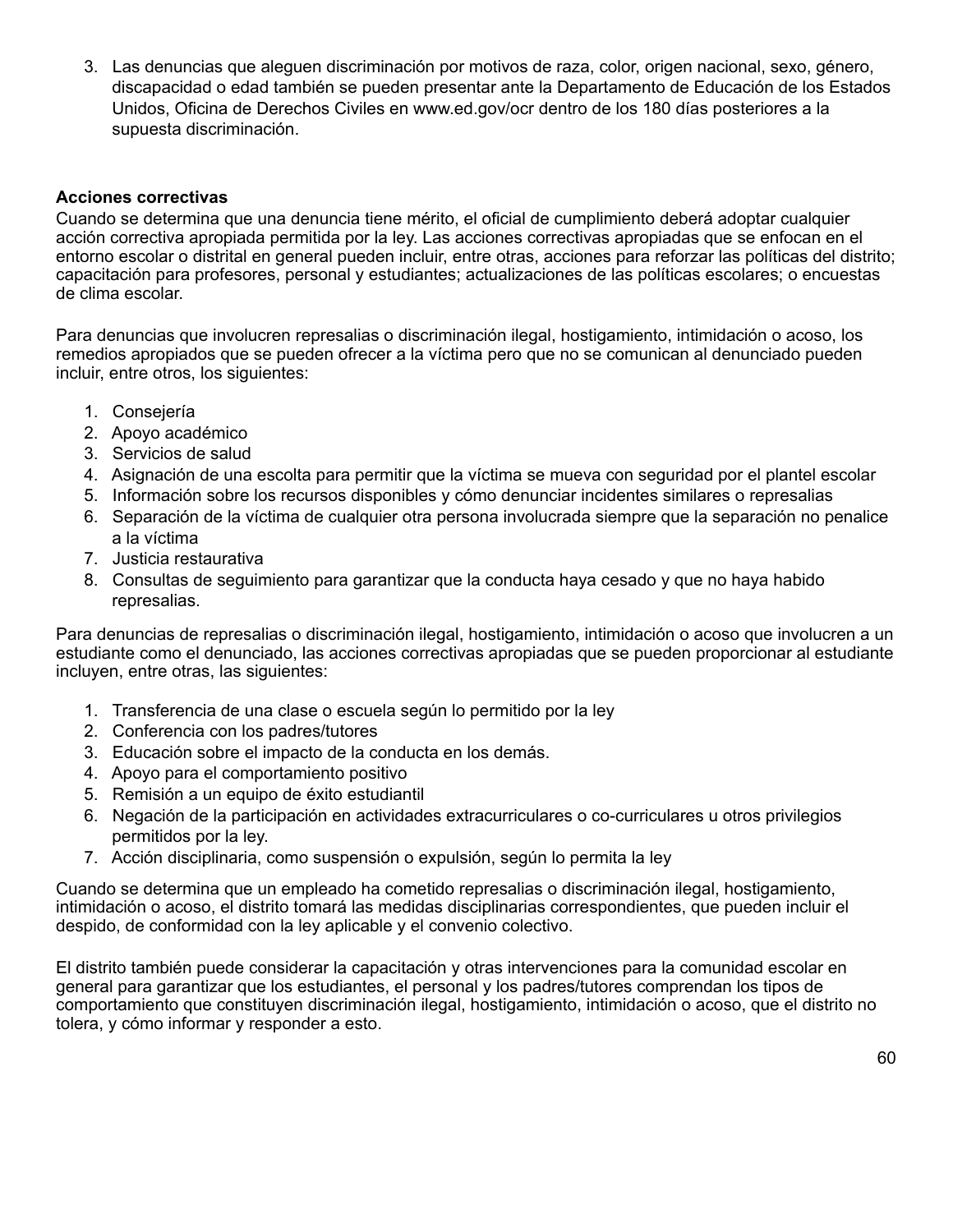Cuando se determine que una denuncia tiene mérito, se proporcionará un remedio apropiado al denunciante u otra persona afectada.

Sin embargo, si se determina que tiene mérito una denuncia que alega el incumplimiento de la ley con respecto a las cuotas estudiantiles, depósitos y otros cargos, minutos de instrucción de educación física, cursos sin contenido educativo o cualquier requisito relacionado con el LCAP, el distrito proporcionará un remedio a todos los estudiantes y padres/tutores afectados están sujetos a los procedimientos establecidos por una regulación de la Mesa Directiva de Educación del Estado. (Código de Educación 49013, 51222, 51223, 51228.3, 52075)

Para las denuncias que alegan el incumplimiento de la ley con respecto a las cuotas de los estudiantes, el distrito, al realizar esfuerzos razonables, intentará de buena fe identificar y reembolsar por completo a todos los estudiantes y padres/tutores afectados que pagaron las cuotas de los estudiantes ilegales dentro de un año antes de la presentación. de la queja. (Código de Educación 49013; 5 CCR 4600)

## **Apelaciones al Departamento de Educación de California**

Cualquier denunciante que no esté satisfecho con el informe de investigación del distrito sobre una denuncia relacionada con un programa educativo federal o estatal específico sujeto a UCP puede presentar una apelación por escrito ante el CDE dentro de los 30 días calendario posteriores a la recepción del informe de investigación del distrito. (5 CCR 4632)

La apelación se enviará al CDE con una copia de la denuncia original presentada localmente y una copia del informe de investigación del distrito para esa denuncia. El denunciante deberá especificar y explicar la base de la apelación, incluyendo al menos uno de los siguientes: (5 CCR 4632)

- 1. El distrito no siguió sus procedimientos de queja.
- 2. En relación con las alegaciones de la denuncia, el informe de investigación del distrito carece de hallazgos materiales de hecho necesarios para llegar a una conclusión de derecho.
- 3. Los hallazgos materiales de los hechos en el Reporte de Investigación no están respaldados por pruebas sustanciales
- 4. la conclusión legal en el Informe de Investigación es inconsistente con la ley
- 5. En un caso en el que el distrito encontró incumplimiento, las acciones correctivas no brindan un remedio adecuado.

Una vez que el CDE notifique que el informe de investigación del distrito ha sido apelado, el superintendente o su designado deberá enviar los siguientes documentos al CDE dentro de los 10 días posteriores a la fecha de la notificación: (5 CCR 4633)

- 1. Una copia de la denuncia original
- 2. Una copia del reporte de la investigación del distrito
- 3. Una copia del expediente de la investigación que incluye, entre otros, todas las notas, entrevistas y documentos presentados por las partes y recopilados por el investigador.
- 4. Un informe de cualquier acción tomada para resolver la denuncia.
- 5. Una copia del UCP del distrito
- 6. Otra información relevante solicitada por CDE

Si el CDE notifica que el reporte de investigación del distrito no abordó las alegaciones planteadas por la denuncia, el distrito deberá, dentro de los 20 días posteriores a la notificación, proporcionar al CDE y al apelante un reporte de investigación enmendado que aborde las alegaciones que no se abordaron en el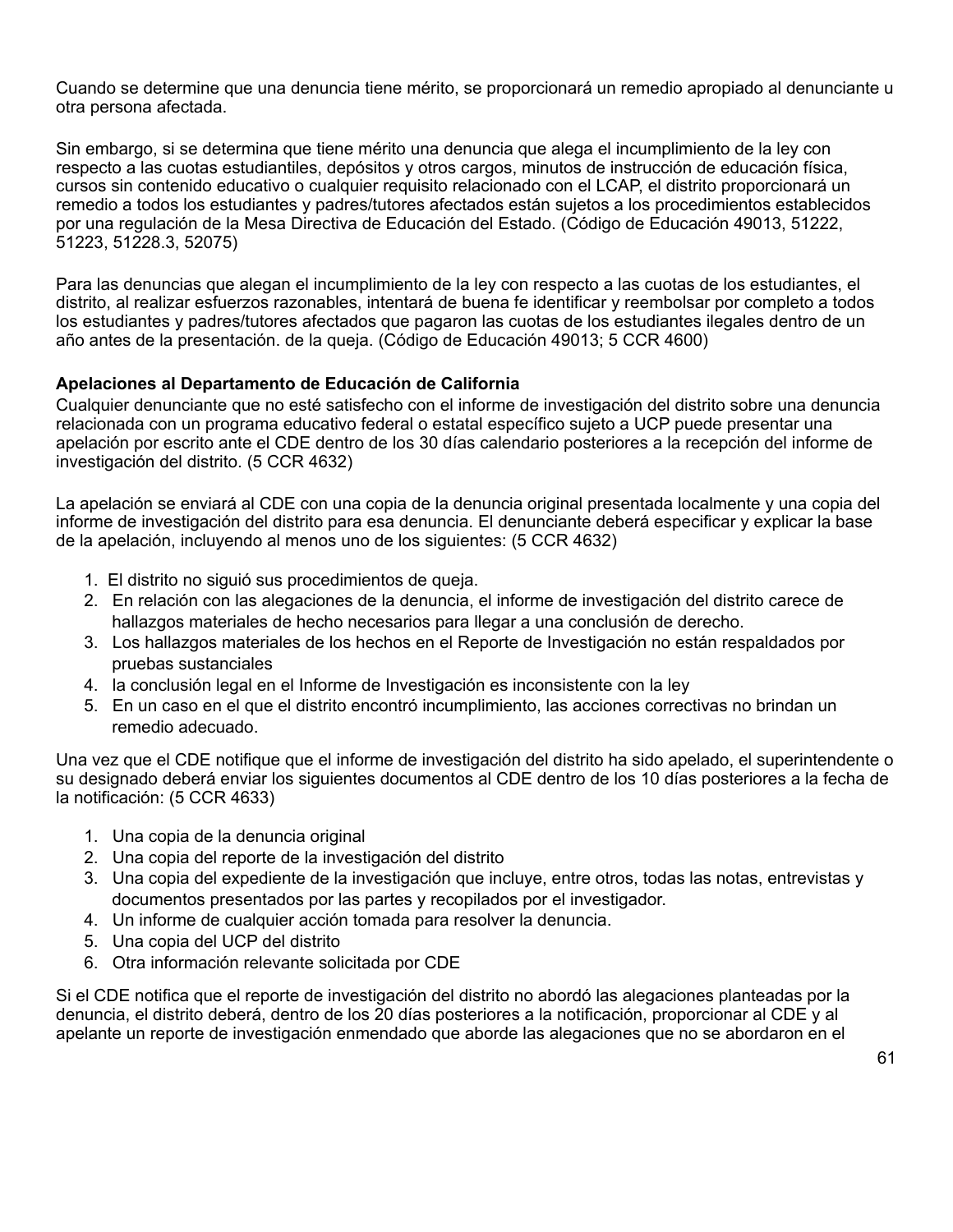reporte de investigación original. El informe enmendado también informará al apelante del derecho de apelar por separado el reporte enmendado con respecto a las alegaciones que no se abordaron en el reporte original. (5 CCR4632)

#### **Denuncias de salud y seguridad en programas preescolares exentos de licencia**

Cualquier denuncia relacionada con problemas de salud o seguridad en un programa CSPP exento de licencia se abordará a través de los procedimientos descritos en 5 CCR 4690-4694.

Con el fin de identificar los temas apropiados de los problemas de salud y seguridad de CSPP de conformidad con el Código de Salud y Seguridad 1596.7925, se colocará un aviso en cada salón de clases de CSPP exento de licencia en el distrito para notificar a los padres/tutores, estudiantes y maestros sobre los requisitos de salud y seguridad. de los reglamentos del Título 5 que corresponden a los programas CSPP de conformidad con el Código de Salud y Seguridad 1596.7925 y el lugar en el que puede obtener una forma para presentar cualquier denuncia que alegue el incumplimiento de esos requisitos. Para este propósito, el superintendente o la persona designada puede descargar y publicar un aviso disponible en el sitio web del CDE. (Código de Educación 8235.5; 5 CCR 4691)

La notificación anual del UCP del distrito distribuida de conformidad con 5 CCR 4622 deberá indicar claramente cuáles de sus programas CSPP están operando como exentos de licencia y cuáles programas CSPP están operando de conformidad con los requisitos del Título 22 del Código de Regulaciones. (5 CCR 4691)

Cualquier denuncia relacionada con problemas específicos de salud o seguridad en un programa CSPP exento de licencia deberá presentarse ante el administrador del programa preescolar o su designado y puede presentarse de forma anónima. La forma de la queja deberá especificar la ubicación para presentar la queja, contener un espacio para indicar si el denunciante desea una respuesta a la denuncia y permitir que el denunciante agregue todo el texto que desee para explicar la denuncia. (Código de Educación 8235.5; 5 CCR 4690)

Si se determina que la denuncia está más allá de la autoridad del administrador del programa preescolar, el asunto se remitirá al Superintendente o su designado de manera oportuna, sin exceder los 10 días hábiles, para su resolución.

El administrador preescolar o el Superintendente o su designado deberán hacer todos los esfuerzos razonables para investigar cualquier denuncia dentro de su autoridad. (Código de Educación 8235.5; 5 CCR 4692)

La investigación de una denuncia sobre problemas de salud o seguridad en un programa CSPP exento de licencia comenzará dentro de los 10 días posteriores a la recepción de la denuncia. (Código de Educación 8235.5; 5 CCR 4692)

El administrador del preescolar o su designado deberá remediar una denuncia válida dentro de un período de tiempo razonable que no exceda los 30 días hábiles a partir de la fecha en que se recibió la denuncia. Si el denunciante ha indicado en el formulario de denuncia su deseo de recibir una respuesta a la denuncia, el administrador preescolar o la persona designada por el Superintendente deberá, dentro de los 45 días hábiles posteriores a la presentación inicial de la denuncia, informar la resolución de la denuncia

al denunciante y al consultor de campo asignado del CDE. Si el administrador del preescolar hace este informe, la información se informará al mismo tiempo al Superintendente o su designado. (Código de Educación 212.5; 5 CCR 4916)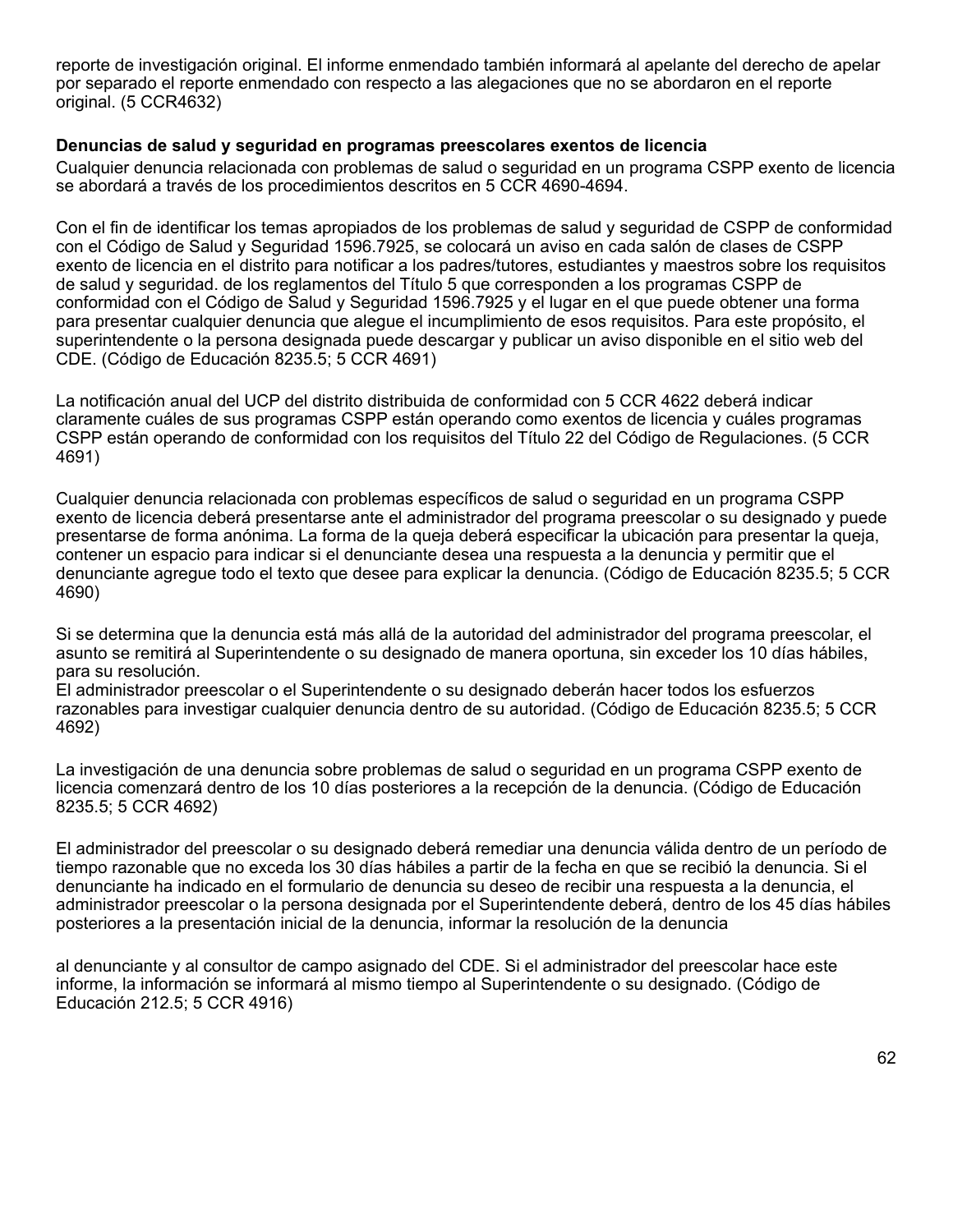Si una denuncia sobre problemas de salud o seguridad en un programa CSPP exento de licencia involucra a un estudiante o padre/tutor con dominio limitado del inglés, entonces la respuesta del distrito, si así lo solicita el denunciante, y el informe de la investigación se escribirán en inglés y el idioma principal en el que se presentó la denuncia.

Si un denunciante no está satisfecho con la resolución de una denuncia, el denunciante tiene derecho a describir el reclamo a la Mesa Directiva en una reunión programada regularmente y, dentro de los 30 días posteriores a la fecha del informe escrito, puede presentar una apelación por escrito de la decisión del distrito al Superintendente de Educación Pública de acuerdo con 5 CCR 4632. (Código de Educación 212.5; 5 CCR 4916)

Todas las denuncias y respuestas son expedientes públicos. (5 CCR 4690)

Trimestralmente, el Superintendente o la persona designada deberá informar datos resumidos sobre la naturaleza y resolución de todas las denuncias de salud y seguridad del CSPP, incluyendo la cantidad de denuncias por área temática general con la cantidad de denuncias resueltas y no resueltas, a la Mesa Directiva en una reunión de la Junta programada regularmente y al Superintendente de Escuelas del Condado. (5 CCR 4693)

Una declaración que declare que el SSPI o su designado deberá cumplir con los requisitos de 5 CCR Sección 4633 y deberá proporcionar un Informe de investigación de la LEA por escrito a la Mesa Directiva de Educación del Estado que describa la base de la denuncia, la respuesta de la LEA a la salud preescolar estatal. y problemas de seguridad de conformidad con la denuncia de la Sección 1596.7925 del HSC y su remedio o remedio propuesto y, según corresponda, un remedio propuesto para el problema descrito en la denuncia, si es diferente del remedio de la LEA.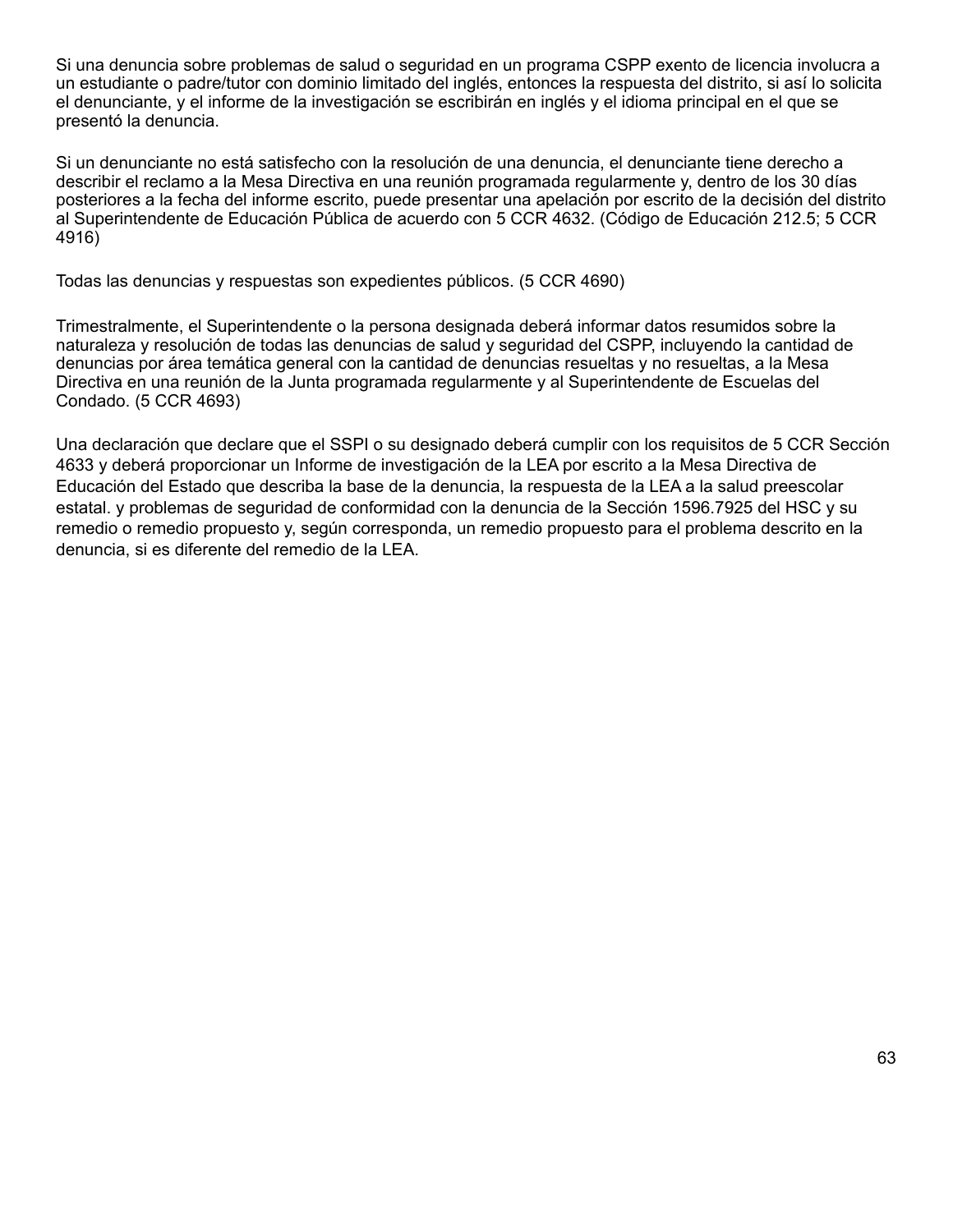# **Guía del Fiscal General de California (Promover un entorno de aprendizaje seguro para todos) - Apéndice G**

# **Conozca sus derechos educativos**

# **Tu hijo(a) tiene derecho a una educación pública gratuita**

● Todos los niños en los Estados Unidos tienen el derecho constitucional a la igualdad de acceso a la educación pública gratuita, independientemente del estado migratorio y del estado migratorio de los padres o tutores de los estudiantes.

- En California:
	- Tu hijo(a) tiene derecho a una educación pública gratuita
	- Todos los niños tienen derecho a la educación pública gratuita.

○ Todos los estudiantes y el personal tienen derecho a asistir a escuelas seguras, protegidas y pacíficas.

○ Todos los estudiantes tienen derecho a estar en un ambiente de aprendizaje en una escuela pública libre de discriminación, acoso, hostigamiento, violencia e intimidación.

○ Todos los estudiantes tienen la misma oportunidad de participar en cualquier programa o actividad que ofrece la escuela y no pueden ser discriminados por su raza, nacionalidad, género, religión o estatus migratorio, entre otras características.

## **Información requerida para la matriculación escolar**

- Al matricular a un niño, las escuelas deben aceptar una variedad de documentos del padre o tutor del estudiante para demostrar la edad o residencia del niño(a).
- Nunca tiene que proporcionar información sobre ciudadanía/estado migratorio para matricular a su hijo(a) en la escuela. Además, nunca tiene que proporcionar un número de Seguro Social para matricular a su hijo(a) en la escuela.

# **Confidencialidad de la información personal**

Las leyes federales y estatales protegen los expedientes educativos y la información personal de los estudiantes. Estas leyes generalmente requieren que las escuelas obtengan el consentimiento por escrito de los padres o tutores antes de divulgar la información del estudiante, a menos que la divulgación de información sea con fines educativos, ya sea pública o sea en respuesta a una orden judicial o citación.

● Algunas escuelas recopilan y proporcionan públicamente la "información de directorio" básica de los estudiantes. Si lo hacen, entonces cada año, el distrito escolar de su hijo(a) debe proporcionar a los padres/tutores un aviso por escrito de la política de información del directorio de la escuela y hacerle saber su opción de rechazar la divulgación de la información de su hijo(a) en el directorio.

## **Plan de seguridad familiar si es detenido o deportado**

Tiene la opción de proporcionar a la escuela de su hijo información de contacto de emergencia, incluida la información de contactos secundarios, para identificar a un tutor adulto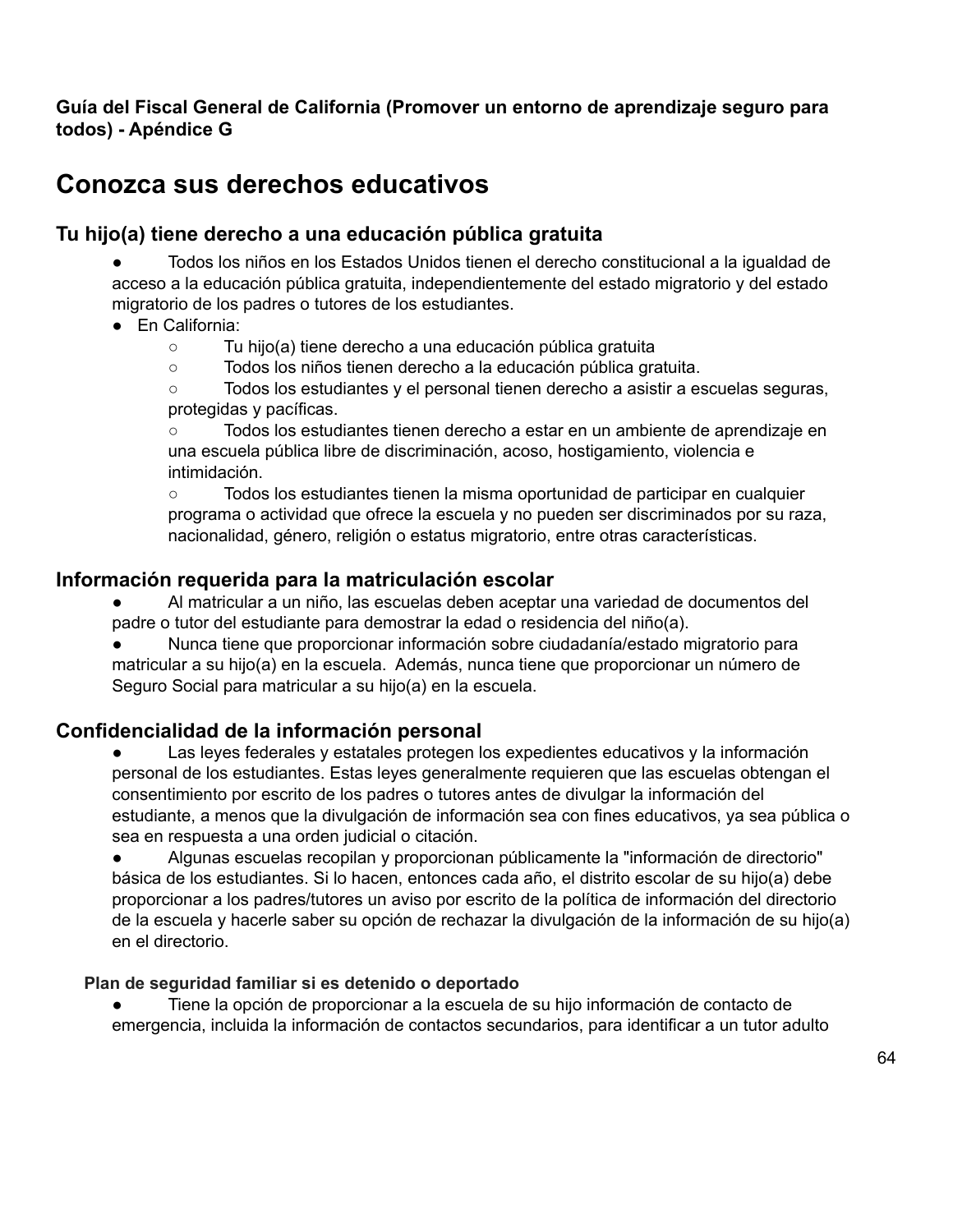de confianza que pueda cuidar a su hijo en caso de que sea detenido o deportado.

● Tiene la opción de completar una Declaración jurada de autorización del cuidador o una Petición para el nombramiento de un tutor temporal de la persona, lo que puede permitir que un adulto de confianza tenga la autoridad para tomar decisiones educativas y médicas para su hijo.

# **Derecho presentar una denuncia**

● Su hijo(a) tiene derecho a denunciar un delito de odio o presentar una denuncia ante el distrito escolar si es discriminado, hostigado, intimidado o acosado en función de su nacionalidad, etnia o estado migratorio real o percibido.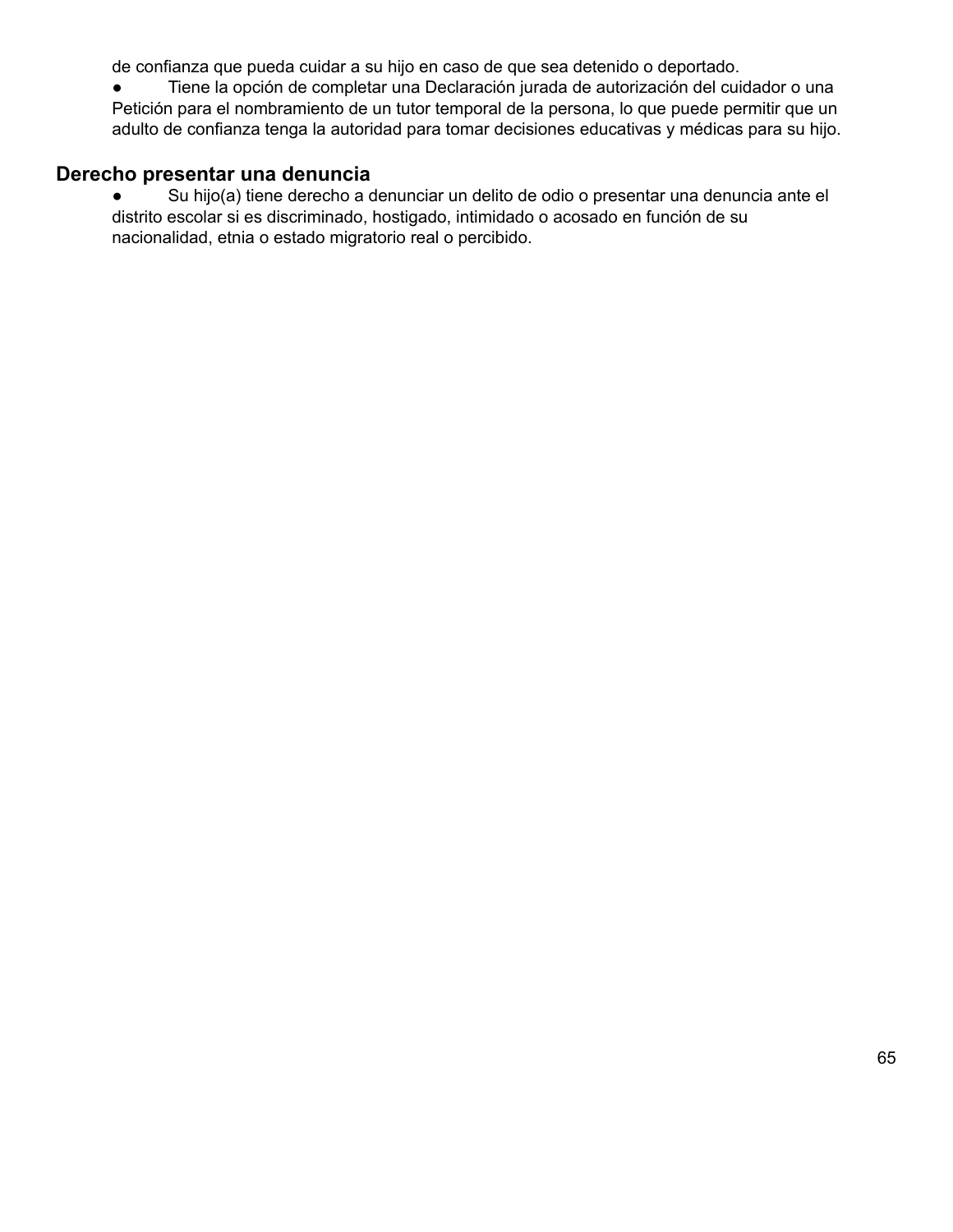## **Pautas del SCUSD para la implementación de la Propuesta 58 Derecho de los padres a elegir un proceso de solicitud de programa de lenguaje**

# **I. ANTECEDENTES Y PROPÓSITO**

En noviembre de 2016 los votantes en las elecciones estatales aprobaron la Propuesta 58, la iniciativa de educación en California para una economía global. Esta nueva ley ofrece a los padres el derecho de solicitar programas de adquisición de lenguajes que ofrezcan a los estudiantes acceso a educación de idiomas de alta calidad basada en investigaciones. La Propuesta 58 revocó la mayoría de los requisitos establecidos por la Propuesta 227, la iniciativa "Inglés en las Escuelas Públicas".

Los cambios en la ley incluyen:

- Las exenciones anuales de excepción de los padres para estudiantes de inglés como segundo lenguaje (estudiantes multilingües) ya no son necesarias para participar en un programa bilingüe/de dos idiomas.
- Ya no se requiere la colocación en el programa de inglés de 30 días para estudiantes multilingües matriculados por primera vez.
- Se aclaran las pautas para los distritos escolares con respecto al establecimiento de programas de adquisición de lenguajes, programas estructurados de inmersión en inglés para estudiantes multilingües y oportunidades para recibir educación en otro idioma.

# **II. PROGRAMA DE ADQUISICIÓN DE LENGUAJES**

La Propuesta 58 define los programas de adquisición de lenguajes como programas educativos diseñados estudiantes multilingües para asegurar la adquisición del inglés lo más rápido y eficaz posible, y para proporcionar la educación a estos alumnos sobre el contenido académico adoptado por el estado y los estándares de desarrollo del lenguaje inglés (ELD, por sus siglas en inglés) por medio de ELD Integrado y Designado.

Cualquier programa de adquisición de lenguajes proporcionado por una LEA (agencia de educación local) deberá, dentro de un período de tiempo razonable, conducir al:

- Dominio del nivel de grado en inglés y, cuando el modelo del programa incluye educación en otro lenguaje, dominio de ese otro idioma; y
- Logro de los estándares del contenido académico adoptados por el estado en inglés y, cuando el modelo del programa incluye educación en otro idioma, logro de los estándares de contenido académico adoptados por el estado en ese otro idioma".

El Distrito Unificado de Santa Clara actualmente ofrece las siguientes opciones de programas de adquisición de lenguajes:

1. *Programa de inmersión estructurada para los estudiantes multilingües:* Este programa está diseñado para los estudiantes multilingües en los grados K-12 donde adquieren las habilidades del Idioma Inglés y tener acceso al contenido principal para que puedan ser exitosos dentro de los salones de Inglés Regular. Puede ofrecerse el apoyo del idioma principal para aclarar la educación durante el día escolar.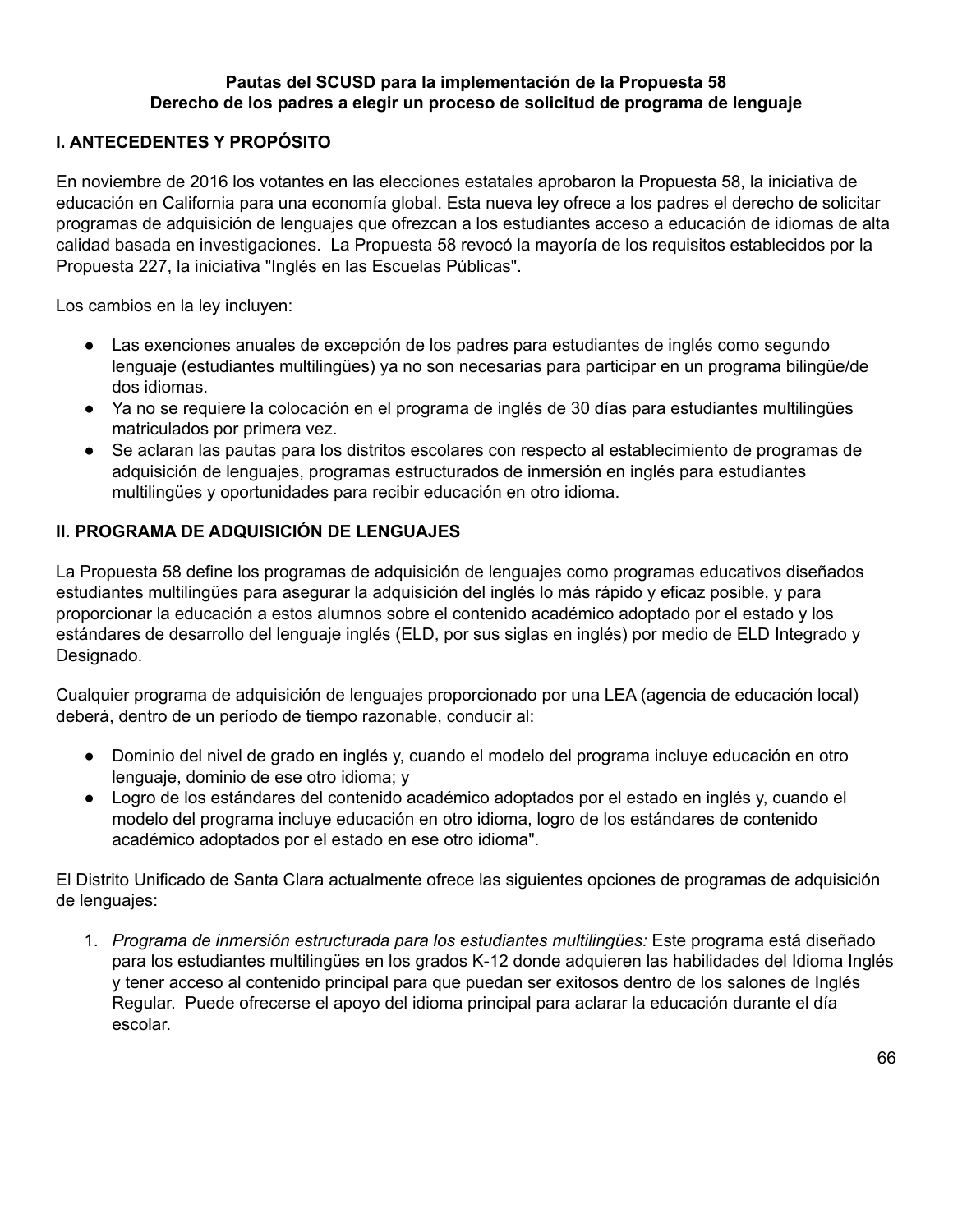- 2. *Programa Bilingüe de Transición (español) en la Primaria:* Este programa se ofrece en los grados 2-5 en la Primaria Scott Lane. La composición de este programa consiste de estudiantes multilingües que hablan español (el idioma objetivo del programa) y les brinda a estos estudiantes la oportunidad de recibir educación en el idioma principal del estudiante e inglés hasta que transaccionan a recibir educación completamente en inglés después del 5to grado en Scott Lane.
- 3. *Programa de inmersión dual en español en la primaria:* Este programa se ofrece en los grados K-1 en la escuela primaria Scott Lane y un nivel del grado será agregado cada año hasta que el programa se ofrezca en todos los niveles de grado, K-5to.

## **III. PROCEDIMIENTOS PARA RESPONDER A LA SOLICITUD DE LOS PADRES PARA UN PROGRAMA DE ADQUISICIÓN DEL LENGUAJE**

Bajo la Propuesta 58, cada escuela está obligada por ley a seguir los siguientes pasos al responder a las solicitudes de los padres para un programa de adquisición del lenguaje:

- A. Mantener un registro escrito de todas las solicitudes de los padres, ya sea por escrito o verbalmente. Un padre cuyo alumno está matriculado en una escuela para asistir el próximo año escolar puede presentar una solicitud. La Solicitud de los padres del programa de educación en dos idiomas de la Propuesta 58 (Anexo A), que se puede obtener en la escuela, se utilizará para documentar las solicitudes escritas y verbales. Cada escuela ayudará a los padres a aclarar las solicitudes, según sea necesario.
- B. Mantener todas las solicitudes de los padres del programa de educación en dos idiomas de la Propuesta 58 durante cinco años a partir de la fecha de la solicitud.
- C. Supervisar el número de las solicitudes de los padres del programa de educación en dos idiomas de la Propuesta 58 de forma regular y notificar al Director de Programas Suplementarios y de Minorías Lingüísticas inmediatamente después de alcanzar el número límite. El número límite es 30 o más solicitudes de padres de estudiantes matriculados en la escuela o 20 o más solicitudes de padres de estudiantes en el mismo nivel de grado matriculados en la escuela que solicitan el mismo tipo de programa de adquisición del idioma o sustancialmente similar.

# **IV. CRONOLOGÍA Y PROCESO**

El proceso de cronológico inicia una vez que se alcanza el límite de solicitudes (30 o más solicitudes de alumnos matriculados en una escuela o 20 o más solicitudes de alumnos en el mismo nivel del grado matriculados en una escuela).

Acciones a tomar dentro de las 48 horas:

- El director debe notificar inmediatamente al Coordinador de Programas Suplementarios y de Minorías Lingüísticas.
- El Coordinador de Programas Suplementarios y de Minorías Lingüísticas notifica al Superintendente Auxiliar de Servicios Educativos.
- El Superintendente Auxiliar de Servicios Educativos notifica al Gabinete y al Superintendente.

Acciones a tomar dentro de los 10 días escolares: